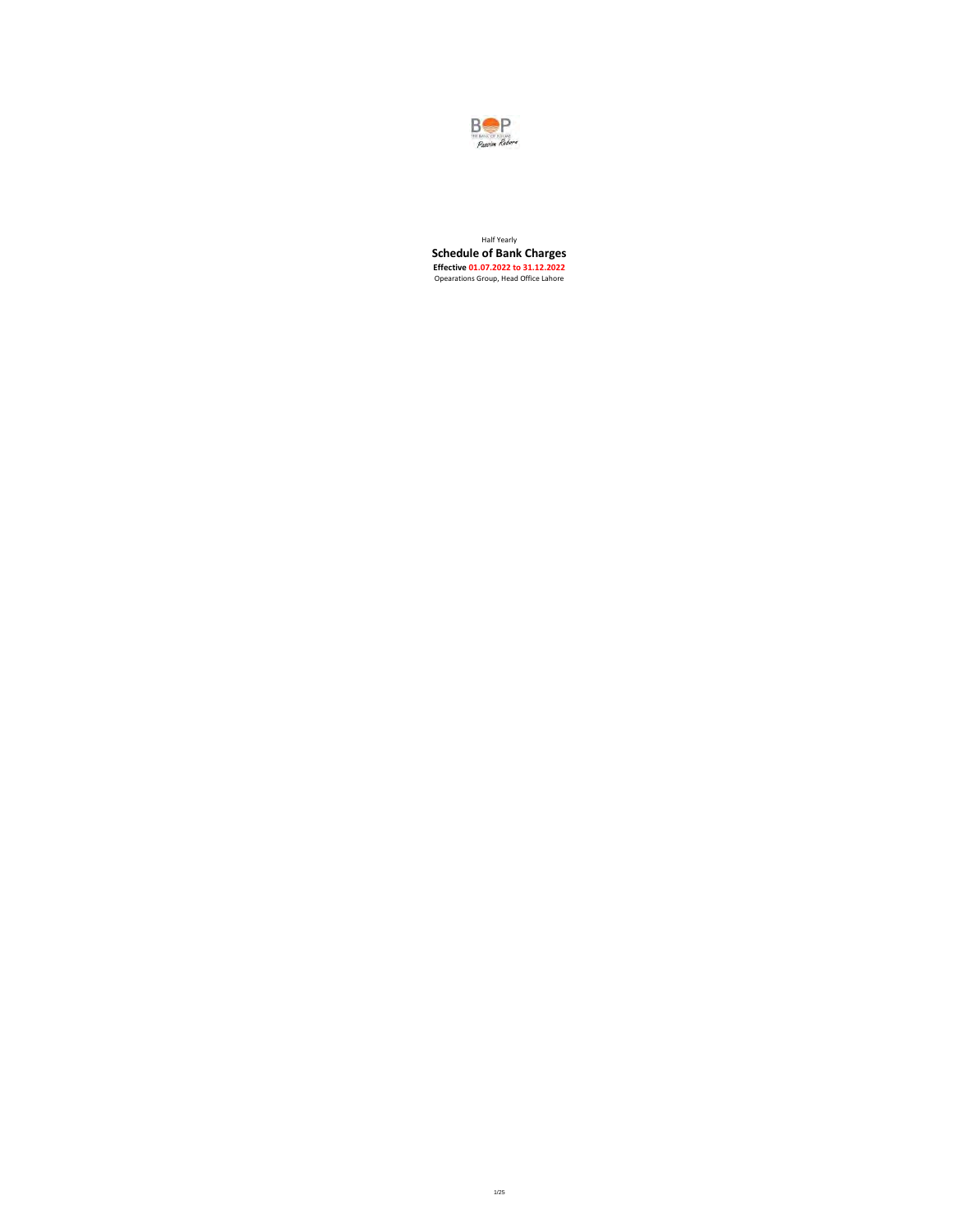| Sr.t.     | <b>DESCRIPTION</b>                                                                             |
|-----------|------------------------------------------------------------------------------------------------|
|           | <b>TRADE</b>                                                                                   |
| A         | <b>IMPORTS</b>                                                                                 |
| В         | <b>EXPORTS</b>                                                                                 |
| c         | INLAND LETTER OF CREDIT                                                                        |
| D         | MISCELLANEOUS CHARGES                                                                          |
| E         | CHARGES ON MAINTENANCE OF FOREIGN CURRENCY A/Cs                                                |
| F         | <b>REMITTANCES</b>                                                                             |
|           | <b>FOREIGN CURRENCY (FCY)</b>                                                                  |
|           | LOCAL CURRENCY (LCY)                                                                           |
| G         | <b>BILLS</b>                                                                                   |
| н         | ADVANCES                                                                                       |
| I.        | STANDING INSTRUCTIONS FEE                                                                      |
| J         | SALE AND PURCHASE OF SECURITIES / SAFE CUSTODY ARTICLES IN SAFE DEPOSIT & SAFE DEPOSIT LOCKERS |
| К         | <b>LOCKERS</b>                                                                                 |
| г         | <b>GUARANTEES</b>                                                                              |
| М         | MISCELLANEOUS CHARGES                                                                          |
| N         | CHARGES FOR ATM/DEBIT MASTERCARD                                                               |
| o         | MOBILE BANKING CHARGES                                                                         |
| P         | CHARGES FOR ON-LINE BANKING (CASH/CLEARING/TRANSFER)                                           |
| Q         | CHARGES FOR BOP MASTER CREDIT CARD                                                             |
| ${\bf R}$ | BANK CHARGES FOR GOVERNMENT BUSINESS                                                           |
| s         | SONEY PE SUHAGA                                                                                |
| T         | PERSONAL LOANS                                                                                 |
| U         | SMART ADVANCE CASH                                                                             |
| V         | CONSUMER AUTO LEASE (CARGAR)                                                                   |
| W         | <b>BOP HUMRAHI</b>                                                                             |
| x         | SESEUY 1.0                                                                                     |
| Y         | APNA ROZGAR SCHEME                                                                             |
| z         | <b>FLEET FINANCING</b>                                                                         |
| AA        | <b>HOUSE LOANS</b>                                                                             |
| AB        | ASHIANA HOUSING FINANCE                                                                        |
| AC        | <b>BOP SHAMSI TAWANAI</b>                                                                      |
| AD        | MERA PAKISTAN MERA GHAR (LOW COST HOUSING)                                                     |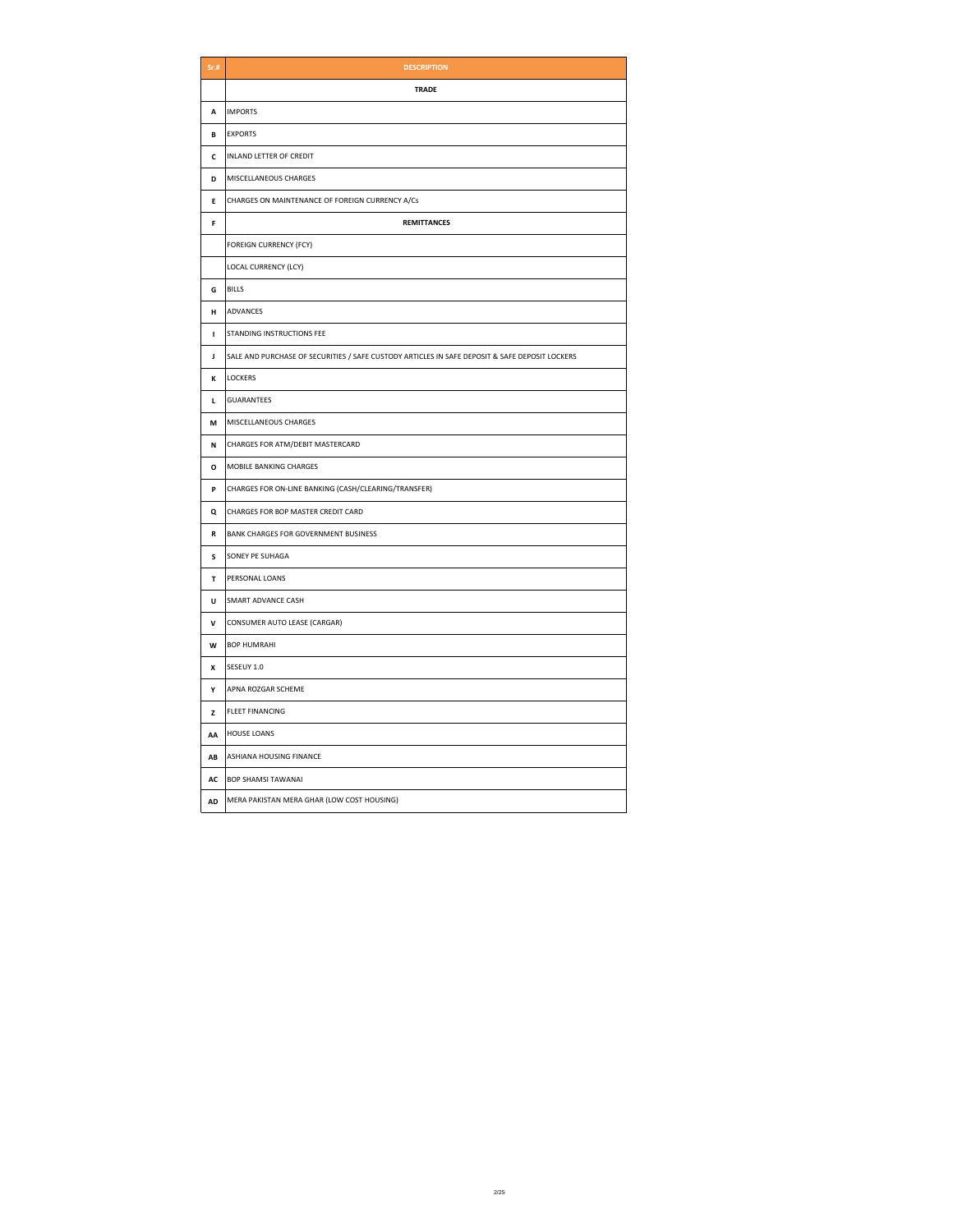| AE        | <b>BOP FORI SAHULAT</b>                                                         |
|-----------|---------------------------------------------------------------------------------|
| AF        | <b>BOP APNI DOKAN</b>                                                           |
| AG        | <b>BOP KAMYAB KAROBAR</b>                                                       |
| AH        | <b>BOP SUPPLY CHAIN FINANCE</b>                                                 |
| AI        | KAMYAB JAWAN YOUTH ENTREPRENEURSHIP SCHEME (KJ-YES)                             |
| <b>AJ</b> | PUNJAB ROZGAR SCHEME                                                            |
| AK        | BOP SME Asaan Finance (SAAF)                                                    |
| <b>AL</b> | BOP ROSHAN DIGITAL ACCOUNT (RDA)                                                |
|           | Features of Specialized Product/Deposit Schemes (Including Waivers/Concessions) |
|           | CONCESSIONAL CHARGES TO STAFF OF BOP                                            |

#### **GENERAL NOTES**

- **·** Charges for Consumer Finance shall be as per policy and terms of the approved Scheme/PPM
- **·** Bank reserves the right to change markup rates.
- **·** Facilities under specialized products/deposit Schemes shall be applicable.
- The Charges for making UC and other related instruments for payment of fee dues in favor of educational institutions, HEC/Boards etc. shal not exceed 0.50% of fee/dues or<br>Pe 3E / agriculture and wide purce is less Rs.25/- per instrument, whichever is less.
- **·** No Service fees shall be charged from the student depositing the fee directly in the fee collection account of the educational institution
- **·** All types of government levies from time to time including FED, Provincial Taxes, DUTIES, Zakat, etc on customer account will be deducted in addition to the bank charges, where applicable.
- **·** All banking services are exempted from applicability of Provincial sales tax / FED in FATA/PATA and Gilgit-Baltistan.
- **b** In case of clients maintaining substantial deposit and/or routing handsome ancillary business, the bank reserves the right to waive some/all charges. Such waiver will be some fall charges and the serves of consideratio
- approved by respective Business/Group Head or relevant committee.
- **·** Charges are negotiable, as per approval terms
- **·** In case of Govt/Treasury Collections, Rs. 15/- (inclusive of taxes) will be charged for printing of duplicate challan form; subject to availability of option by respective biller.
- **·** Service charges i.e. ATM/Debit Card renewal, SMS banking Service charges, Locker rent, account maintaining charges, etc. cannot be recovered from prohibited Accounts of UNSC, OFAC (US) & 4the scheduled Persons/Entities (proscribed individuals/entities) freezed under advice of C&ICD.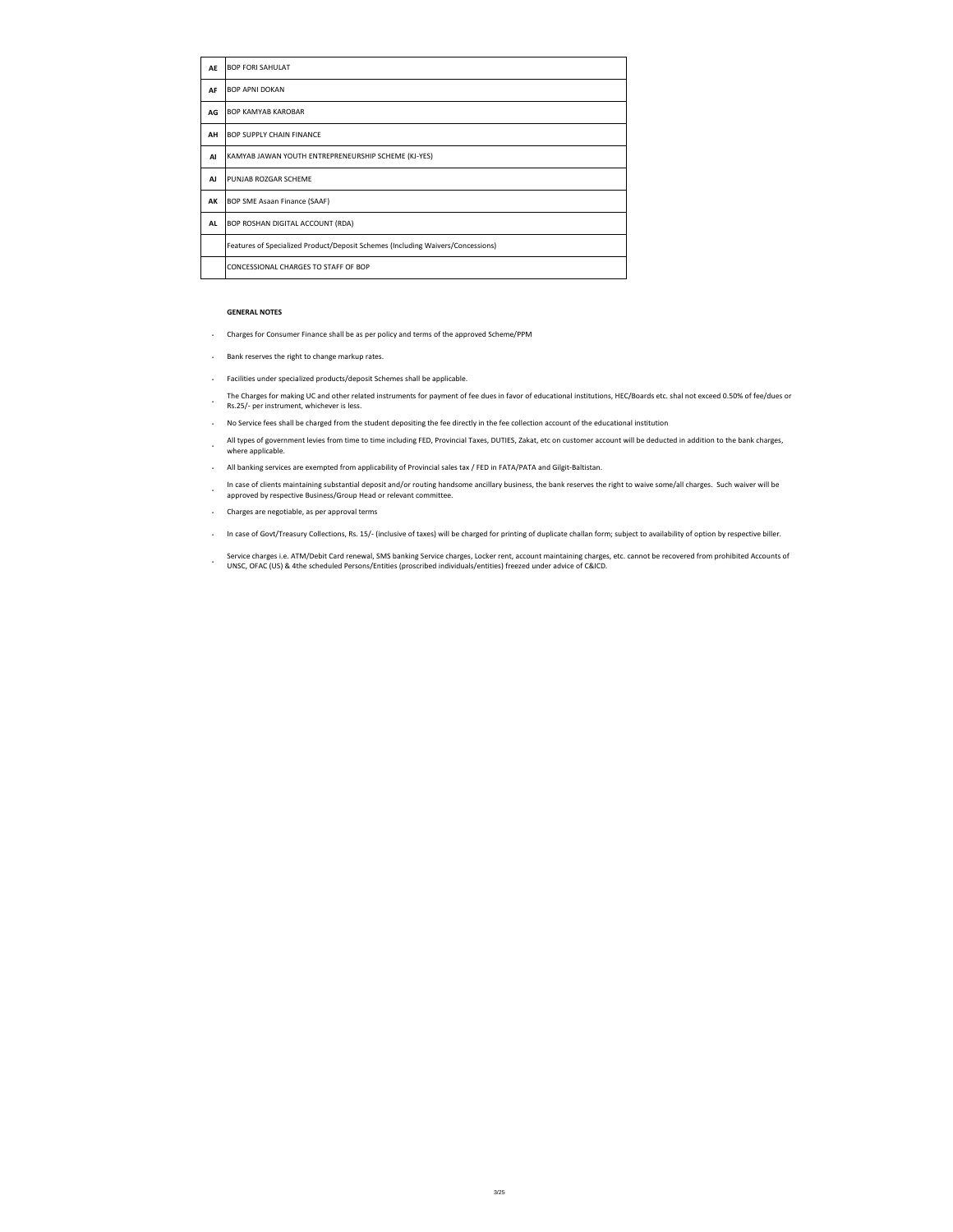|                | SOC Effective from 01.07.2022 to 31.12.2022                                                                                                                                                                                                                                                                   |                                |                                                                                                                                                                                                                                                                                                                                                                                                                                                                                                                                                                                                                                                                                                                                                                                                                                                                   |                                           |
|----------------|---------------------------------------------------------------------------------------------------------------------------------------------------------------------------------------------------------------------------------------------------------------------------------------------------------------|--------------------------------|-------------------------------------------------------------------------------------------------------------------------------------------------------------------------------------------------------------------------------------------------------------------------------------------------------------------------------------------------------------------------------------------------------------------------------------------------------------------------------------------------------------------------------------------------------------------------------------------------------------------------------------------------------------------------------------------------------------------------------------------------------------------------------------------------------------------------------------------------------------------|-------------------------------------------|
| Sr. #          | <b>BANKING SERVICE</b>                                                                                                                                                                                                                                                                                        | <b>GL CODE</b>                 | <b>CHARGES</b>                                                                                                                                                                                                                                                                                                                                                                                                                                                                                                                                                                                                                                                                                                                                                                                                                                                    | <b>Applicability of</b><br><b>FED/PST</b> |
| A              | <b>IMPORTS</b>                                                                                                                                                                                                                                                                                                |                                |                                                                                                                                                                                                                                                                                                                                                                                                                                                                                                                                                                                                                                                                                                                                                                                                                                                                   |                                           |
| $\mathsf{I}$   | LETTER OF CREDIT COMMISSION                                                                                                                                                                                                                                                                                   |                                |                                                                                                                                                                                                                                                                                                                                                                                                                                                                                                                                                                                                                                                                                                                                                                                                                                                                   |                                           |
| $\mathbf 1$    | Letter of Credit                                                                                                                                                                                                                                                                                              | 102010204                      | a) 0.5% per QTR Subsequent QTR 0.45% per QTR<br>Min Rs. 3000/-                                                                                                                                                                                                                                                                                                                                                                                                                                                                                                                                                                                                                                                                                                                                                                                                    | Yes                                       |
| 2a)            | L/C upto PKR 25 M against Lien on PKR Profit Bearing BOP Deposit/All<br>types of BOP FC Deposits                                                                                                                                                                                                              | 102010204                      | Commission @ 0.05% per qtr, min. Rs. 1000/-                                                                                                                                                                                                                                                                                                                                                                                                                                                                                                                                                                                                                                                                                                                                                                                                                       | Yes                                       |
| 2 <sub>b</sub> | L/C up to PKR 25 M against 100 % Cash Margin or Lien on PKR Return<br>Free BOP Deposits                                                                                                                                                                                                                       | 102010204                      | LC of any amount if against 100% Cash Margin or return free deposits<br>then Rs. 1,000/- only.                                                                                                                                                                                                                                                                                                                                                                                                                                                                                                                                                                                                                                                                                                                                                                    | Yes                                       |
|                | NOTE:<br>In case the Letter of Credit liability increases due to exchange rate fluctuation, by virtue of providing forward cover to the customer, the above L/C<br>commission at a) is also to be charged on enhanced amount. Further reduction in charges as above, needs relevant Business Head's approval. |                                |                                                                                                                                                                                                                                                                                                                                                                                                                                                                                                                                                                                                                                                                                                                                                                                                                                                                   |                                           |
| 3)             | <b>Revalidation Commission</b>                                                                                                                                                                                                                                                                                | 102010204                      | As applicable for opening of fresh LCs, i.e. in item I (1 to 2)<br>Commission will be charged on liability amount, calculated as per<br>prevailing exchange rate on the date of revalidation                                                                                                                                                                                                                                                                                                                                                                                                                                                                                                                                                                                                                                                                      | Yes                                       |
| 4)             | Change of Beneficiary / Transfer of LC                                                                                                                                                                                                                                                                        | 102010204                      | When beneficiary of the LC is changed at the request of the applicant,<br>commission is charged as applicable in case of fresh LC, as mentioned<br>in item I (1 to 2) above                                                                                                                                                                                                                                                                                                                                                                                                                                                                                                                                                                                                                                                                                       | Yes                                       |
| 5 a)           | Non reimbursable LC under Barter / Aid / Loans                                                                                                                                                                                                                                                                | 102010204                      | 1% for 1st quarter and 0.30% for each subsequent quarter or part<br>thereof - Minimum Rs. 1000/-                                                                                                                                                                                                                                                                                                                                                                                                                                                                                                                                                                                                                                                                                                                                                                  | Yes                                       |
| b)             | LC or LG under "Suppliers/ Buyers Credit" Pay as You Earn Scheme<br>And Deferred Payment LCs for Period over one year.                                                                                                                                                                                        | 102010204(LC)<br>102010203(LG) | 1. Commission @ Rs.0.50% per quarter or part thereof at the time of<br>opening of LC on full amount of LC/LG liability plus interest payable<br>thereon for the period from the date of opening of LC/LG till expiry.<br>Thereafter Commission to be recovered on six monthly basis on<br>outstanding / reducing liability as per Schedule of Charges in vogue.<br>In case forward cover is provided against LC/LG under suppliers/<br>buyers Credit, LC/LG Commission shall be recovered at the booked<br>rate. Min. Rs.5000/-<br>2. In case LC not involving Usance bills, such as deferred payment LCs,<br>acceptance commission @ 0.30% per quarter is also to be recovered<br>for any period after the validity of LC at the time of payment of<br>installment even if the installment falls due after the expiry of the<br>Letter of Credit. Min Rs. 5000/- | Yes                                       |
| c)             | Issuance of LG undertaking favoring any bank for providing forward<br>exchange risk cover under supplier/ buyers Credit on behalf of<br>applicant.                                                                                                                                                            | 102010203                      | Commission @0.5% per quarter to be charged on reducing liability on<br>booked rate.<br>Min. Rs.5000/-                                                                                                                                                                                                                                                                                                                                                                                                                                                                                                                                                                                                                                                                                                                                                             | Yes                                       |
| 6)             | If bills are to be drawn at a Usance under LCs other than "Pay As You<br>Earn Scheme (PAYES)", suppliers / buyers credit and deferred<br>payment LCs on yearly basis.                                                                                                                                         | 102061065                      | 0.50 % per quarter Flat till the date of maturity of acceptance & no<br>commission will be charged for the overdue acceptance period.                                                                                                                                                                                                                                                                                                                                                                                                                                                                                                                                                                                                                                                                                                                             | Yes                                       |
| 7)             | <b>Amendments</b><br>i) Without increase in amount or extension in period of shipment /<br>negotiation.                                                                                                                                                                                                       | 102010204                      | Rs.1000/- per amendment (flat) plus SWIFT / Courier charges (if any).                                                                                                                                                                                                                                                                                                                                                                                                                                                                                                                                                                                                                                                                                                                                                                                             | Yes                                       |
|                | ii) Involving increase in amount and/or extension in period of<br>shipment / negotiation.                                                                                                                                                                                                                     | 102010204                      | Rs.500/- per transaction plus commission as per item 01 to 02 +<br>SWIFT / Courier charges (if any) Min Rs. 1500/-                                                                                                                                                                                                                                                                                                                                                                                                                                                                                                                                                                                                                                                                                                                                                | Yes                                       |
| 8)             | Markup on Import Bills under Letter of Credit.<br>(Mark up is to be charged on Daily Product basis from the date of<br>negotiation till the date of payment /retirement of bill.)                                                                                                                             | 101010803                      | a) SIGHT BILLS<br>1) If retired within 10 days from date of negotiation / remittance,<br>Ps.44/ Rs.1000 per day or as per approval                                                                                                                                                                                                                                                                                                                                                                                                                                                                                                                                                                                                                                                                                                                                | No                                        |
| 8)             | If the negotiating bank mentions the date of claim of reimbursement<br>on its covering schedule / SWIFT message, mark up should be charged<br>from that date instead of date of negotiation)                                                                                                                  | 101010803                      | 2) If retired after 10 and within 20 days from date of negotiation /<br>remittance,<br>Ps.50/Rs.1000 per day.<br>3) If retired after 20 days from date of negotiation / remittance,<br>Ps.65/Rs.1000/day.<br>b) USANCE BILLS<br>In case of Overdue Acceptances / Overdue Payments created due to<br>non-payment on maturity against Usance LCs/ Suppliers' Credit / Pay<br>As You Earn Scheme / Deferred Payment LCs: As per sanction advice<br>otherwise Mark-up @ Ps.70/Rs. 1000/day.                                                                                                                                                                                                                                                                                                                                                                           | No                                        |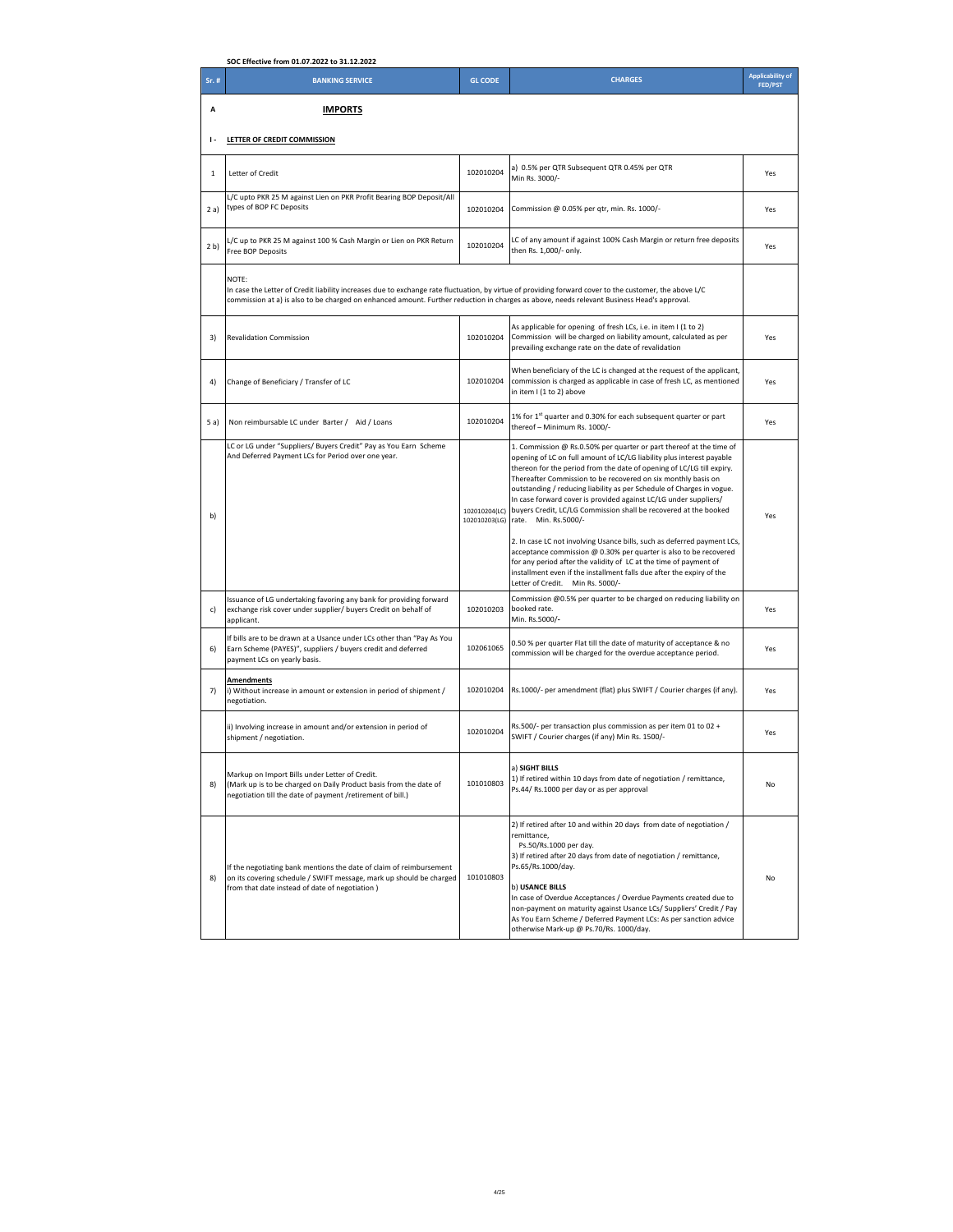|            | SOC Effective from 01.07.2022 to 31.12.2022                                                                                                                                                                                                                                                                                                                                                                                                                                                                                                                    |                                        |                                                                                                                                                                                                                                                               |                                           |
|------------|----------------------------------------------------------------------------------------------------------------------------------------------------------------------------------------------------------------------------------------------------------------------------------------------------------------------------------------------------------------------------------------------------------------------------------------------------------------------------------------------------------------------------------------------------------------|----------------------------------------|---------------------------------------------------------------------------------------------------------------------------------------------------------------------------------------------------------------------------------------------------------------|-------------------------------------------|
| Sr. #      | <b>BANKING SERVICE</b>                                                                                                                                                                                                                                                                                                                                                                                                                                                                                                                                         | <b>GL CODE</b>                         | <b>CHARGES</b>                                                                                                                                                                                                                                                | <b>Applicability of</b><br><b>FED/PST</b> |
| $8-a)$     | Overdue FIM & FATR/FE 25 etc.                                                                                                                                                                                                                                                                                                                                                                                                                                                                                                                                  | 101010805 &<br>101010804/<br>101010813 | As per sanctioned advice otherwise Ps. 70/Rs. 1000 per day                                                                                                                                                                                                    | No                                        |
|            | Note:<br>a) Markup will be charged on import bill net of cash margin deposited with the branch before the date of negotiation till the retirement of the<br>bill. However, no markup will be charged if 100% cash margin is held.<br>b) Rate of mark-up is subject to change/or as approved by respective credit committee.<br>c) Even commission will be charged as per CA, minimim charges as per SOC are mandatory to be charged to the customer.<br>Further reduction in charges LCs/amendments and / or contract needs relevant Business Head's approval. |                                        |                                                                                                                                                                                                                                                               |                                           |
| <b>II-</b> | <b>HANDLING CHARGES</b>                                                                                                                                                                                                                                                                                                                                                                                                                                                                                                                                        |                                        |                                                                                                                                                                                                                                                               |                                           |
| 9)         | Import Bills returned unpaid                                                                                                                                                                                                                                                                                                                                                                                                                                                                                                                                   | 102061065                              | US\$ 65/- (Flat) from forwarding bank plus courier / SWIFT charges, if<br>any.                                                                                                                                                                                | Yes                                       |
| 10)        | Collection                                                                                                                                                                                                                                                                                                                                                                                                                                                                                                                                                     | 102060402                              | Rs.1400/- per collection                                                                                                                                                                                                                                      | Yes                                       |
| 11)        | Fee for registration of contract CAD/DA Basis/Amendments                                                                                                                                                                                                                                                                                                                                                                                                                                                                                                       | 102010221                              | 0.20% Min. Rs.1,500/- (Flat), uptill 1 year and later on the<br>commission will be recovered again @ 0.20 %.                                                                                                                                                  | Yes                                       |
| 12)        | mport against advance payment to Suppliers/ Import against receipt<br>of documents directly by the importers                                                                                                                                                                                                                                                                                                                                                                                                                                                   | 102060402                              | Rs.1,400/- Per Collection + service charges @0.12% (Minimum<br>$Rs.1,200/-) +$<br>telephone/Swift                                                                                                                                                             | Yes<br>No                                 |
| 13)        | Service charges against import transactions i.e. import bills / PAD<br>collections                                                                                                                                                                                                                                                                                                                                                                                                                                                                             | 102060405                              | 0.12% - Min Rs.1200/-                                                                                                                                                                                                                                         | Yes                                       |
| 14)        | Endorsement of AWB for release of goods under registered contract/<br>collection (Bank to Bank Only)/LC.                                                                                                                                                                                                                                                                                                                                                                                                                                                       | 102060402                              | Rs.2000/- per collection                                                                                                                                                                                                                                      | Yes                                       |
| 15)        | LC / Contract Cancellation Charges                                                                                                                                                                                                                                                                                                                                                                                                                                                                                                                             | 102061065                              | Rs.1500 + SWIFT/Courier charges (if any)                                                                                                                                                                                                                      | Yes                                       |
| 16)        | Correspondent bank Charges                                                                                                                                                                                                                                                                                                                                                                                                                                                                                                                                     | N/A                                    | At actual + SWIFT/Courier charges (if any) or as negotiated by FID                                                                                                                                                                                            | Yes                                       |
| 17)        | Handling of discrepant import documents                                                                                                                                                                                                                                                                                                                                                                                                                                                                                                                        | 102061065<br>102061065                 | US\$75/- flat (to be recovered from the presenting bank) this clause<br>must always be incorporated in the LC under the head "Other terms<br>and conditions", OR<br>recover these charges from the Applicant's account instead of Foreign<br>Bank's proceeds. | Yes                                       |
| 18)        | Registration of Contract with SBP in respect of Private Foreign<br>Currency Loans obtained by borrowers in Pakistan from foreign<br>lenders.                                                                                                                                                                                                                                                                                                                                                                                                                   | 102010221                              | Handling Charges 0.20% - Min. Rs.5,000/-                                                                                                                                                                                                                      | Yes                                       |
| 19)        | Issuance of Certificate regarding opening of L/C Registration of<br>Contract to another bank for booking of forward exchange at<br>importer's request                                                                                                                                                                                                                                                                                                                                                                                                          | 102061065                              | Flat Rs.1,000/- per application                                                                                                                                                                                                                               | Yes                                       |
| 20)        | Issuance of Freight Certificate for Imports on FOB Basis.                                                                                                                                                                                                                                                                                                                                                                                                                                                                                                      | 102061065                              | Rs.1000/- Per certificate                                                                                                                                                                                                                                     | Yes                                       |
| 21)        | SBP Approval cases for remittances / import related transactions i.e.<br>Advance Payment, excess shipment etc.                                                                                                                                                                                                                                                                                                                                                                                                                                                 | 102061065                              | Rs.6,000/- Per SBP case                                                                                                                                                                                                                                       | Yes                                       |
| 22)        | EIF Approval on FOC basis (Open Account, FOC, under warranty claim<br>or any other with similar nature)                                                                                                                                                                                                                                                                                                                                                                                                                                                        | 102061033                              | Rs.2400/- per EIF                                                                                                                                                                                                                                             | Yes                                       |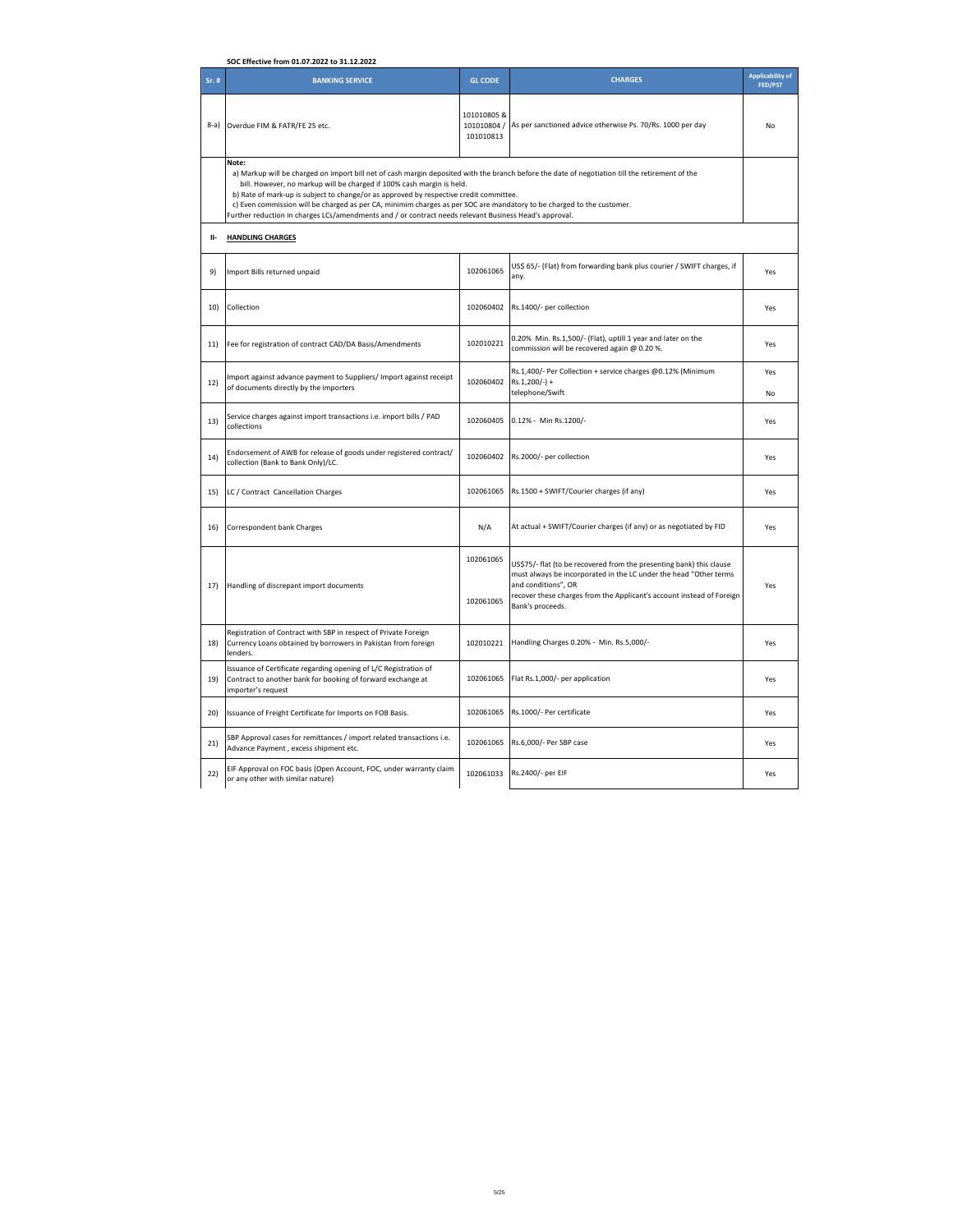|                | SOC Effective from 01.07.2022 to 31.12.2022                                                                                                              |                |                                                                                                                                                                                              |                                           |
|----------------|----------------------------------------------------------------------------------------------------------------------------------------------------------|----------------|----------------------------------------------------------------------------------------------------------------------------------------------------------------------------------------------|-------------------------------------------|
| Sr. #          | <b>BANKING SERVICE</b>                                                                                                                                   | <b>GL CODE</b> | <b>CHARGES</b>                                                                                                                                                                               | <b>Applicability of</b><br><b>FED/PST</b> |
| <b>B-</b>      | <b>EXPORTS</b>                                                                                                                                           |                |                                                                                                                                                                                              |                                           |
|                | <b>Letters of Credit</b><br>a) Advising                                                                                                                  | 102010207      | i) If payable by beneficiary<br>Rs.2,400/- (Flat)<br>+ applicable courier / swift<br>charges.<br>ii) If payable by applicant<br>US \$50/-                                                    | Yes<br>No<br>Yes                          |
|                | b) Amendment Advising                                                                                                                                    | 102010207      | Rs. 1000/-(Flat) + Courier (if applicable)<br>Rs. 1800/- + Courier (if applicable) for Non-Customers                                                                                         | Yes                                       |
| $\,1\,$        | c) Negotiation of Rupee Bills under Export LCs                                                                                                           | 101011004      | 0.30% flat Minimum Rs. 100/- OR<br>subject to negotiation and approval from competent authority                                                                                              | Yes                                       |
|                | d) Confirmation                                                                                                                                          | 102010207      | Confirmation charges for both Foreign and Local banks to be<br>negotiated and approved by FID                                                                                                | Yes                                       |
|                | e) Transfer of Export LCs                                                                                                                                | 102010207      | Rs.1,920/- Per LC                                                                                                                                                                            | Yes                                       |
|                | f) Reimbursement payment to other local Banks from Non-Resident<br>Rupee A/C                                                                             | 102061065      | Rs.1000/-                                                                                                                                                                                    | Yes                                       |
| $\mathbf 2$    | If the documents are sent to other Banks for negotiation under<br>restricted L/C                                                                         | 102061065      | Rs.500/-                                                                                                                                                                                     | Yes                                       |
| 3              | Charges on advance payment                                                                                                                               | 102060405      | 0.20% Min. Rs.1,500/- on realization with no documents handling<br>charges.<br>Handling charges of PKR 1,200/- if we handle documents of other<br>banks.                                     | Yes                                       |
| 4              | Research & Development Surcharge/Handling charges                                                                                                        | 102060405      | Rs.2000/- per case                                                                                                                                                                           | Yes                                       |
|                | <b>COLLECTIONS</b>                                                                                                                                       |                |                                                                                                                                                                                              |                                           |
| 5              | a) Clean (against export proceeds).                                                                                                                      | 102060405      | Rs. 300/- per collection + Courier charges                                                                                                                                                   | Yes                                       |
|                | b) Documentary (on which banks do not earn any exchange<br>difference).                                                                                  | 102060405      | 0.20 % Min Rs.450/- per collection or as per approval by respective<br>business head                                                                                                         | Yes                                       |
| 6              | Handling of Duty Draw Back Claim/DL/TL                                                                                                                   | 102060405      | 0.40% per claim minimum Rs. 600/-                                                                                                                                                            | Yes                                       |
| $\overline{7}$ | Service Charges against Export Documents sent on Collection Basis<br>Where payment cover is already received in our NOSTRO A/c                           | 102060405      | 0.20 % Min Rs. 1,500/- per collection                                                                                                                                                        | Yes                                       |
|                | Note: Any charges for delayed repatriation of export proceeds levied by State Bank of Pakistan, will be recovered from the concerned client accordingly. |                |                                                                                                                                                                                              |                                           |
| 8              | <b>EXPORT REFINANCE</b>                                                                                                                                  |                |                                                                                                                                                                                              |                                           |
| i)             | NOC for Export Refinance Entitlement(EE & EF)                                                                                                            | 102060405      | Rs.1,800/- Flat per case                                                                                                                                                                     | Yes                                       |
| ii)            | Preparation of Substitution case in ERF-Pre shipment                                                                                                     | 102060405      | Rs.2,000/- Flat per case                                                                                                                                                                     | Yes                                       |
| iii)           | 1) Overdue Export Refinance<br>2) FAFB/ FAPC Own Source<br>3) FE 25 etc                                                                                  | 101010811      | For LCY Financing:<br>Markup @ Ps. 55/1000 per day from due date till the adjustment or<br>as per CA Package<br>For FCY Financing under F.E 25:<br>LIBOR + 5% OR as per approved CA Package. | No                                        |
| iv)            | Over due FDBP/IDBP (If not available in sanction advice)                                                                                                 | 101011004      | Mark-up @ Ps. 55/1000 per day OR as per approved CA Package.                                                                                                                                 | No                                        |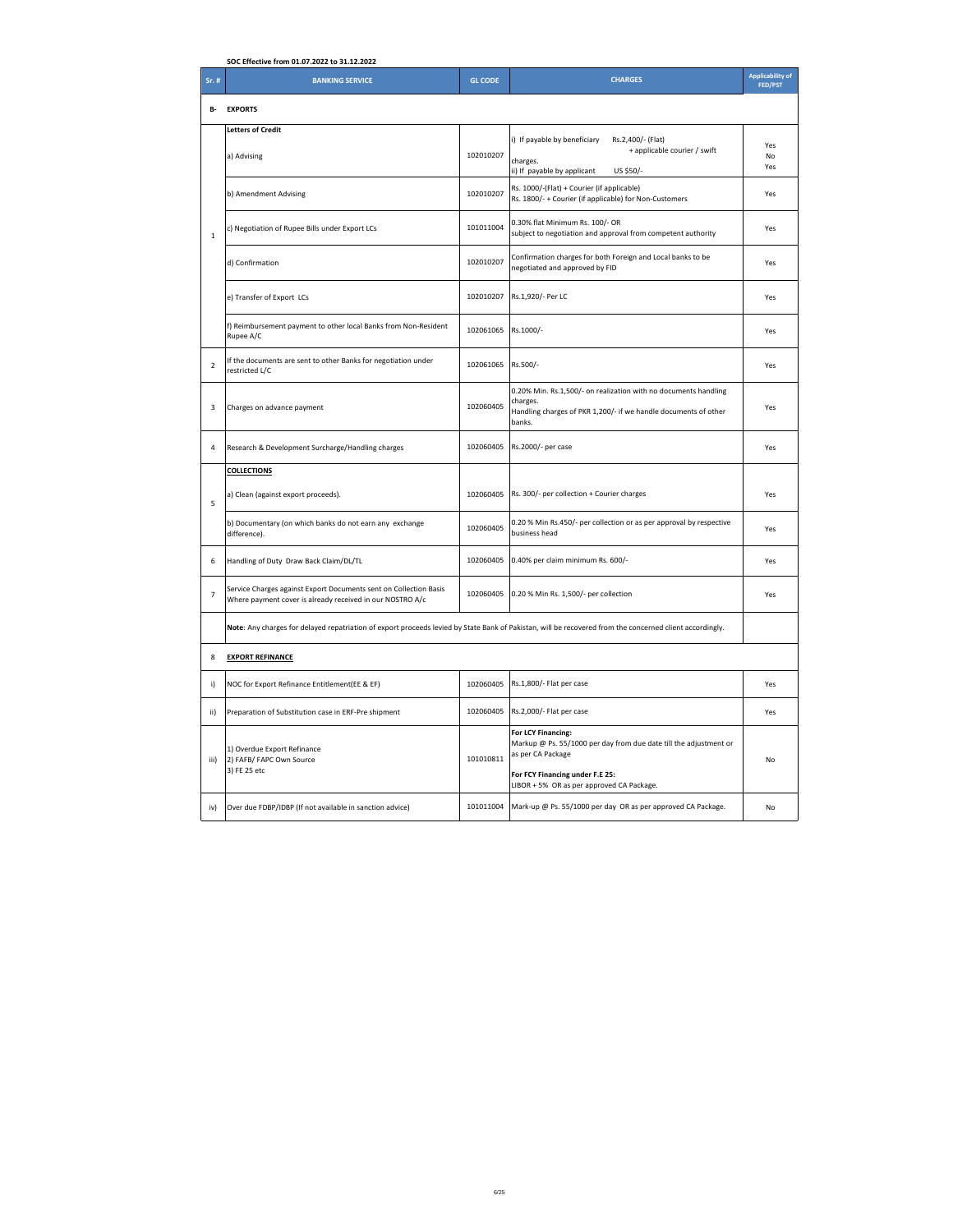|                | SOC Effective from 01.07.2022 to 31.12.2022                                                                                                                                                                                                                                                                                                                                                              |                |                                                                                                                                                                                                                                                                                                                                                        |                                           |
|----------------|----------------------------------------------------------------------------------------------------------------------------------------------------------------------------------------------------------------------------------------------------------------------------------------------------------------------------------------------------------------------------------------------------------|----------------|--------------------------------------------------------------------------------------------------------------------------------------------------------------------------------------------------------------------------------------------------------------------------------------------------------------------------------------------------------|-------------------------------------------|
| Sr. #          | <b>BANKING SERVICE</b>                                                                                                                                                                                                                                                                                                                                                                                   | <b>GL CODE</b> | <b>CHARGES</b>                                                                                                                                                                                                                                                                                                                                         | <b>Applicability of</b><br><b>FED/PST</b> |
| c-             | <b>INLAND LETTER OF CREDIT</b>                                                                                                                                                                                                                                                                                                                                                                           |                |                                                                                                                                                                                                                                                                                                                                                        |                                           |
| $\mathbf{1}$   | Inland handling charges                                                                                                                                                                                                                                                                                                                                                                                  | 102060405      | Rs.1000/- flat                                                                                                                                                                                                                                                                                                                                         | Yes                                       |
| $\overline{2}$ | Forced PAD Inland Bills                                                                                                                                                                                                                                                                                                                                                                                  | 101010803      | Ps. 44 per Rs.1000/- per day for first 10 days.<br>For next 10 days commission @ 0.30% +<br>Ps. 50 per Rs.1000/- per day & after 20 days Ps. 55 per Rs.1000/- per<br>day will be applied till full & final adjustment.                                                                                                                                 | No<br>Yes<br>No<br><b>No</b>              |
| 3              | Inland Letters of Credit                                                                                                                                                                                                                                                                                                                                                                                 | 102010204      | 0.50% per quarter Min. Rs. 3,000/-<br>Discrepant document handling charges on inland LCs Rs. 5,000/-+<br>FED/PST. LC of any amount if against 100% Cash Margin or return free<br>deposit then Rs. 1000/- only.                                                                                                                                         | Yes                                       |
| 4              | <b>Amendment Charges</b>                                                                                                                                                                                                                                                                                                                                                                                 | 102010204      | Rs.1000/- per transaction flat plus commission as above, if<br>amendment involves increase in amount or extension in period                                                                                                                                                                                                                            | Yes                                       |
| 5              | Service Charges                                                                                                                                                                                                                                                                                                                                                                                          | 102060405      | 0.10 % (Minimum Rs.500/-).For each bill lodged.                                                                                                                                                                                                                                                                                                        | Yes                                       |
| 6              | Advising/Amendment/Confirmation charges of (inward) Inland LCs.                                                                                                                                                                                                                                                                                                                                          | 102010207      | Rs. 1000 (flat) for advising and amendment. Confirmation charges<br>shall be negotiated by FID separately on case to case basis.                                                                                                                                                                                                                       | Yes                                       |
|                | Documentary Bills Drawn Against Inland Letter of Credit.<br><b>Sight Bills</b>                                                                                                                                                                                                                                                                                                                           |                |                                                                                                                                                                                                                                                                                                                                                        |                                           |
|                | a) At Negotiating end                                                                                                                                                                                                                                                                                                                                                                                    | 101011004      | Charges are negoiable as per aproval or 0.50% flat - Min PKR 500/-<br>Courier charges Rs.150/- in either case.                                                                                                                                                                                                                                         | Yes                                       |
|                | b) Collection charges for restricted LC (where negotiation is restricted<br>to some other Banks and presented to us for forwarding)                                                                                                                                                                                                                                                                      | 102010303      | Rs.600/- (Flat) Per Bill + Courier Charges Rs.150/-                                                                                                                                                                                                                                                                                                    | Yes                                       |
| $\overline{7}$ | c) At opening end (at the time of retirement) Rates of Mark-up:<br>i) If retired within 3 days from the date of lodgment                                                                                                                                                                                                                                                                                 | 101010803      | Ps. 54/1,000 per day or as per approval                                                                                                                                                                                                                                                                                                                | No                                        |
|                | ii) If retired after 3 days but within 20 days of lodgment                                                                                                                                                                                                                                                                                                                                               | 101010803      | Ps. 56/1,000 per day or as per approval                                                                                                                                                                                                                                                                                                                | No                                        |
|                | iii) If retired after 20 days of lodgment                                                                                                                                                                                                                                                                                                                                                                | 101010803      | Ps. 70/1,000 per day or as per approval                                                                                                                                                                                                                                                                                                                | No                                        |
|                | <b>NOTE:</b><br>No Mark-up will be charged from the date of negotiation till the date of lodgment of documents received under Inland LCs, where the payment as per<br>reimbursement arrangement is made to the negotiating bank only on receipt of documents. No Markup charged if already held cash margin under said LC.<br>Further reduction in charges/markup needs relevant Business Head approval. |                |                                                                                                                                                                                                                                                                                                                                                        |                                           |
|                | <b>Usance Bills</b>                                                                                                                                                                                                                                                                                                                                                                                      |                |                                                                                                                                                                                                                                                                                                                                                        |                                           |
|                | 1) Negotiating End                                                                                                                                                                                                                                                                                                                                                                                       | 101011004      | Charges are negoiable as per aproval or 0.50% flat - Min PKR 500/-<br>Courier charges Rs.150/- in either case.                                                                                                                                                                                                                                         | Yes                                       |
|                | a) Markup on documentary Bills Purchased / Negotiated under Inland<br>LC                                                                                                                                                                                                                                                                                                                                 | 101011004      | I) In case of Sight LCs Mark-up is to be recovered/charged as per<br>approval of Sanctioning Authority.<br>(II) In case of Usance LCs Mark-up is to be recovered/charged as per<br>approval of Sanctioning Authority.<br>III) In case of Usance LCs of our own Bank, Mark up is to be<br>recovered / charged as per approval of Sanctioning Authority. | No                                        |
|                | 2) Opening End                                                                                                                                                                                                                                                                                                                                                                                           |                |                                                                                                                                                                                                                                                                                                                                                        |                                           |
|                | a) At the time of Acceptance of the Bills.                                                                                                                                                                                                                                                                                                                                                               | 102060402      | Acceptance Commission @ 0.20% per month shall be<br>recovered/charged for the Usance Import Bills for the period beyond<br>the date upto which the commission has already been charged at the<br>time of opening of LC or thereafter any extension is made in the<br>validity of the LC.                                                               | Yes                                       |
|                | b) At the time of booking                                                                                                                                                                                                                                                                                                                                                                                | 102060402      | Rs.500/- (Flat)                                                                                                                                                                                                                                                                                                                                        | Yes                                       |
|                | c) At the time of maturity/due date                                                                                                                                                                                                                                                                                                                                                                      | 102060402      | Rs.500/- (Flat)                                                                                                                                                                                                                                                                                                                                        | Yes                                       |
|                | 3) At Collecting End<br>a) Collection charges                                                                                                                                                                                                                                                                                                                                                            | 102060402      | Commission 0.25% Minimum Rs.750/-, Maximum Rs.5,000/- + courier<br>charges Rs.150/-                                                                                                                                                                                                                                                                    | Yes                                       |
| D-             | MISCELLANEOUS CHARGES (To be recovered where applicable)                                                                                                                                                                                                                                                                                                                                                 |                |                                                                                                                                                                                                                                                                                                                                                        |                                           |
| 1              | Foreign Postage                                                                                                                                                                                                                                                                                                                                                                                          | 102060901      | Rs. 300/- or actual which ever is higher                                                                                                                                                                                                                                                                                                               | No                                        |
| $\overline{2}$ | Foreign Courier                                                                                                                                                                                                                                                                                                                                                                                          | 102060902      | Rs. 4,500/- or actual which ever is higher<br>(Note: Where the party has direct arrangements with the courier<br>company, no charges are to be recovered)                                                                                                                                                                                              | No                                        |
| 3              | Foreign Cable / SWIFT                                                                                                                                                                                                                                                                                                                                                                                    | 102060904      | Message for LCs/SBLC/LG/Misc. Communications<br>Short message<br>Rs. 1200/-<br>Full message<br>Rs. 2400/-                                                                                                                                                                                                                                              | No                                        |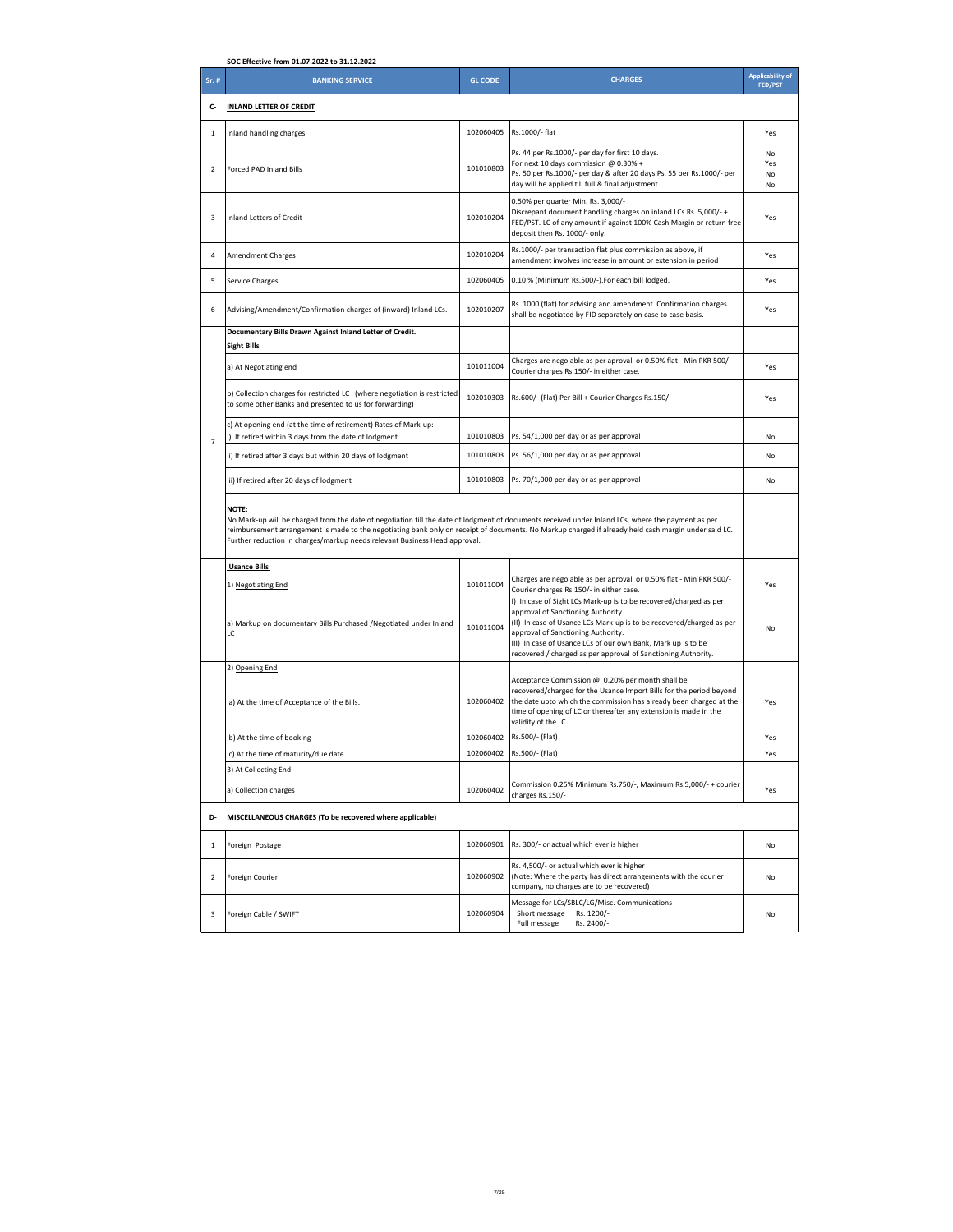|                | SOC Effective from 01.07.2022 to 31.12.2022                                                                                                                                                                         |                |                                                                                                                                                                                                                                                                                                                                                                                                                                                                  |                                           |
|----------------|---------------------------------------------------------------------------------------------------------------------------------------------------------------------------------------------------------------------|----------------|------------------------------------------------------------------------------------------------------------------------------------------------------------------------------------------------------------------------------------------------------------------------------------------------------------------------------------------------------------------------------------------------------------------------------------------------------------------|-------------------------------------------|
| Sr. #          | <b>BANKING SERVICE</b>                                                                                                                                                                                              | <b>GL CODE</b> | <b>CHARGES</b>                                                                                                                                                                                                                                                                                                                                                                                                                                                   | <b>Applicability of</b><br><b>FED/PST</b> |
| 4              | Foreign Fax / Telephone                                                                                                                                                                                             | 102060903      | Rs. 750/- or actual which ever is higher                                                                                                                                                                                                                                                                                                                                                                                                                         | No                                        |
|                | a) Issuance of Proceeds Realization Certificate after one year.                                                                                                                                                     | 102060405      | Rs. 1000/- (Flat) per Certificate.                                                                                                                                                                                                                                                                                                                                                                                                                               | Yes                                       |
| 5              | b) Duplicate Proceeds Realization Certificate                                                                                                                                                                       | 102060405      | Rs.1000/- (Flat) per Certificate.                                                                                                                                                                                                                                                                                                                                                                                                                                |                                           |
| 6              | a) Handling Charges in lieu of exchange earning where importers /<br>exporters buy/sell Foreign Exchange from/to other Banks for LC<br>opened / contract registered/export documents issued / lodged<br>through us. | 102060402      | Ps. 04 per US\$ or equivalent in other currencies. Minimum Rs.500/-                                                                                                                                                                                                                                                                                                                                                                                              | Yes                                       |
|                | b) Test/Signatures/Mail LCs verification charges                                                                                                                                                                    | 102061065      | Rs.600/-                                                                                                                                                                                                                                                                                                                                                                                                                                                         |                                           |
| $\overline{7}$ | Obtaining credit report on foreign buyer/ supplier.                                                                                                                                                                 | 102061065      | Rs. 350/- plus foreign bank / credit reporting agency charges and<br>SWIFT / Courier charges (if any)                                                                                                                                                                                                                                                                                                                                                            | Yes                                       |
| 8              | Agency Arrangements: Arrangements with banks, institutions and<br>companies for handling their inward, outward remittances and other<br>services.                                                                   | 102010108      | As per agreement                                                                                                                                                                                                                                                                                                                                                                                                                                                 | Yes                                       |
| 9              | i) Issuance of Business performance Certificate at customers request                                                                                                                                                | 102060405      | Rs.1000/-                                                                                                                                                                                                                                                                                                                                                                                                                                                        | Yes                                       |
|                | ii) Freight subsidy Claim Processing                                                                                                                                                                                | 102061065      | Rs.100/- per case                                                                                                                                                                                                                                                                                                                                                                                                                                                |                                           |
| 10             | PURCHASE (FBP / FDBP)                                                                                                                                                                                               |                |                                                                                                                                                                                                                                                                                                                                                                                                                                                                  |                                           |
|                | a. Clean bills including T.Cs. drawn on banks abroad.                                                                                                                                                               | 102010201      | OD Buying Rate is to be applied plus Commission US\$10/- Flat or<br>equivalent in other FC plus Postages/ SWIFT/ Courier charges                                                                                                                                                                                                                                                                                                                                 |                                           |
|                | b. Documentary                                                                                                                                                                                                      | 102010201      | Relevant Bill Buying Rates, as circulated vide our daily exchange rate<br>bulletin, are to be applied plus postage/SWIFT/ Courier charges.<br>Note:<br>In case the proceeds of the bills are not realized within maturity/ due<br>date (i.e. max upto 21 days in case of sight bills or as allowed in CA or<br>in case of usance the due date calculated as per tenor of the bill).<br>0.30 % flat, Rs.350/- Minimum or as approval of Sanctioning<br>Authority. | Yes                                       |
|                | c. Handling of export documents under foreign LC                                                                                                                                                                    | 102060402      | <b>NIL</b>                                                                                                                                                                                                                                                                                                                                                                                                                                                       |                                           |
|                | d. FDBP                                                                                                                                                                                                             | 102060405      | (i) Rs.2,400/- only (Clean) or<br>(ii) In case discrepant Rs.1,680/-                                                                                                                                                                                                                                                                                                                                                                                             |                                           |
| 11             | Commodity Exchange Arrangements                                                                                                                                                                                     | 102010503      | Handling commission of 0.5 % flat on the amount of commodity<br>exchange arrangement.                                                                                                                                                                                                                                                                                                                                                                            | Yes                                       |
| Е-             | <b>CHARGES ON MAINTENANCE OF FOREIGN CURRENCY A/Cs</b>                                                                                                                                                              |                |                                                                                                                                                                                                                                                                                                                                                                                                                                                                  |                                           |
| $\mathbf{1}$   | <b>Cash Handling Charges</b>                                                                                                                                                                                        |                |                                                                                                                                                                                                                                                                                                                                                                                                                                                                  |                                           |
|                | a) At the time of cash receipt into account.                                                                                                                                                                        | 102060401      | a) NIL                                                                                                                                                                                                                                                                                                                                                                                                                                                           |                                           |
|                | b) At the time of withdrawal from account.                                                                                                                                                                          | 102060401      | b) No Charges on withdrawls upto USD 5000, GBP 3000 EURO 3000<br>For amount above these, 0.5% of the cash withdrawals / Remittance /<br>transfer from account, if not retained in the account for 7 days.<br>(Charges may be deducted in foreign currency or in equivalent PAK<br>Rupees at BOP Buying Rate)                                                                                                                                                     | Yes                                       |
| 2              | Incidental charges, if average monthly balance in any account falls<br>below US\$ 500/- or equivalent in other currencies.                                                                                          | 102060415      | US\$ 1/- per month (or equivalent in other currencies) on monthly<br>basis. (Inclusive of FED/PST)                                                                                                                                                                                                                                                                                                                                                               |                                           |
|                | a. Outward collection drawn on other banks (other than exports<br>proceeds]                                                                                                                                         | 102010302      | US\$ 5 per collection or its equivalent in other currencies plus SWIFT/<br>Courier charges (if any)                                                                                                                                                                                                                                                                                                                                                              |                                           |
| 3              | b. Outward collection drawn on BOP Branches                                                                                                                                                                         | 102010302      | <b>Collection charges NIL</b><br>SWIFT / courier (if any) Actual                                                                                                                                                                                                                                                                                                                                                                                                 | Yes                                       |
|                | c. Inward Collection                                                                                                                                                                                                | 102010302      | US \$ 15 plus Swift/ courier charges (if any)<br>(These charges are to be deducted from the proceeds of remittance)                                                                                                                                                                                                                                                                                                                                              |                                           |
|                | d. Outward/inward collection items returned unpaid                                                                                                                                                                  | 102060801      | Rs.250/-plus Foreign bank charges at actual plus SWIFT/courier<br>charges (if any)                                                                                                                                                                                                                                                                                                                                                                               | No                                        |
| 4              | <b>Standing Instructions</b>                                                                                                                                                                                        | 102061043      | US\$ 5/- per transaction or equivalent in other currencies.                                                                                                                                                                                                                                                                                                                                                                                                      | Yes                                       |
| 5              | Issuance of Cheque Book in lieu of lost Cheque Book. (These charges<br>are in addition to stop payment charges)                                                                                                     | 102061004      | * US\$ 5/- or equivalent in other foreign currencies.                                                                                                                                                                                                                                                                                                                                                                                                            | Yes                                       |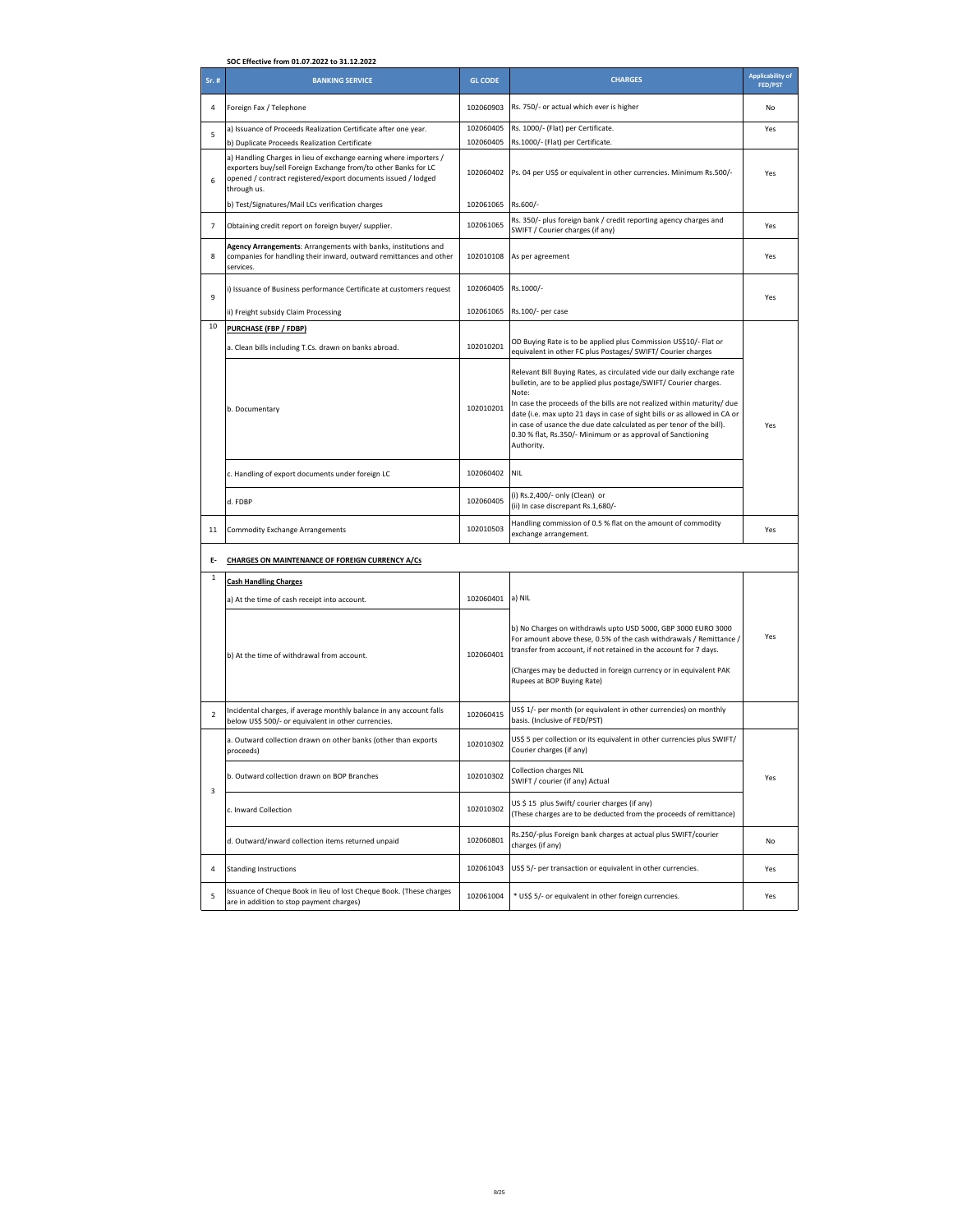## **SOC Effective from 01.07.2022 to 31.12.2022**

| Sr.4t | <b>BANKING SERVICE</b>  | <b>GL CODE</b> | <b>CHARGES</b>                                                                                                                     | Applicability of<br>FED/PST |
|-------|-------------------------|----------------|------------------------------------------------------------------------------------------------------------------------------------|-----------------------------|
|       | Stop payment of cheques | 102060910      | US\$ 10 per instruction or equivalent in other currencies (one<br>instruction may include advice for series/multiple instructions) | Yes                         |

\* No Sales Tax in branches operating in Islamabad, AJK, Tribal Areas and Gilgit-Baltistan

**Note:** 

 $\lfloor$ 

- $\bullet$  Charges may be collected in Pak Rupee or Foreign Currency in all categories.
- Any out of pocket expenses related to the bank transactions, not covered above, will also be charged to the clients.
- Clarification issued by International Division vide their F.E. Information Circular # 146 dated 13.11.2002 must also be<br>referred.

**F- REMITTANCES**

**FOREIGN CURRENCY (FCY)**

**I- OUTWARD**

|               | Outward remittance through Debit of Foreign Currency Account<br>excluding Travelers Cheques.<br><b>SWIFT Charges</b> | OFTT:<br>102010113<br>FDD/FMT:<br>102010104<br>102060904 | i) Up to US \$ 25,000 (or equivalent): US \$ 15 (or equivalent, inclusive<br>of FED/PST).<br>ii) Above US \$ 25,000 (or equivalent): US \$ 30 (or equivalent,<br>inclusive of FED/PST).<br>As per point D-3 of this SOC |     |
|---------------|----------------------------------------------------------------------------------------------------------------------|----------------------------------------------------------|-------------------------------------------------------------------------------------------------------------------------------------------------------------------------------------------------------------------------|-----|
|               | a) Issuance of duplicate FDD                                                                                         | 102061033                                                | Rs.550/- plus SWIFT/Courier charges, (if any). Foreign Bank's charges<br>also apply.                                                                                                                                    |     |
| $\mathcal{P}$ | b) Cancellation of FDD/FTT                                                                                           | 102061033                                                | Rs.550/- plus SWIFT/Courier charges, (if any)                                                                                                                                                                           | Yes |
|               | Note: All charges may be recovered in Pak Rupees or equivalent in other foreign currencies.                          |                                                          |                                                                                                                                                                                                                         |     |

#### **II- FOREIGN REMITTANCES AGAINST PAK RUPEES**

|   | Students (for education purposes)     | OFTI | 102010113 | PKR 350 (inclusive of FED/PST) plus out of pocket charges (USD10    |     |
|---|---------------------------------------|------|-----------|---------------------------------------------------------------------|-----|
|   |                                       |      | 102010104 | minimum)                                                            |     |
|   | EDD/EMT                               |      |           |                                                                     |     |
|   | Patients (for health purposes)        |      | 102010113 | PKR 350 (inclusive of FED/PST) plus out of pocket charges (USD10    |     |
|   | OFTT                                  |      | 102010104 | minimum)                                                            |     |
|   |                                       |      |           |                                                                     |     |
|   | For Staff                             | OFTT | 102010113 |                                                                     |     |
| 3 |                                       |      | 102010104 | Free plus out of pocket foreign bank charges (USD10 minimum)        | Yes |
|   | <b>EDD/EMT</b>                        |      |           |                                                                     |     |
|   | Other Payments (Regardless of Amount) | OFTT | 102010113 | PKR 1160 or 0.29% of TT amount (Inclusive of FED/PST), whichever is |     |
| 4 |                                       |      | 102010104 | higher                                                              | Yes |
|   | EDD/EMT                               |      |           |                                                                     |     |
|   | For Regular Trade Customer            |      | 102010113 |                                                                     |     |
|   | OFTT                                  |      | 102010104 | Negotiable                                                          | Yes |
|   |                                       |      |           |                                                                     |     |

## **III- INWARD REMITTANCES**

|               | <b>Home Remittances</b>                                                                                                                               |           |                                                                                                       |     |
|---------------|-------------------------------------------------------------------------------------------------------------------------------------------------------|-----------|-------------------------------------------------------------------------------------------------------|-----|
|               | a) If proceeds are to be credited to Pak Rupees account maintained<br>with any of our branches.                                                       | 102010106 | <b>NII</b>                                                                                            | Yes |
|               | b) Others, where proceeds are to be paid in Pak Rupees to other local<br>banks                                                                        | 102010106 | Charges / Commission on Universal Cheque/Pay Order (if any) plus<br>Courier/Postage charges           |     |
| $\mathcal{P}$ | If proceeds are to be paid in foreign currency to other local banks.                                                                                  | 102010107 | US\$ 25+ SWIFT/courier charges(if any)                                                                | Yes |
| 3             | Inward Cheques received from local branches or local banks for<br>payment in Pak rupees (convert the relevant foreign currency at TT<br>buving rate). | 102010106 | a) If received from BOP branches ---- Nil charges<br>b) Others --- Rs.370/-plus Cable/Courier charges | Yes |
| 4             | Inward Collection received from abroad or local banks and where the<br>payment is demanded in foreign currency.                                       | 102010107 | Rs.550/- plus SWIFT/ Courier charges                                                                  | Yes |
| 5             | Outward Collection (of OFBCs) realized for credit into Pak Rupees<br>Account                                                                          | 102010302 | Rs.550/- plus SWIFT/ Courier charges                                                                  | Yes |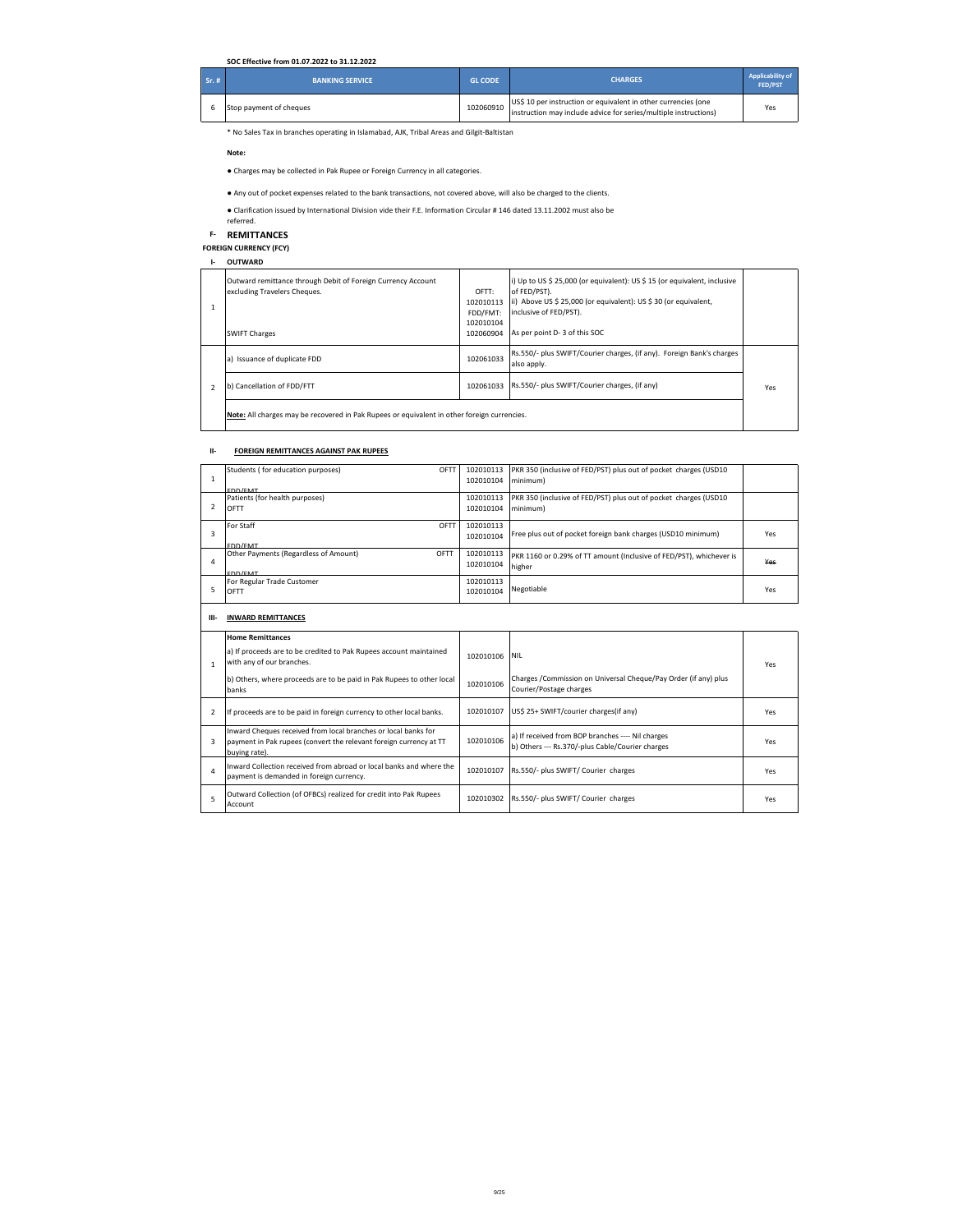|                | SOC Effective from 01.07.2022 to 31.12.2022                                                                                                                                                                                |                |                                                                                                                                                                                                                                                                                                                                                    |                                           |
|----------------|----------------------------------------------------------------------------------------------------------------------------------------------------------------------------------------------------------------------------|----------------|----------------------------------------------------------------------------------------------------------------------------------------------------------------------------------------------------------------------------------------------------------------------------------------------------------------------------------------------------|-------------------------------------------|
| $Sr.$ #        | <b>BANKING SERVICE</b>                                                                                                                                                                                                     | <b>GL CODE</b> | <b>CHARGES</b>                                                                                                                                                                                                                                                                                                                                     | <b>Applicability of</b><br><b>FED/PST</b> |
|                | <b>REMITTANCES</b>                                                                                                                                                                                                         |                |                                                                                                                                                                                                                                                                                                                                                    |                                           |
|                | <b>LOCAL CURRENCY (LCY)</b><br><b>Universal Cheque</b><br>a) Issuance of Univeral Cheque                                                                                                                                   | 102010101      | i) Through A/c Rs. 325/- (Flat) irrespective of current or saving<br>account.<br>ii) Charges for issuance of Universal Cheque for payment of fee/dues<br>in favour of Educational Institutions, HEC/Board etc.0.50% of<br>fee/dues or Rs.25/- per instrument, whichever is less.<br>(Free as per product features of BTA, LCA & YEA if qualified.) | Yes                                       |
| 1)             | b) Cancellation of Univeral Cheque for Account Holder<br>For Non account holders                                                                                                                                           | 102010102      | Rs.350/- (Flat) per UC<br>Rs.720/- (Flat) per UC                                                                                                                                                                                                                                                                                                   | Yes                                       |
|                | c) Issuance of Duplicate Univeral Cheque for Account Holder<br>For Non account holders                                                                                                                                     | 102010103      | Rs.350/- (Flat) per UC<br>Rs.800/- (Flat) per UC                                                                                                                                                                                                                                                                                                   | Yes                                       |
|                | Customers handled under cash management services (Duly approved<br>by the Competent Authority)                                                                                                                             |                | Negotiable                                                                                                                                                                                                                                                                                                                                         |                                           |
|                | The Charges for making UC and other related instruments for payment of fee dues in favor of educational institutions, HEC/Boards etc. shall not exceed<br>0.50% of fee/dues or Rs.25/- per instrument, which ever is less. |                |                                                                                                                                                                                                                                                                                                                                                    | Yes                                       |
| $\overline{2}$ | <b>Call Deposits</b>                                                                                                                                                                                                       |                |                                                                                                                                                                                                                                                                                                                                                    |                                           |
| i)             | Issuance of Call Deposit Receipt to A/c holders through debiting<br>his/her own A/c                                                                                                                                        | 102010105      | Rs.130/- Flat                                                                                                                                                                                                                                                                                                                                      |                                           |
| ii)            | Issuance of duplicate CDR                                                                                                                                                                                                  | 102010103      | 1. Rs. 300/- for account holder<br>2. Rs. 350/- for non account holder                                                                                                                                                                                                                                                                             | Yes                                       |
| iii)           | Cancellation of CDR                                                                                                                                                                                                        |                | Free                                                                                                                                                                                                                                                                                                                                               |                                           |
|                | Note: No charges are to be recovered on CDRs fvg. 'Food Department' for issuance of BARDANA, as detailed in Misc.Inst.Circular No:2018/058 dated<br>16.04.18.                                                              |                |                                                                                                                                                                                                                                                                                                                                                    |                                           |
| c)             | Verification of Payment Instruments (UC, CDR etc)                                                                                                                                                                          | N/A            | Free                                                                                                                                                                                                                                                                                                                                               |                                           |
| G-             | <b>BILLS</b>                                                                                                                                                                                                               |                |                                                                                                                                                                                                                                                                                                                                                    |                                           |
| л.             | <b>Collections</b>                                                                                                                                                                                                         |                |                                                                                                                                                                                                                                                                                                                                                    |                                           |
| a)             | Documentary                                                                                                                                                                                                                | 102010301      | 0.40% Minimum Rs. 500/- + Postage/Courier Charges Rs.75/- Flat. If<br>BOP branch exists in collecting city, Rs. 1000/- Flat                                                                                                                                                                                                                        | Yes                                       |
| b)             | OBC                                                                                                                                                                                                                        | 102010301      | 0.25% Minimum Rs. 300/- Maximum Rs.5,000 +<br>Courier Charges Rs.75/- Flat.                                                                                                                                                                                                                                                                        | Yes<br>No                                 |
| c)             | Same day clearing through NIFT                                                                                                                                                                                             | 102010309      | Rs.525/- per collection                                                                                                                                                                                                                                                                                                                            | Yes                                       |
| d)             | Collection made on staff A/cs                                                                                                                                                                                              | 102010301      | Re. 1/- per instrument                                                                                                                                                                                                                                                                                                                             | Yes                                       |
| e)             | Intercity clearing through NIFT                                                                                                                                                                                            | 102010304      | Rs.300/-                                                                                                                                                                                                                                                                                                                                           | Yes                                       |
| f)             | Bank Gurantee collection / Handling Charges                                                                                                                                                                                |                | 102060402 0.1% of the Guarantee amount with minimum of Rs. 1000/-                                                                                                                                                                                                                                                                                  | Yes                                       |
| g)             | Collection of instruments through on-line deposited with any Branch.                                                                                                                                                       | 102010305      | Nil<br>Note: For instruments sent in intercity/same day clearing,<br>intercity/same day clearing charges will be recovered.                                                                                                                                                                                                                        |                                           |
| h)             | Direct Cheque Deposit Facility                                                                                                                                                                                             | 102060805      | 0.2 % of transaction amount, Maximum Rs.500/-<br>Note: Charges will be recovered upfront from the customer<br>presenting the cheque for payment in his/her account.                                                                                                                                                                                | Yes                                       |
| Ш              | Purchase of Bills, Cheques etc.                                                                                                                                                                                            |                |                                                                                                                                                                                                                                                                                                                                                    |                                           |
|                | Documentary Bills other than those Drawn against Letters of Credit<br>and Clean Bills/Trade Cheques                                                                                                                        | 101011006      | Markup rate 6 Months KIBOR + 5% with a minimum of Rs. 500/-<br>(plus charges as applicable w.r.t. clearing / collection service used) or<br>any other special rate approved by the relavant credit committee.                                                                                                                                      | No<br>Yes                                 |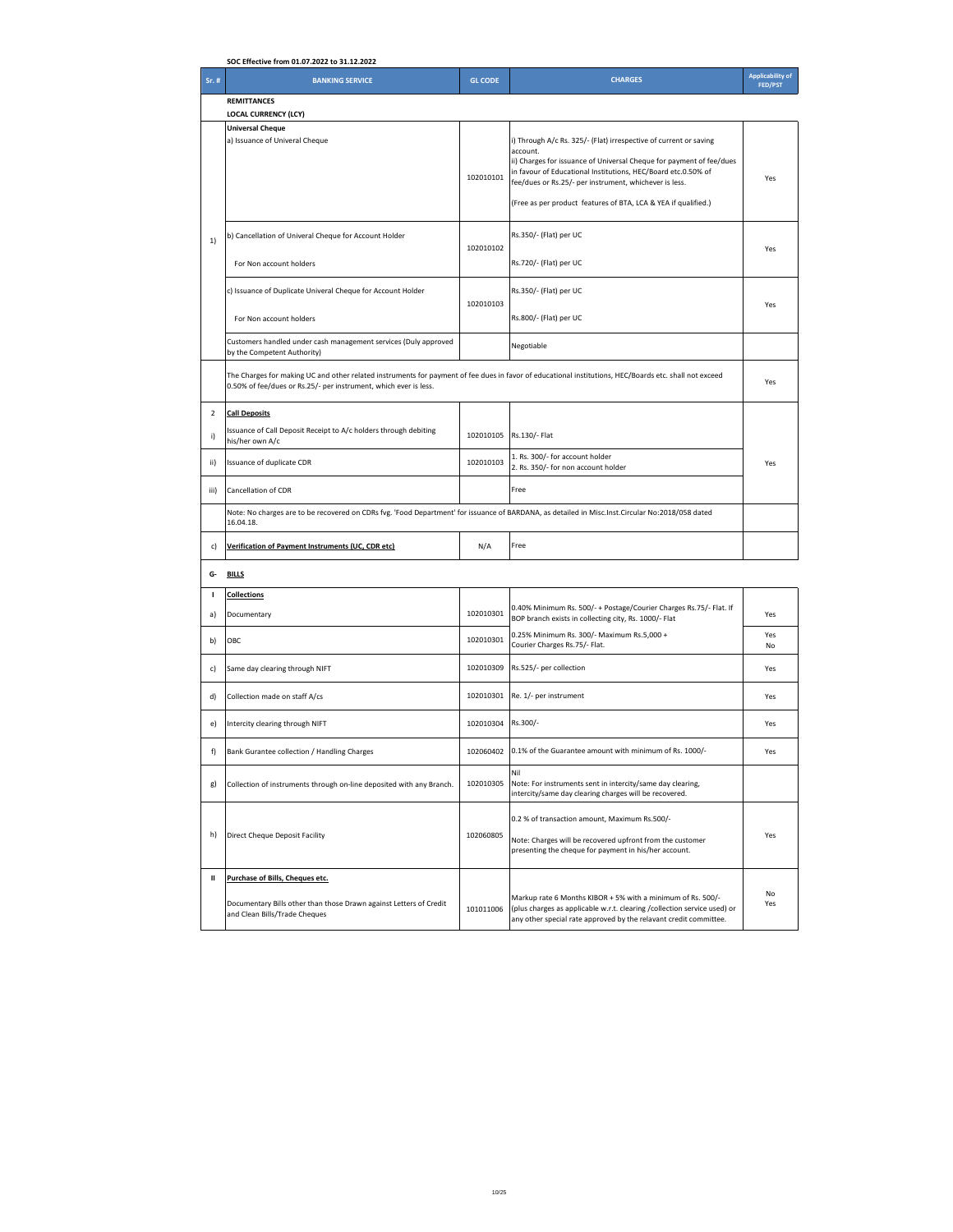| SOC Effective from 01.07.2022 to 31.12.2022 |                                                                                                                                                                                                                                                                                                            |                |                                                                                                                                   |                                           |  |
|---------------------------------------------|------------------------------------------------------------------------------------------------------------------------------------------------------------------------------------------------------------------------------------------------------------------------------------------------------------|----------------|-----------------------------------------------------------------------------------------------------------------------------------|-------------------------------------------|--|
| Sr. #                                       | <b>BANKING SERVICE</b>                                                                                                                                                                                                                                                                                     | <b>GL CODE</b> | <b>CHARGES</b>                                                                                                                    | <b>Applicability of</b><br><b>FED/PST</b> |  |
| Ш                                           | a) Instruments cleared/collected within Local Area of NIFT                                                                                                                                                                                                                                                 | N/A            | <b>NIL</b>                                                                                                                        |                                           |  |
|                                             | <b>NOTE:</b>                                                                                                                                                                                                                                                                                               |                |                                                                                                                                   |                                           |  |
|                                             | If total annual/annualized volume exceeds Rs.50(M) following slabs shall be applicable:                                                                                                                                                                                                                    |                |                                                                                                                                   |                                           |  |
|                                             | Up to Rs.100(M)                                                                                                                                                                                                                                                                                            |                | 0.20% Min Rs.35/-                                                                                                                 | Yes                                       |  |
|                                             | Above Rs.100(M) up to Rs.500(M)                                                                                                                                                                                                                                                                            |                | 0.15% Min Rs.35/-                                                                                                                 | Yes                                       |  |
|                                             | Above Rs.500(M) up to Rs.1000(M)<br>Above Rs.1000(M)                                                                                                                                                                                                                                                       |                | 0.10% Min Rs.35/-<br>0.05% Min Rs.35/-                                                                                            | Yes<br>Yes                                |  |
|                                             | Imports volume (Local +foreign) to be considered for Imports                                                                                                                                                                                                                                               |                |                                                                                                                                   |                                           |  |
|                                             | Exports volume (Local +foreign) to be considered for Exports<br>Note:- LCs for machinery / Project will not qualify for volume criteria and rate may be negotiated & agreed by the customer and Bank.                                                                                                      |                |                                                                                                                                   |                                           |  |
|                                             | 1. Postage/Courier Charges are to be recovered on Collection/Realization of each instrument (whether clean or Documentary). However, in case where party<br>has deposited more than one Cheque/instrument on a particular date to be collected/drawn on the same drawee or on the same Branch of the Bank, |                |                                                                                                                                   |                                           |  |
|                                             | postage/courier charges are to be recovered once only.<br>2. Collecting agent's charges, if the collecting bank is other than the bank, will be extra.                                                                                                                                                     |                |                                                                                                                                   |                                           |  |
|                                             | 3. Telegram/Trunk call charges will be extra, if fate of the instrument is asked by Telephone/Fax                                                                                                                                                                                                          |                |                                                                                                                                   |                                           |  |
|                                             |                                                                                                                                                                                                                                                                                                            |                |                                                                                                                                   |                                           |  |
|                                             | Returning charges in case the instruments are returned unpaid for:                                                                                                                                                                                                                                         | 102060802      | Rs.500/- flat per bill                                                                                                            |                                           |  |
| IV                                          | <b>Documentary Collections</b><br>Clean collections (Including LBC/OBC)                                                                                                                                                                                                                                    |                | Rs.300/- flat per bill                                                                                                            | Yes                                       |  |
|                                             |                                                                                                                                                                                                                                                                                                            |                |                                                                                                                                   |                                           |  |
|                                             | Note: No Provincial Tax / FED for branches operating in Islamabad, AJK, Tribal Areas and Gilgit-Baltistan                                                                                                                                                                                                  |                |                                                                                                                                   |                                           |  |
|                                             | Mark up shall be applied as under on Bills Purchased/ Negotiated                                                                                                                                                                                                                                           |                | Ps. 70/1000 per day or Markup as per approval of Sanctioning<br>Authority plus collection/courier charges                         |                                           |  |
| $\vee$                                      | including Documentary Bills other than those drawn under Inland LCs                                                                                                                                                                                                                                        | 102010214      |                                                                                                                                   | No                                        |  |
|                                             | If proceeds are not realized within 12 days from the date of purchase                                                                                                                                                                                                                                      |                |                                                                                                                                   |                                           |  |
|                                             | and upon maturity of the Usance period                                                                                                                                                                                                                                                                     |                |                                                                                                                                   |                                           |  |
| н-                                          | <b>ADVANCES</b>                                                                                                                                                                                                                                                                                            |                |                                                                                                                                   |                                           |  |
|                                             | Fee and charges in respect of Project Financing in addition to mark-<br>up/return on investment.                                                                                                                                                                                                           |                | 1) Application/Evaluation/ Appraisal Fee<br>Negotiable on case to case basis.                                                     |                                           |  |
|                                             |                                                                                                                                                                                                                                                                                                            |                | To be recovered as per terms and conditions negotiated with the                                                                   |                                           |  |
|                                             |                                                                                                                                                                                                                                                                                                            |                | customer.<br>2) Commitment Fee                                                                                                    |                                           |  |
| $\mathbf{1}$                                |                                                                                                                                                                                                                                                                                                            | 102060501      | 1.0% of the undisbursed amount at the end of availability period.                                                                 | Yes                                       |  |
|                                             |                                                                                                                                                                                                                                                                                                            |                | 3) Legal Documentation Fee<br>At actual                                                                                           |                                           |  |
|                                             |                                                                                                                                                                                                                                                                                                            |                | 4) Project Monitoring Fee                                                                                                         |                                           |  |
|                                             |                                                                                                                                                                                                                                                                                                            |                | As negotiated with the customer<br>5) Trusteeship Fee                                                                             |                                           |  |
|                                             |                                                                                                                                                                                                                                                                                                            |                | As negotiated with the customer                                                                                                   |                                           |  |
|                                             | Charges 1-5 may be wavied/negotiated with the approval from the relvant approving authority/committee.                                                                                                                                                                                                     |                |                                                                                                                                   |                                           |  |
| 2-A                                         | PROCESSING FEE FOR ALL TYPES OF CREDIT LINES ON FRESH, RENEWAL AND SUBSEQUENT ENHANCEMENT AND INTERIM REVIEWS (if involve any increase)                                                                                                                                                                    |                |                                                                                                                                   |                                           |  |
|                                             |                                                                                                                                                                                                                                                                                                            |                | As per approval, minimum Rs.1,000/-                                                                                               |                                           |  |
| 1<br>$\overline{2}$                         | upto Rs. 0.100(M)<br>Over Rs.0.100(M) To Rs.2(M)                                                                                                                                                                                                                                                           |                | As per approval, minimum Rs.5,000/-                                                                                               |                                           |  |
| 3                                           | Over Rs.2(M) to Rs.5(M)                                                                                                                                                                                                                                                                                    |                | As per approval, minimum Rs.10,000/-                                                                                              |                                           |  |
| $\overline{4}$                              | Over Rs.5(M) to Rs.10(M)                                                                                                                                                                                                                                                                                   |                | As per approval, minimum Rs.20,000/-                                                                                              |                                           |  |
| 5                                           | Over Rs. 10(M) to Rs.50(M)                                                                                                                                                                                                                                                                                 | 102060501      | As per approval, minimum Rs. 30,000/-                                                                                             | Yes                                       |  |
| 6                                           | Over Rs. 50(M)                                                                                                                                                                                                                                                                                             |                | As per approval                                                                                                                   |                                           |  |
| 7<br>8                                      | Finance 100% secured by Deposit with BOP<br>One time accommodation                                                                                                                                                                                                                                         |                | As per approval<br>Min Rs.1,000 or As per approval                                                                                |                                           |  |
| 9                                           | <b>Excess Over Limit</b>                                                                                                                                                                                                                                                                                   |                | 0.10% of EOL amount Min. Rs. 500/-                                                                                                |                                           |  |
|                                             |                                                                                                                                                                                                                                                                                                            |                |                                                                                                                                   |                                           |  |
|                                             | Note:<br>1. Charges to be recovered after acceptance of offer letter and before issuance of DAC.                                                                                                                                                                                                           |                |                                                                                                                                   |                                           |  |
|                                             | 2. These charges may be waived/negotiated with approval from relevant committee/authority.<br>3. No charges on review of long term funded facilities and open end guarantees for interim purposes.                                                                                                         |                |                                                                                                                                   |                                           |  |
|                                             | 4. Processing Fee for interim review will only be charged on the enhanced account.                                                                                                                                                                                                                         |                |                                                                                                                                   |                                           |  |
| $2 - B$                                     | TRANSFER OF LOAN ACCOUNT FROM ONE BRANCH TO OTHER (BOP)<br><b>BRANCH.</b>                                                                                                                                                                                                                                  |                | <b>NIL</b>                                                                                                                        |                                           |  |
| 3                                           | Charges of CIB report                                                                                                                                                                                                                                                                                      | 407130603      | Rs.50/- per report/borrower                                                                                                       |                                           |  |
| 4                                           | <b>MISC. CHARGES</b>                                                                                                                                                                                                                                                                                       |                |                                                                                                                                   |                                           |  |
|                                             | NOC Issuance on the request of customers/clients for creating<br>additional/pari-passu charge /second charge on their fixed assets for                                                                                                                                                                     |                | On case to case basis as per agreement with the party                                                                             |                                           |  |
| a)                                          | acquiring further project finance from other Banks/ Financial                                                                                                                                                                                                                                              | 102061033      | Min upto Rs. 10,000/-                                                                                                             | Yes                                       |  |
| b)                                          | Institutions.<br>All Other NOCs                                                                                                                                                                                                                                                                            | 102061033      | <b>NIL Charges</b>                                                                                                                |                                           |  |
|                                             | Restructuring and re-scheduling Fee                                                                                                                                                                                                                                                                        |                | 1) 0.10% of restructured amount, minimum Rs. 10,000/-                                                                             |                                           |  |
| c)                                          | 1) Serviceable limits up to Rs.50M<br>2) Serviceable limits above Rs.50M                                                                                                                                                                                                                                   | 102060501      | 2) 0.10% of restructured amount, minimum Rs. 50,000/-                                                                             | Yes                                       |  |
|                                             |                                                                                                                                                                                                                                                                                                            |                | 0.50% p.a. to be recovered on actual no. of days from 30 days after                                                               |                                           |  |
| d)                                          | Commitment Fee (for term loans other than Consortium / project                                                                                                                                                                                                                                             | 102060501      | issuance of DAC till availment or end of availment or end of<br>availability period (whichever comes earlier) for the undisbursed | Yes                                       |  |
|                                             | lending)                                                                                                                                                                                                                                                                                                   |                | amount.                                                                                                                           |                                           |  |
|                                             | Note: Misc. charges may be waived /negotiated with approval from relevant committee/authority.                                                                                                                                                                                                             |                |                                                                                                                                   |                                           |  |
|                                             |                                                                                                                                                                                                                                                                                                            |                |                                                                                                                                   |                                           |  |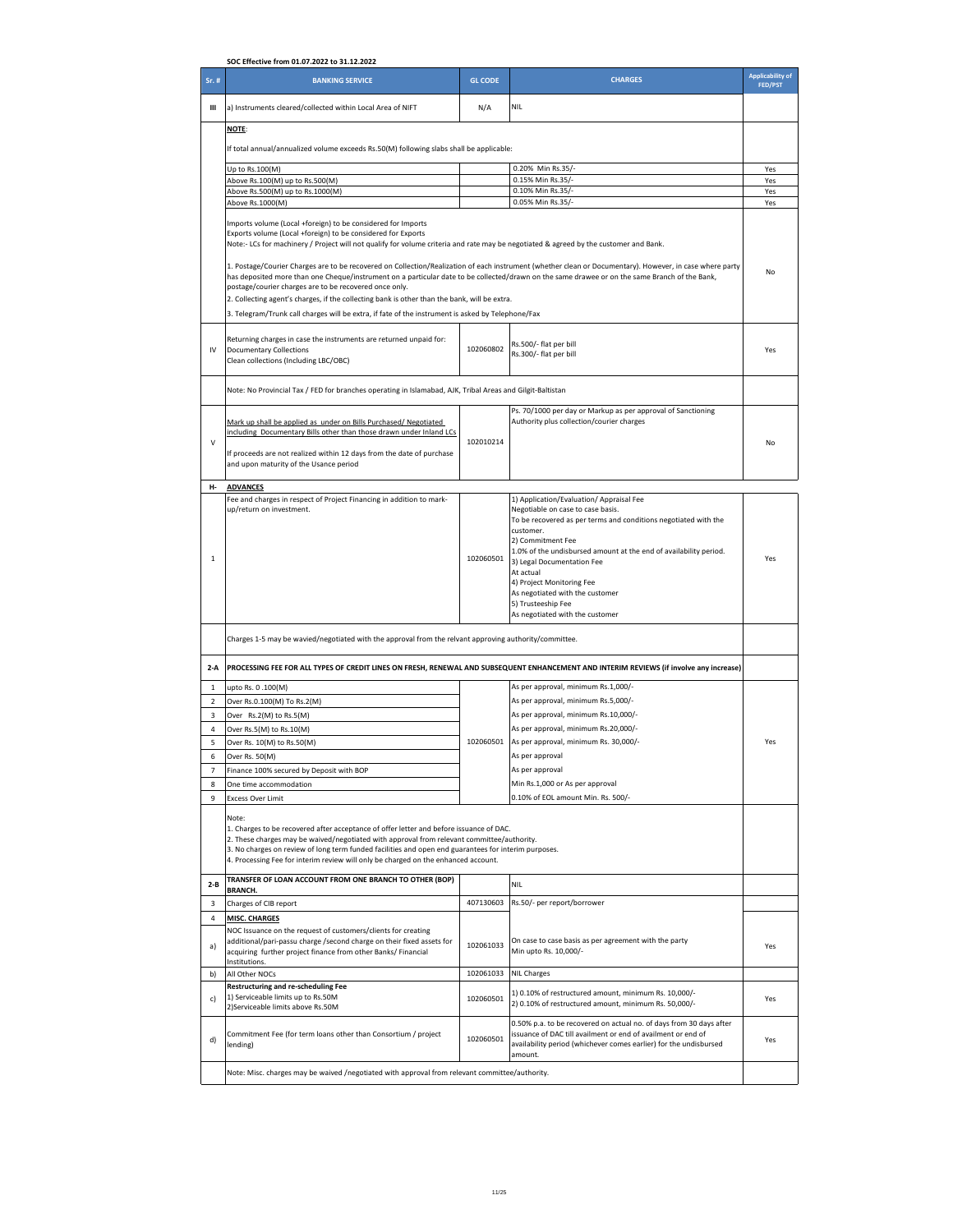|                | SOC Effective from 01.07.2022 to 31.12.2022                                                                                                                                                                    |                                                                                                                                                                                                                                                                                                          |                                                                                                                                                                                                                                                                                                                                                                                                                                                                                                                                                                 |                                    |
|----------------|----------------------------------------------------------------------------------------------------------------------------------------------------------------------------------------------------------------|----------------------------------------------------------------------------------------------------------------------------------------------------------------------------------------------------------------------------------------------------------------------------------------------------------|-----------------------------------------------------------------------------------------------------------------------------------------------------------------------------------------------------------------------------------------------------------------------------------------------------------------------------------------------------------------------------------------------------------------------------------------------------------------------------------------------------------------------------------------------------------------|------------------------------------|
| Sr. #          | <b>BANKING SERVICE</b>                                                                                                                                                                                         | <b>GL CODE</b>                                                                                                                                                                                                                                                                                           | <b>CHARGES</b>                                                                                                                                                                                                                                                                                                                                                                                                                                                                                                                                                  | <b>Applicability of</b><br>FED/PST |
| 5              | For Finance against pledge/ hypothecation the various charges may be levied as follows:-                                                                                                                       |                                                                                                                                                                                                                                                                                                          |                                                                                                                                                                                                                                                                                                                                                                                                                                                                                                                                                                 |                                    |
| a)             | Godown Rent                                                                                                                                                                                                    | 102060103                                                                                                                                                                                                                                                                                                | Actual                                                                                                                                                                                                                                                                                                                                                                                                                                                                                                                                                          | No                                 |
| b)             | Godown Staff salaries. Salaries of Godown Keepers/ Chowkidar.                                                                                                                                                  | N/A                                                                                                                                                                                                                                                                                                      | Actual                                                                                                                                                                                                                                                                                                                                                                                                                                                                                                                                                          | No                                 |
| c)             | For each delivery Order issued Charges against per FIM/Pledge                                                                                                                                                  | 102061033                                                                                                                                                                                                                                                                                                | Rs.100/- per delivery order or as per Facility Offer Letter (FOL)                                                                                                                                                                                                                                                                                                                                                                                                                                                                                               | Yes                                |
| d)             | Stock Inspection Charges (Hypothecation /Pledge)                                                                                                                                                               | 102061001                                                                                                                                                                                                                                                                                                | i) In case of inspection (Hypothecation or Pledge) by outside<br>surveyors, actual billed amount to be recovered from customer's<br>account.<br>ii) If Pledge inspection is carried out by Bank staff as per CPM, PKR<br>2,000/- per site should be recovered as inspection charges in addition<br>to travelling expenses.<br>Note:<br>1. Incase the Bank Staff visited along with outside surveyor, above<br>charges will be applicable in addition to the charges billed by the<br>surveyor.<br>2. No charges in case of surprise inspection by Bank's staff. | Yes                                |
| e)             | Muqaddum Charges                                                                                                                                                                                               |                                                                                                                                                                                                                                                                                                          | At Actual                                                                                                                                                                                                                                                                                                                                                                                                                                                                                                                                                       |                                    |
| 1              | Deferral/Interim Review (if do not involve any enhancements) charges<br>on Finance                                                                                                                             | 102060501                                                                                                                                                                                                                                                                                                | NIL or as per approval                                                                                                                                                                                                                                                                                                                                                                                                                                                                                                                                          | Yes                                |
|                | <b>Delivery Charges</b>                                                                                                                                                                                        |                                                                                                                                                                                                                                                                                                          |                                                                                                                                                                                                                                                                                                                                                                                                                                                                                                                                                                 |                                    |
| $\overline{2}$ | If Godown Keeper is not posted, conveyance charges will be<br>recovered.                                                                                                                                       | 102061033                                                                                                                                                                                                                                                                                                | Actual                                                                                                                                                                                                                                                                                                                                                                                                                                                                                                                                                          | No                                 |
| 3              | <b>Other Incidental Expenses</b><br>Insurance Premium, Legal Charges                                                                                                                                           | 102060404                                                                                                                                                                                                                                                                                                | Actual/arranged and paid by the customer                                                                                                                                                                                                                                                                                                                                                                                                                                                                                                                        | No                                 |
|                | Note: While recovering the miscellaneous charges like Godown rent, Godown staff salary, inspection charges etc. the amount recovered from the borrowers                                                        |                                                                                                                                                                                                                                                                                                          |                                                                                                                                                                                                                                                                                                                                                                                                                                                                                                                                                                 |                                    |
|                | should not become a source of profit to the bank.<br><b>Agri Financing</b><br>agreed with particular organization on case to case basis.                                                                       | shall not exceed the total rent of the Godown, salary of the Godown staff etc. In other words miscellaneous charges should be levied as per actuals and<br>The below are standard charges which may be customized/increased/decreased based on individual approval of a loan or terms of MOU/arrangement |                                                                                                                                                                                                                                                                                                                                                                                                                                                                                                                                                                 |                                    |
| $\mathbf 1$    | <b>TRACTOR</b>                                                                                                                                                                                                 |                                                                                                                                                                                                                                                                                                          |                                                                                                                                                                                                                                                                                                                                                                                                                                                                                                                                                                 |                                    |
|                | Processing Fee - Non Refundable (includes Provincial Sales Tax/FED)<br>The Bank shall not charge separately for ECIB, NADRA Verisys and Cost<br>of Charge Documents i.e. Government Duties/Fee/Revenue Stamps. | 102060501                                                                                                                                                                                                                                                                                                | Rs. 5,000 per tractor<br>For women: Rs. 3,000 per tractor                                                                                                                                                                                                                                                                                                                                                                                                                                                                                                       | Yes                                |
|                | Valuation, Legal Charges, foreclosure charges. All stamp duties, CVT,<br>and expenses related to property, mortgage, charge creation and<br>redemption                                                         | N/A                                                                                                                                                                                                                                                                                                      | At Actual                                                                                                                                                                                                                                                                                                                                                                                                                                                                                                                                                       | No                                 |
|                | <b>Registration/ Transfer Charges</b>                                                                                                                                                                          | N/A                                                                                                                                                                                                                                                                                                      | At Actual (To be recovered upfront)                                                                                                                                                                                                                                                                                                                                                                                                                                                                                                                             | No                                 |
|                | Late Payment Charges                                                                                                                                                                                           | 102061030                                                                                                                                                                                                                                                                                                | Re. 1/- per thousand per day of each rental for overdue days<br>(First 3 days grace period can be given by GH R&PSL)                                                                                                                                                                                                                                                                                                                                                                                                                                            | Yes                                |
|                | Income estimation charges                                                                                                                                                                                      | N/A                                                                                                                                                                                                                                                                                                      | At Actual                                                                                                                                                                                                                                                                                                                                                                                                                                                                                                                                                       | No                                 |
|                | <b>Repossession Charges</b>                                                                                                                                                                                    | N/A                                                                                                                                                                                                                                                                                                      | Repossession charges will be recovered on actual basis                                                                                                                                                                                                                                                                                                                                                                                                                                                                                                          | No                                 |
|                | <b>Early Termination/Partial adjustment</b>                                                                                                                                                                    | 102061007                                                                                                                                                                                                                                                                                                | 3 % of Principal Payment                                                                                                                                                                                                                                                                                                                                                                                                                                                                                                                                        | Yes                                |
|                | Warehouse Charges for repossessed tractors                                                                                                                                                                     | N/A                                                                                                                                                                                                                                                                                                      | Rs.1,000/- per day per tractor or actual, whichever is lower                                                                                                                                                                                                                                                                                                                                                                                                                                                                                                    | No                                 |
|                | <b>Insurance &amp; Tracker Cost</b>                                                                                                                                                                            | N/A                                                                                                                                                                                                                                                                                                      | Actual, to be paid by lessee                                                                                                                                                                                                                                                                                                                                                                                                                                                                                                                                    | No                                 |
|                | <b>AGRI VEHICLE LEASE</b><br>Processing Fee - Non Refundable (includes Provincial Sales Tax/FED)<br>Inclusive of revenue stamp, Govt. Duties/ Fee, ECIB Charges, Nadra<br>Verisys etc.                         | 102060501                                                                                                                                                                                                                                                                                                | Rs. 5,000 per vehicle<br>For Women: Rs. 3,000 per vehicle                                                                                                                                                                                                                                                                                                                                                                                                                                                                                                       | Yes                                |
|                | Valuation Charges, Legal Charges, foreclosure charges. All stamp<br>duties, CVT, and expenses related to property, mortgage, charge<br>creation and redemption                                                 | N/A                                                                                                                                                                                                                                                                                                      | At Actual                                                                                                                                                                                                                                                                                                                                                                                                                                                                                                                                                       | No                                 |
|                | <b>Evaluation/Registration/Legal Charges</b>                                                                                                                                                                   | N/A                                                                                                                                                                                                                                                                                                      | At Actual                                                                                                                                                                                                                                                                                                                                                                                                                                                                                                                                                       | No                                 |
|                | Late Payment Penalties                                                                                                                                                                                         | 102061030                                                                                                                                                                                                                                                                                                | Re. 1/1000 per day of monthly rental from due date till actual<br>payment date                                                                                                                                                                                                                                                                                                                                                                                                                                                                                  | Yes                                |
|                | Fitness Certificate and route permit certificate, wherever applicable                                                                                                                                          |                                                                                                                                                                                                                                                                                                          | The lessee shall be responsible to arrange fitness and route permit<br>certificate and pay all related charges.                                                                                                                                                                                                                                                                                                                                                                                                                                                 |                                    |
|                | <b>Early termination Charges</b>                                                                                                                                                                               |                                                                                                                                                                                                                                                                                                          | 5% on the outstanding principle amount net of LKM                                                                                                                                                                                                                                                                                                                                                                                                                                                                                                               |                                    |
|                | <b>Balloon payment Penalty</b>                                                                                                                                                                                 |                                                                                                                                                                                                                                                                                                          | 0.3% of amount adjusted against principal amount                                                                                                                                                                                                                                                                                                                                                                                                                                                                                                                |                                    |
|                | Income estimation charges                                                                                                                                                                                      | At Actual<br>N/A                                                                                                                                                                                                                                                                                         |                                                                                                                                                                                                                                                                                                                                                                                                                                                                                                                                                                 | No                                 |
|                | <b>Repossession Charges</b>                                                                                                                                                                                    | N/A                                                                                                                                                                                                                                                                                                      | To be borne by the lessee Rs.10,000/- as fixed penalty and upto<br>Rs.100,000/- as repossession charges or actual, whichever is lower                                                                                                                                                                                                                                                                                                                                                                                                                           | No                                 |
|                | Warehouse Charges for repossessed Agri Vehicles                                                                                                                                                                | N/A                                                                                                                                                                                                                                                                                                      | Rs.1,000/- per day per vehicle or at actual, whichever is lower                                                                                                                                                                                                                                                                                                                                                                                                                                                                                                 | No                                 |
|                | Insurance & Tracker Cost                                                                                                                                                                                       | N/A                                                                                                                                                                                                                                                                                                      | At Actual, to be paid by lessee                                                                                                                                                                                                                                                                                                                                                                                                                                                                                                                                 | No                                 |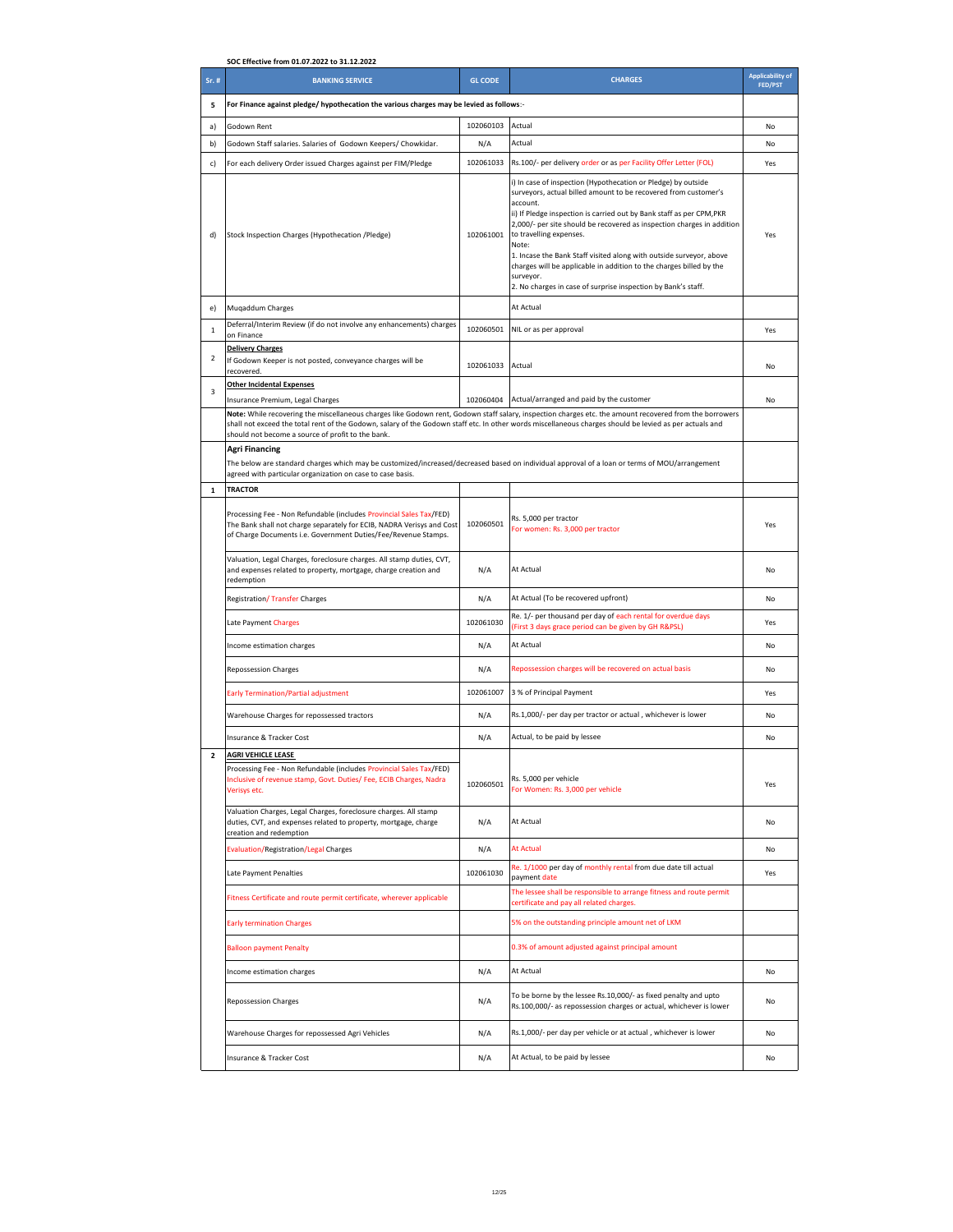| SOC Effective from 01.07.2022 to 31.12.2022 |                                                                                                                                                                                                                                                                                    |                                                                                                                                                                                                                                                                                                                                                                                                                       |                                                                                                                                                                                                                                                                                                                   |                                           |
|---------------------------------------------|------------------------------------------------------------------------------------------------------------------------------------------------------------------------------------------------------------------------------------------------------------------------------------|-----------------------------------------------------------------------------------------------------------------------------------------------------------------------------------------------------------------------------------------------------------------------------------------------------------------------------------------------------------------------------------------------------------------------|-------------------------------------------------------------------------------------------------------------------------------------------------------------------------------------------------------------------------------------------------------------------------------------------------------------------|-------------------------------------------|
| Sr. #                                       | <b>BANKING SERVICE</b>                                                                                                                                                                                                                                                             | <b>GL CODE</b>                                                                                                                                                                                                                                                                                                                                                                                                        | <b>CHARGES</b>                                                                                                                                                                                                                                                                                                    | <b>Applicability of</b><br><b>FED/PST</b> |
| 3                                           | <b>AGRI RUNNING FINANCE</b>                                                                                                                                                                                                                                                        |                                                                                                                                                                                                                                                                                                                                                                                                                       |                                                                                                                                                                                                                                                                                                                   |                                           |
|                                             | Processing Fee/ Renewal/ Enhancement Fee Non Refundable<br>(includes Provincial Sales Tax/FED)<br>The Bank shall not charge separately for ECIB, NADRA Verisys and Cost<br>of Charge Documents i.e. Government Duties/Fee/Revenue Stamps.                                          | 102060501                                                                                                                                                                                                                                                                                                                                                                                                             | Financing Limit upto Rs.5 M = Rs. 5,000<br>Financing Limit above Rs.5 M upto Rs.10 M = Rs. 10,000<br>Financing Limit above Rs. 10 M = Rs.20,000<br>For women:<br>Financing Limit upto $Rs.5 M = Rs. 3,000$<br>Financing Limit above Rs.5 M upto Rs.10 M = Rs. 5,000<br>Financing Limit above Rs. 10 M = Rs.10,000 |                                           |
|                                             | Valuation Charges, Legal Charges, foreclosure charges. All stamp<br>duties, CVT, and expenses related to property, mortgage, charge<br>creation and redemption                                                                                                                     | N/A                                                                                                                                                                                                                                                                                                                                                                                                                   | At Actual                                                                                                                                                                                                                                                                                                         | No                                        |
|                                             | Late/ Non Payment Penalties (includes Provincial Sales Tax/FED)                                                                                                                                                                                                                    | 102061032                                                                                                                                                                                                                                                                                                                                                                                                             | Re. 1/- per thousand per day of each due amount for overdue days<br>from due date till recovery date                                                                                                                                                                                                              |                                           |
|                                             | <b>Income Estimation Charges</b>                                                                                                                                                                                                                                                   | N/A                                                                                                                                                                                                                                                                                                                                                                                                                   | At Actual                                                                                                                                                                                                                                                                                                         | No                                        |
|                                             | Asset/ Crop Insurance                                                                                                                                                                                                                                                              | N/A                                                                                                                                                                                                                                                                                                                                                                                                                   | At Actual                                                                                                                                                                                                                                                                                                         | No                                        |
| 4                                           | <b>AGRI TERM LOANS</b><br>Processing Fee (Non Refundable) Including FED<br>The Bank shall not charge separately for ECIB, NADRA Verisys and cost<br>of charge Documents i.e. Government Duties/Fee/Revenue Stamps.                                                                 | 102060501                                                                                                                                                                                                                                                                                                                                                                                                             | Financing Limit upto Rs.5 M = Rs. 5,000<br>Financing Limit above Rs.5 M upto Rs.10 M = Rs. 10,000<br>Financing Limit above Rs. 10 M = Rs.20,000                                                                                                                                                                   |                                           |
|                                             | Valuation Charges, Legal Charges, foreclosure charges. All stamp<br>duties, CVT, and expenses related to property, mortgage, charge<br>creation and redemption                                                                                                                     | N/A                                                                                                                                                                                                                                                                                                                                                                                                                   | At Actual                                                                                                                                                                                                                                                                                                         | No                                        |
|                                             | Late / Non-Payment Penalties (including FED/PST)                                                                                                                                                                                                                                   | 102061032                                                                                                                                                                                                                                                                                                                                                                                                             | Re. 1/- per thousand per day of installment amount from due date till<br>actual payment                                                                                                                                                                                                                           |                                           |
|                                             | Pre Payment (Partial or Full Adjustment)                                                                                                                                                                                                                                           | 102061007                                                                                                                                                                                                                                                                                                                                                                                                             | 3% of Principal Amount                                                                                                                                                                                                                                                                                            | Yes                                       |
|                                             | Asset Insurance Cost                                                                                                                                                                                                                                                               | N/A                                                                                                                                                                                                                                                                                                                                                                                                                   | At Actual                                                                                                                                                                                                                                                                                                         | No                                        |
|                                             | <b>Income Estimation Charges</b>                                                                                                                                                                                                                                                   | N/A                                                                                                                                                                                                                                                                                                                                                                                                                   | At Actual                                                                                                                                                                                                                                                                                                         | No                                        |
| 5                                           | <b>NON FARM FINANCING</b>                                                                                                                                                                                                                                                          |                                                                                                                                                                                                                                                                                                                                                                                                                       |                                                                                                                                                                                                                                                                                                                   |                                           |
|                                             | Processing Fee/ Renewal/ Enhancement Fee-Non Refundable<br>(includes Provincial Sales Tax/FED)<br>The Bank shall not charge separately for ECIB, NADRA Verisys and cost<br>of charge Documents i.e. Government Duties/Fee/Revenue Stamps.                                          | 102060501                                                                                                                                                                                                                                                                                                                                                                                                             | Financing Limit upto Rs.5 M = Rs. 5,000<br>Financing Limit above Rs.5 M upto Rs.10 M = Rs. 10,000<br>Financing Limit above Rs. 10 M = Rs.20,000                                                                                                                                                                   |                                           |
|                                             | Valuation, Legal Charges, foreclosure charges. All stamp duties, CVT,<br>and expenses related to property, mortgage, charge creation and<br>redemption                                                                                                                             | N/A                                                                                                                                                                                                                                                                                                                                                                                                                   | At Actual                                                                                                                                                                                                                                                                                                         | No                                        |
|                                             | Late / Non-Payment Penalties (includes Provincial Sales Tax/FED)                                                                                                                                                                                                                   | 102061030                                                                                                                                                                                                                                                                                                                                                                                                             | Re. 1/- per thousand per day of installment amount from due date till<br>actual payment (first 30 days grace period can be given by Head ACD)                                                                                                                                                                     | Yes                                       |
|                                             | <b>Income Estimation Charges</b>                                                                                                                                                                                                                                                   | N/A                                                                                                                                                                                                                                                                                                                                                                                                                   | At Actual                                                                                                                                                                                                                                                                                                         | No                                        |
|                                             | Insurance                                                                                                                                                                                                                                                                          | N/A                                                                                                                                                                                                                                                                                                                                                                                                                   | At Actual                                                                                                                                                                                                                                                                                                         | No                                        |
| $\mathbf{I}$                                | <b>STANDING INSTRUCTIONS FEE</b>                                                                                                                                                                                                                                                   |                                                                                                                                                                                                                                                                                                                                                                                                                       |                                                                                                                                                                                                                                                                                                                   |                                           |
| 1)                                          | Standing Instructions fee will be recovered in addition to the usual<br>charges on remittances/other services, if any.                                                                                                                                                             | 102061068                                                                                                                                                                                                                                                                                                                                                                                                             | Rs. 255/- per transaction (inclusive of FED/PST)<br>Nil for Bancassurance Standing Instructions                                                                                                                                                                                                                   |                                           |
| 2)                                          | Customers handled under Cash Management Services (Duly approved<br>by the Competent Authority)                                                                                                                                                                                     | 102061068                                                                                                                                                                                                                                                                                                                                                                                                             | Negotiable                                                                                                                                                                                                                                                                                                        | Yes                                       |
| J-                                          | SALE AND PURCHASE OF SECURITIES, SAFE CUSTODY ARTICLES IN SAFE DEPOSIT AND SAFE DEPOSIT LOCKERS                                                                                                                                                                                    |                                                                                                                                                                                                                                                                                                                                                                                                                       |                                                                                                                                                                                                                                                                                                                   |                                           |
| 1)                                          | Sale and Purchase of shares & securities                                                                                                                                                                                                                                           | 102060402                                                                                                                                                                                                                                                                                                                                                                                                             | 0.35% upto Rs. 10,000/- of purchase price or Cost thereof Min. Rs.<br>$40/-$<br>0.20% On amount exceeding Rs.10,000/- Min. Rs.75/-                                                                                                                                                                                | Yes                                       |
|                                             | Note:<br>a) The above charges are in addition to brokerage.<br>subscribers to new shares floatation.                                                                                                                                                                               | b) Commission is not to be recovered on purchase of newly floated securities, where it is payable by the Government/Government Agencies and from the<br>c) When orders for purchase or sale of shares/securities are executed through the bank's other offices, all incidental expenses, such as postage/courier,<br>insurance charges etc., incurred will be recovered in addition to commission/ brokerage charges. |                                                                                                                                                                                                                                                                                                                   |                                           |
| I)                                          | Withdrawal fee on shares and securities held in safe custody (to be<br>recovered at the time of withdrawal).                                                                                                                                                                       | 102060402                                                                                                                                                                                                                                                                                                                                                                                                             | 0.25% upto Rs. 10,000/- of the paid-up or face value. Min. Rs. 20/-<br>0.125% on amount exceeding Rs.10,000/-                                                                                                                                                                                                     |                                           |
| $\parallel$                                 | Withdrawal fee on Govt. securities.                                                                                                                                                                                                                                                | 102060402                                                                                                                                                                                                                                                                                                                                                                                                             | Rs. 10/- per scrip                                                                                                                                                                                                                                                                                                |                                           |
|                                             | Note: Where shares and/or securities sold are from those held in safe<br>custody, either commission on sale of shares and securities, as shown<br>against item (I) or withdrawal fees, as shown against item (II) and (III)<br>whichever is higher, will be charged, but not both. |                                                                                                                                                                                                                                                                                                                                                                                                                       |                                                                                                                                                                                                                                                                                                                   |                                           |
| III)                                        | Charges for collection of interest/return/dividend.                                                                                                                                                                                                                                | 102060402                                                                                                                                                                                                                                                                                                                                                                                                             | 0.30% on the amount of interest/return/dividend collected/paid.<br>Min. Rs. 20/-                                                                                                                                                                                                                                  | Yes                                       |
| IV)                                         | Handling Charges for conversion renewal, consolidation or subdivision<br>of Government Securities.                                                                                                                                                                                 | 102060402                                                                                                                                                                                                                                                                                                                                                                                                             | Rs. 20/- per scrip                                                                                                                                                                                                                                                                                                |                                           |
| V)<br>VI)                                   | Public Flotation of Shares<br>Issue of Right Shares                                                                                                                                                                                                                                | 102060402<br>102060402                                                                                                                                                                                                                                                                                                                                                                                                | Case to case basis<br>Case to case basis                                                                                                                                                                                                                                                                          |                                           |
| VII)                                        | IPS Account Service Charges                                                                                                                                                                                                                                                        | 102060405                                                                                                                                                                                                                                                                                                                                                                                                             | <b>NIL</b><br>Opening of IPS A/c<br>Maintenance of IPS A/c<br><b>NIL</b>                                                                                                                                                                                                                                          |                                           |
|                                             |                                                                                                                                                                                                                                                                                    |                                                                                                                                                                                                                                                                                                                                                                                                                       |                                                                                                                                                                                                                                                                                                                   |                                           |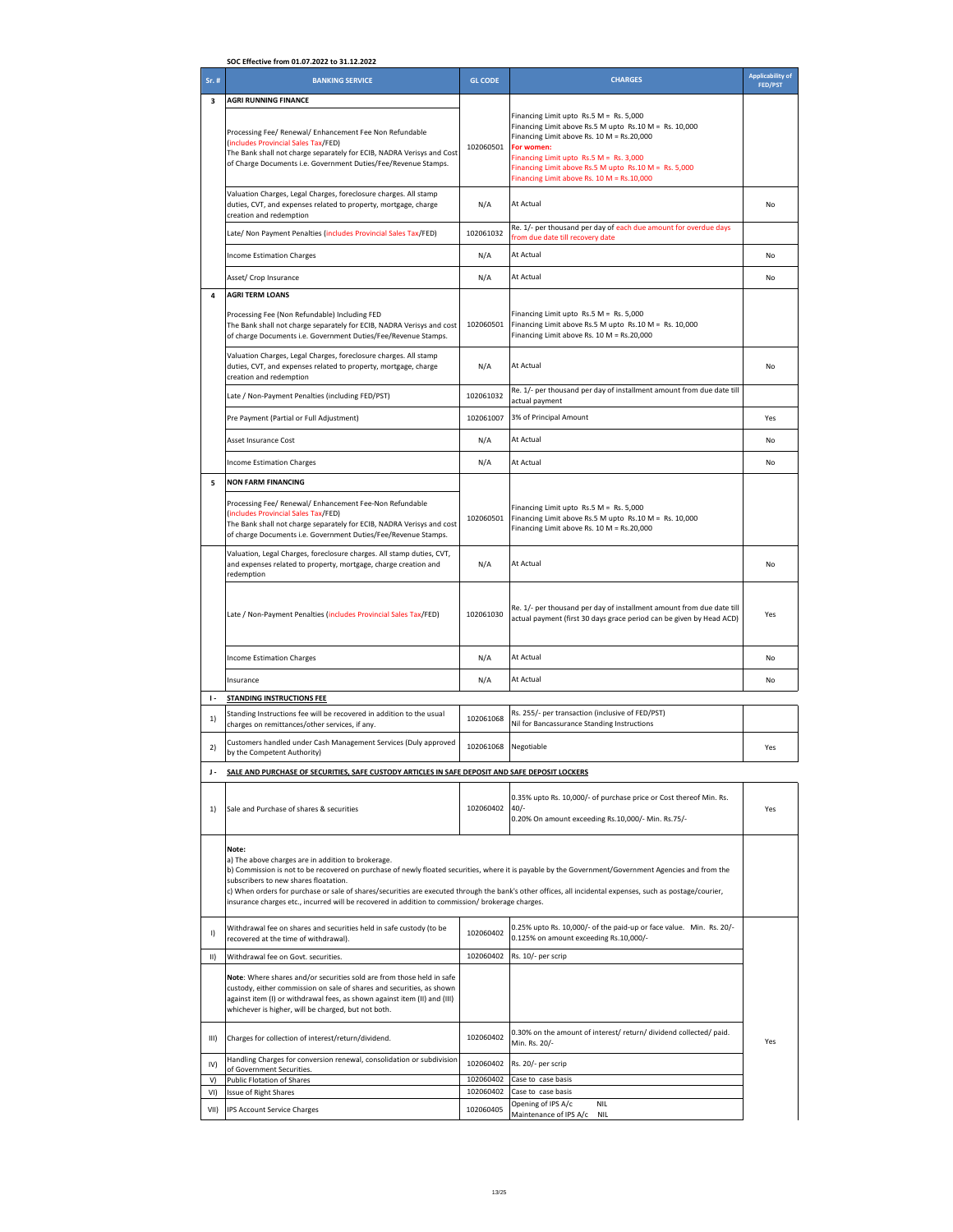| SOC Effective from 01.07.2022 to 31.12.2022 |                                                                                                                                                            |                |                                                                                                                                                  |                         |
|---------------------------------------------|------------------------------------------------------------------------------------------------------------------------------------------------------------|----------------|--------------------------------------------------------------------------------------------------------------------------------------------------|-------------------------|
|                                             |                                                                                                                                                            |                |                                                                                                                                                  | <b>Applicability of</b> |
| Sr. #                                       | <b>BANKING SERVICE</b>                                                                                                                                     | <b>GL CODE</b> | <b>CHARGES</b>                                                                                                                                   | <b>FED/PST</b>          |
| VIII)                                       | Movement of Securities                                                                                                                                     | 102060405      | Transfer in from Other Banks Rs.700/- per transaction,<br>(Rs.500 bank + Rs.200 - SBP charges)<br>Transfer to Other Banks Rs.500 per transaction |                         |
|                                             |                                                                                                                                                            |                | Collection of Coupon from SBP<br><b>NIL</b>                                                                                                      |                         |
|                                             |                                                                                                                                                            |                |                                                                                                                                                  |                         |
| 2)                                          | Articles in Safe Custody                                                                                                                                   |                |                                                                                                                                                  |                         |
|                                             |                                                                                                                                                            |                |                                                                                                                                                  |                         |
|                                             |                                                                                                                                                            |                | Rs. 5/- (flat) per 100 cubic inches or any part thereof with a min of Rs.                                                                        |                         |
|                                             | Boxes (Duplicate Keys of other bank branches will be accepted in                                                                                           |                | 400/- per Qtr. + FED/PST                                                                                                                         |                         |
| a)                                          | Boxes)                                                                                                                                                     | 102060402      | Branches must ensure to recover/deduct charges along with                                                                                        |                         |
|                                             |                                                                                                                                                            |                | applicable FED/PST and credit in the GL                                                                                                          |                         |
|                                             |                                                                                                                                                            |                |                                                                                                                                                  |                         |
|                                             |                                                                                                                                                            |                |                                                                                                                                                  |                         |
|                                             |                                                                                                                                                            |                | Rs. 3/- (flat) per 25 sq. inches or any part thereof with a min of Rs.                                                                           |                         |
|                                             |                                                                                                                                                            |                | 400/- per Qtr. + FED/PST                                                                                                                         |                         |
| b)                                          | Envelopes                                                                                                                                                  |                | Branches must ensure to recover/deduct charges along with                                                                                        |                         |
|                                             |                                                                                                                                                            |                | applicable FED/PST and credit in the GL                                                                                                          |                         |
|                                             |                                                                                                                                                            |                |                                                                                                                                                  |                         |
| К-                                          | <b>LOCKERS</b>                                                                                                                                             |                |                                                                                                                                                  |                         |
|                                             | Rent/Fee/Key Deposit, etc. for Safe Deposit Lockers (To be recovered in advance).                                                                          |                |                                                                                                                                                  |                         |
| $\mathbf 1$                                 | <b>Size of Locker</b>                                                                                                                                      |                | Annual Rent (Inclusive of FED/PST)                                                                                                               |                         |
|                                             | Small                                                                                                                                                      |                | Rs.5220/-                                                                                                                                        |                         |
|                                             | Medium                                                                                                                                                     | 102060101      | Rs.6960/-                                                                                                                                        |                         |
|                                             |                                                                                                                                                            |                | Rs.8120/-                                                                                                                                        |                         |
|                                             | Large                                                                                                                                                      |                |                                                                                                                                                  |                         |
|                                             | Extra Large                                                                                                                                                |                | Rs.11310/-                                                                                                                                       |                         |
|                                             | Late Payment Fee Rs. 250/- for Small, Rs. 300/-for Medium, Rs.350/-for Large, Rs.700/-for Extra Large per month with grace period of one Month.            |                |                                                                                                                                                  |                         |
|                                             | GL: 102060102                                                                                                                                              |                |                                                                                                                                                  | Yes                     |
|                                             |                                                                                                                                                            |                |                                                                                                                                                  |                         |
|                                             | Key Deposit (FED/PST Not Applicable)<br>Small                                                                                                              |                | Rs.5220/-                                                                                                                                        |                         |
|                                             |                                                                                                                                                            |                | Rs.6960/-                                                                                                                                        |                         |
|                                             | Medium                                                                                                                                                     |                |                                                                                                                                                  | No                      |
|                                             | Large                                                                                                                                                      |                | Rs.8120/-                                                                                                                                        |                         |
|                                             | Extra Large                                                                                                                                                |                | Rs.11310/-                                                                                                                                       |                         |
|                                             |                                                                                                                                                            | 102061033      | Actual or Rs. 4000/- which ever is higher                                                                                                        |                         |
|                                             | <b>Breaking Charges</b>                                                                                                                                    |                | (FED/PST on residual income)                                                                                                                     |                         |
|                                             | Remarks All terms & conditions in our circulars issued from time to time                                                                                   |                |                                                                                                                                                  |                         |
|                                             |                                                                                                                                                            |                |                                                                                                                                                  |                         |
|                                             |                                                                                                                                                            |                |                                                                                                                                                  |                         |
|                                             |                                                                                                                                                            |                | Only One Small size locker is allowed, charges Re. 1.16 (inclusive of                                                                            |                         |
| $\mathcal{P}$                               | Locker rent for staff members                                                                                                                              | 102060101      | FED/PST), for other sizes, full rent on commecial rates will be                                                                                  |                         |
|                                             |                                                                                                                                                            |                | received.                                                                                                                                        |                         |
|                                             |                                                                                                                                                            |                |                                                                                                                                                  |                         |
|                                             |                                                                                                                                                            |                |                                                                                                                                                  |                         |
| 3                                           | Customers handled under cash management services (duly approved                                                                                            |                | Rate Negotiable                                                                                                                                  | Yes                     |
|                                             | by the competent authority)                                                                                                                                |                |                                                                                                                                                  |                         |
|                                             | Note: Key deposit to be taken from BTA account holders, availing lockers facility, regardless of maintaining Monthly Average Balance of Rs.1,000,000/- and |                |                                                                                                                                                  |                         |
|                                             | above                                                                                                                                                      |                |                                                                                                                                                  |                         |
| Ъ                                           | <b>GUARANTEES</b>                                                                                                                                          |                |                                                                                                                                                  |                         |
|                                             |                                                                                                                                                            |                |                                                                                                                                                  |                         |
| $\vert$                                     | <b>Bid Bond Guarantee</b>                                                                                                                                  | 102010203      | * 0.50% Per Qtr. Min. Rs. 2400/-                                                                                                                 |                         |
|                                             |                                                                                                                                                            |                |                                                                                                                                                  |                         |
|                                             | Performance Bond                                                                                                                                           | 102010203      | * 0.50% Per Qtr. Min. Rs. 2400/-                                                                                                                 |                         |
|                                             |                                                                                                                                                            |                |                                                                                                                                                  |                         |
|                                             | <b>Mobilization Advance</b>                                                                                                                                | 102010203      | 0.50% Per Qtr. Min. Rs. 2400/-                                                                                                                   |                         |
|                                             | <b>Collector of Customs</b>                                                                                                                                | 102010203      | 0.50% Per Qtr. Min. Rs. 2400/-                                                                                                                   | Yes                     |
|                                             | <b>Financial Guarantee</b>                                                                                                                                 | 102010203      | 0.75% Per Qtr. Min. Rs. 2400/-                                                                                                                   |                         |
|                                             | Other Guarantee                                                                                                                                            | 102010203      | 0.50% Per Qtr. Min. Rs. 2400/-                                                                                                                   |                         |
|                                             | Issuance of Duplicate Bank Guarantee subject to Management                                                                                                 |                | PKR 5,000 Per Transaction                                                                                                                        |                         |
|                                             | approval                                                                                                                                                   |                |                                                                                                                                                  |                         |
|                                             | <b>Shipping Guarantee</b>                                                                                                                                  | 102010205      | Rs 1,800/- (Flat) against 100 to 110% cash margin                                                                                                |                         |
|                                             |                                                                                                                                                            |                |                                                                                                                                                  |                         |
|                                             |                                                                                                                                                            |                |                                                                                                                                                  |                         |
|                                             | *For back to back guarantees, to be decided by FID on case to case basis.                                                                                  |                |                                                                                                                                                  |                         |
|                                             |                                                                                                                                                            |                |                                                                                                                                                  |                         |
|                                             |                                                                                                                                                            |                |                                                                                                                                                  |                         |
|                                             | a) Guarantee against 100 % cash margin or lien on PKR return free                                                                                          |                | a) Rs.1000/- Flat                                                                                                                                |                         |
| $\parallel$                                 | <b>BOP</b> deposit                                                                                                                                         | 102010203      |                                                                                                                                                  | Yes                     |
|                                             | b) Guarantee against lien on PKR Profit Bearing BOP Deposit/All types                                                                                      |                |                                                                                                                                                  |                         |
|                                             | of BOP FC Deposits                                                                                                                                         |                | b) Commission rate as per I) above or Rs.10,000/- per quarter<br>whichever is low                                                                |                         |
|                                             |                                                                                                                                                            |                |                                                                                                                                                  |                         |
|                                             |                                                                                                                                                            |                |                                                                                                                                                  |                         |
| III)                                        | Back to back Guarantee including counter Guarantee                                                                                                         | 102010203      | To be decided by FID on case to case basis.                                                                                                      | Yes                     |
|                                             | Service Charges for handling claims lodged by beneficiary.                                                                                                 |                |                                                                                                                                                  |                         |
|                                             |                                                                                                                                                            |                |                                                                                                                                                  |                         |
|                                             | a) Guarantee on customer request in Pakistan                                                                                                               | 102060402      | Rs.1800/- Flat                                                                                                                                   |                         |
|                                             |                                                                                                                                                            | 102060402      |                                                                                                                                                  |                         |
| IV)                                         | b) Guarantee issued by Banks abroad at our request                                                                                                         |                | To be negotiated by respective business and FID on case to case basis                                                                            | Yes                     |
|                                             |                                                                                                                                                            |                |                                                                                                                                                  |                         |
|                                             |                                                                                                                                                            |                |                                                                                                                                                  |                         |
|                                             | c) For back to back guarantees                                                                                                                             | 102060402      | To be decided by FID on case to case basis.                                                                                                      |                         |
|                                             |                                                                                                                                                            |                |                                                                                                                                                  |                         |
|                                             |                                                                                                                                                            |                | Rs.1000/- Flat                                                                                                                                   |                         |
|                                             | Amendment in Guarantee (other than increase in amount or                                                                                                   |                |                                                                                                                                                  |                         |
| V)                                          | extension of period)                                                                                                                                       | 102010203      | For Back to Back guarantee to be decided by FID on case to case                                                                                  |                         |
|                                             |                                                                                                                                                            |                | basis.                                                                                                                                           |                         |
| VI)                                         | Charges for the vetting of Bank Guarantees from Lawyer on Bank's                                                                                           |                | Rs-3000/- Per guarantee text                                                                                                                     |                         |
|                                             | panel                                                                                                                                                      |                | NO Charges for FID Guarantees                                                                                                                    |                         |
| M-                                          | <b>MISCELLANEOUS CHARGES</b>                                                                                                                               |                |                                                                                                                                                  |                         |
|                                             |                                                                                                                                                            | 102061033      | FREE (FOR RELATION STRENGTHENING)                                                                                                                |                         |
| $\mathbf{1}$                                | a) Reactivation of Dormant/Unclaimed Account within branch                                                                                                 |                |                                                                                                                                                  | Yes                     |
| $\,1\,$                                     | b) Retrieval of unclaimed amount from SBP                                                                                                                  | 102061033      | Rs.200/- per instance                                                                                                                            | Yes                     |
| $\overline{2}$                              | Duplicate statement of account or as and when demanded by the A/c                                                                                          | 102060411      | Rs.35/- per statement (inclusive of FED/PST)                                                                                                     |                         |
|                                             | holder other than Periodical statements dispatched                                                                                                         |                |                                                                                                                                                  |                         |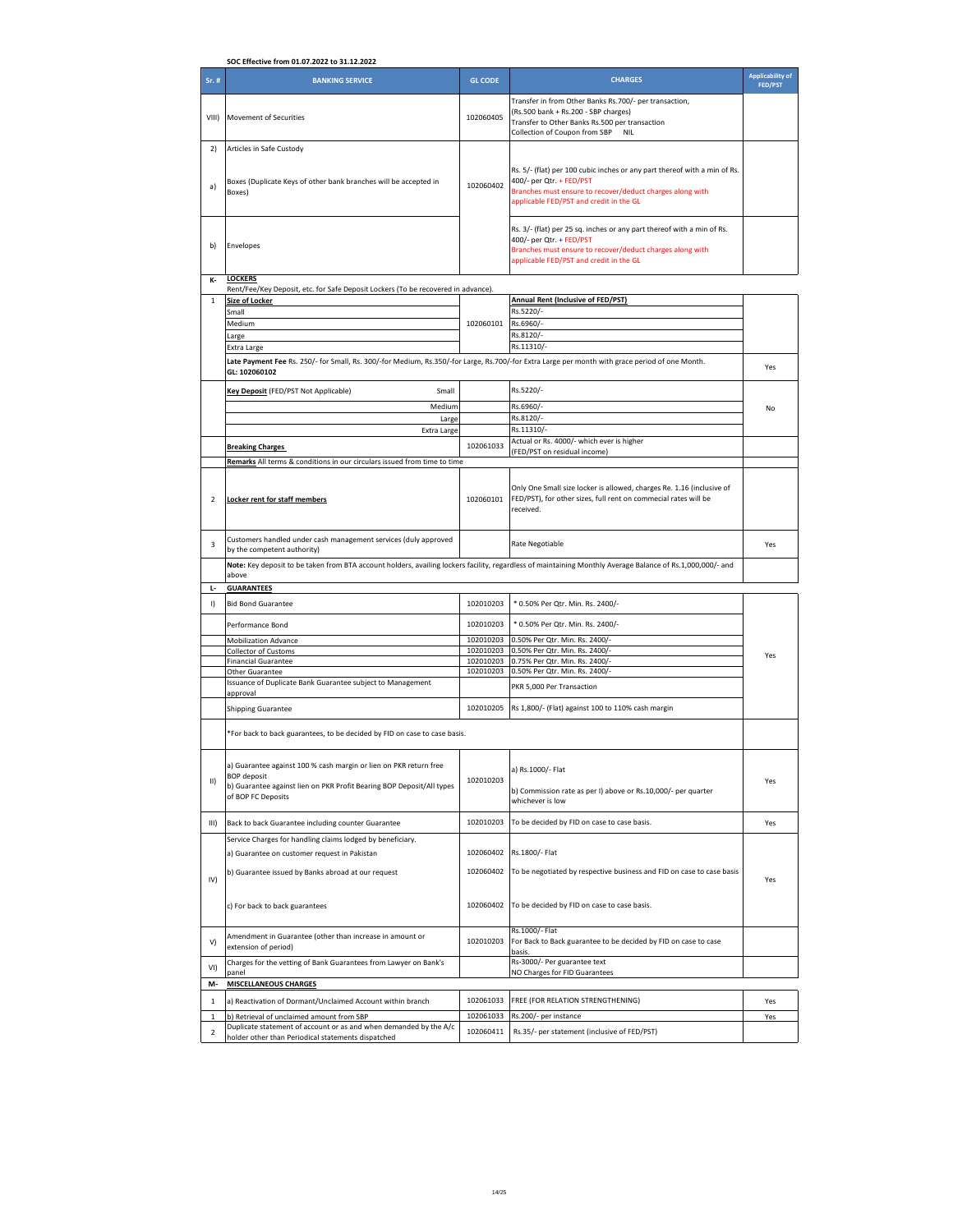| SOC Effective from 01.07.2022 to 31.12.2022 |                                                                                                                                                                                   |                        |                                                                                                                                                                                                                                                                                                                                                                                                                                                                                                                                                                                                                                                                                                                                                                                                                               |                                           |  |  |
|---------------------------------------------|-----------------------------------------------------------------------------------------------------------------------------------------------------------------------------------|------------------------|-------------------------------------------------------------------------------------------------------------------------------------------------------------------------------------------------------------------------------------------------------------------------------------------------------------------------------------------------------------------------------------------------------------------------------------------------------------------------------------------------------------------------------------------------------------------------------------------------------------------------------------------------------------------------------------------------------------------------------------------------------------------------------------------------------------------------------|-------------------------------------------|--|--|
| $Sr.$ #                                     | <b>BANKING SERVICE</b>                                                                                                                                                            | <b>GL CODE</b>         | <b>CHARGES</b>                                                                                                                                                                                                                                                                                                                                                                                                                                                                                                                                                                                                                                                                                                                                                                                                                | <b>Applicability of</b><br><b>FED/PST</b> |  |  |
| 3) a                                        | 3rd Party Funds Transfer through PRISM (MT 103)<br>Bank charges will be deducted and parked at Branch Level. - RTGS<br>SBP share will be transferred to Treasury Operations       | 102010111              | 9:00 a.m. to 2:00 p.m Rs.200<br>SBP charges<br>2:00 p.m. to 3:30 p.m Rs.300<br>3:30 p.m. to 4:30 p.m Rs.500<br>Bank's commission @10% of SBP charges<br>Note: Currently charges are NIL. Will be reinstated as above                                                                                                                                                                                                                                                                                                                                                                                                                                                                                                                                                                                                          | No<br>Yes                                 |  |  |
| 3) b                                        | 3rd Party Funds Transfer through PRISM (MT-102)<br>Bank charges will be deducted and parked at Branch Level<br>RTGS SBP share will be transferred to Treasury Operations          | 102010111              | after notification from SBP.<br>Maximum PKR 50/- per payment instructions<br>(PKR 25/- SBP Charges +<br>PKR 25/- Bank charges)<br>Note: Currently charges are NIL. Will be reinstated as above<br>after notification from SBP.                                                                                                                                                                                                                                                                                                                                                                                                                                                                                                                                                                                                | No<br>Yes                                 |  |  |
| 3) c                                        | Reprocessing of Returned Funds                                                                                                                                                    | 102061033              | SBP charges                                                                                                                                                                                                                                                                                                                                                                                                                                                                                                                                                                                                                                                                                                                                                                                                                   |                                           |  |  |
| $\overline{a}$                              | Issuance of SBP/NBP cheques                                                                                                                                                       | 102061033              | Rs.500/- per cheque<br>No charges if issued to Banks/DFIs & Corporate Customers                                                                                                                                                                                                                                                                                                                                                                                                                                                                                                                                                                                                                                                                                                                                               | Yes                                       |  |  |
| 5                                           | Handling charges for issuance of Student Exchange Remittance<br>permit and maintenance of record for subsequent remittances                                                       | 102061033              | Rs.120/- per annum                                                                                                                                                                                                                                                                                                                                                                                                                                                                                                                                                                                                                                                                                                                                                                                                            | Yes                                       |  |  |
| 6                                           | Stop payment of cheque                                                                                                                                                            | 102060909              | a) Up to 5 cheques<br>Rs. 550/-<br>b) More than 5 cheques Rs. 1,100/-                                                                                                                                                                                                                                                                                                                                                                                                                                                                                                                                                                                                                                                                                                                                                         | Yes                                       |  |  |
|                                             | 1. Cheques return charges presented in Normal Outward Clearing.<br>US Dollar Clearing (as a collecting Banker)                                                                    | 102060801              | Nil for PKR<br>US \$ 5 per Transactions                                                                                                                                                                                                                                                                                                                                                                                                                                                                                                                                                                                                                                                                                                                                                                                       |                                           |  |  |
| $\overline{7}$                              | 2 (i) Cheque return unpaid in outward clearing<br>same day<br>intercity                                                                                                           | 102060801              | Rs. 300/-                                                                                                                                                                                                                                                                                                                                                                                                                                                                                                                                                                                                                                                                                                                                                                                                                     | Yes                                       |  |  |
|                                             | (ii) Cheques received in inward clearing and returned unpaid                                                                                                                      | 102060801              | Rs.475/- including NIFT charges (LCY)<br>US\$ 7, GB.£ 6, Euro€ 6 (FCY)<br>These charges are to be recovered from the drawer (our A/c holder)<br>who has issued the cheuge drawn on our bank branch which is<br>returened unpaid due to insufficient funds, where cheque retunred<br>on counter no charges will be recovered.                                                                                                                                                                                                                                                                                                                                                                                                                                                                                                  |                                           |  |  |
|                                             | Note: No Provincial Tax / FED for branches operating in Islamabad, AJK, Tribal Areas and Gilgit-Baltistan                                                                         |                        |                                                                                                                                                                                                                                                                                                                                                                                                                                                                                                                                                                                                                                                                                                                                                                                                                               |                                           |  |  |
| 8                                           | Photo Copy of the Paid Cheque(s)<br>Upto one year<br>Above one year upto three years<br>Above three years                                                                         | 102061033              | Rs. 250 per cheque<br>Rs. 750/- per cheque<br>Rs. 1500/- per cheque                                                                                                                                                                                                                                                                                                                                                                                                                                                                                                                                                                                                                                                                                                                                                           | Yes                                       |  |  |
| 9                                           | Issuance of Balance Confirmation Certificate                                                                                                                                      | 102061033              | Rs. 300/- per Certificate                                                                                                                                                                                                                                                                                                                                                                                                                                                                                                                                                                                                                                                                                                                                                                                                     | Yes                                       |  |  |
| 10                                          | Issuance of Certificates "TO WHOM IT MAY CONCERN" (Business<br>Performance Certificate)                                                                                           | 102061033              | Rs. 450/- per certificate                                                                                                                                                                                                                                                                                                                                                                                                                                                                                                                                                                                                                                                                                                                                                                                                     | Yes                                       |  |  |
| 11a)                                        | Issuance of Balance Confirmation Certificate to External Auditors                                                                                                                 | 102061033              | Rs. 300/- per Certificate                                                                                                                                                                                                                                                                                                                                                                                                                                                                                                                                                                                                                                                                                                                                                                                                     | Yes                                       |  |  |
| 11 b)                                       | Certificate regarding profit & tax deducted during current or other<br>than current financial year                                                                                | 102061033              | Free                                                                                                                                                                                                                                                                                                                                                                                                                                                                                                                                                                                                                                                                                                                                                                                                                          | No                                        |  |  |
| 12                                          | Issuance of Duplicate TD booking certificate in lieu of original reported<br>lost.                                                                                                | 102061033              | Rs.300/- per certificate                                                                                                                                                                                                                                                                                                                                                                                                                                                                                                                                                                                                                                                                                                                                                                                                      | Yes                                       |  |  |
| 13                                          | Account closing charges (where the account is being closed at the<br>request of the customer) except PLS deposit accounts, Asaan<br><b>Accounts and Asaan Remittance Accounts</b> | 102010507              | Rs.150/- (Except Govt A/C, Zakat committees, students, Mustehgeen-<br>e-Zakat, Salary A/Cs Of Govt/Semi Govt.employees, Pensioner's<br>account (only for salary/pension purpose) including widows /children<br>of deceased employees' eligible for family pension/benevolent fund<br>grant etc.)<br>No charges if account is transferred to another branch or different<br>type of account is opened at the same Branch.                                                                                                                                                                                                                                                                                                                                                                                                      | Yes                                       |  |  |
| 14                                          | Cheque Book issuance Charges (LCY+FCY)<br>Note: No provincial Sales Tax / FED for branches operating in<br>Islamabad, AJK, Tribal Areas and Gilgit-Baltistan                      | 102060403              | PLS/Finance A/c Rs. 18/- per leaf<br>CD/BBA<br>Rs. 12/- per leaf<br>(Staff members (Rs.1 per cheque book), Zakat Committees and Zakat<br>Mustehqeen A/Cs are exempted)<br>Note: Facilities under Specialized Products/ Deposit schemes shall be<br>applicable<br>Customized cheques (Negotiable on Case to Case basis)                                                                                                                                                                                                                                                                                                                                                                                                                                                                                                        | Yes                                       |  |  |
| 15<br>16                                    | NIFT charges for Non-MICR coded instrument<br>Handling Charges for marking of Lien on Govt. securities.                                                                           | 302012106<br>102060402 | Rs.12.50/<br>Rs 750/-                                                                                                                                                                                                                                                                                                                                                                                                                                                                                                                                                                                                                                                                                                                                                                                                         | No<br>Yes                                 |  |  |
| 17                                          | Marking of Lien on securities issued by the Bank for other Banks                                                                                                                  | 102060402              | Rs. 750/-                                                                                                                                                                                                                                                                                                                                                                                                                                                                                                                                                                                                                                                                                                                                                                                                                     | Yes                                       |  |  |
| 18                                          | Issuance of new Cheque Book in lieu of lost Cheque book/Cheque<br>book requisition                                                                                                | 102061004<br>102060403 | Rs.325/- + Actual Cheque book issuance charges                                                                                                                                                                                                                                                                                                                                                                                                                                                                                                                                                                                                                                                                                                                                                                                | Yes                                       |  |  |
| 19                                          | Account maintaining charges on CD A/Cs only where the Average<br>Balance is below Rs.10,000/- during a month                                                                      | 102060410              | i) Rs.50/- (inclusive of FED/PST) per month (except staff members,<br>zakat committees, students, mustehqeen-e-zakat, salary A/cs of<br>Govt/Semi Govt employees, Pensioner's account (only for<br>salary/pension purpose) including widows/children of deceased<br>employees eligible for family pension/benevolent fund grant etc.<br>ii) All CD accounts opened by the TDR holders, exclusively for the<br>purpose of crediting half year return, account opened for for the<br>purpose of availing BOP consumer Finance are exempted.<br>iii) All accounts falling under SBP BRD Circular #30 dated 29-11-2005<br>are exempted. BBA, Assan Accounts and Asaan Remittance Accounts.<br>iv) However no charges shall be levied on dormant/ unclaimed<br>accounts.<br>v) Exempted for specific waiver for Government Schemes |                                           |  |  |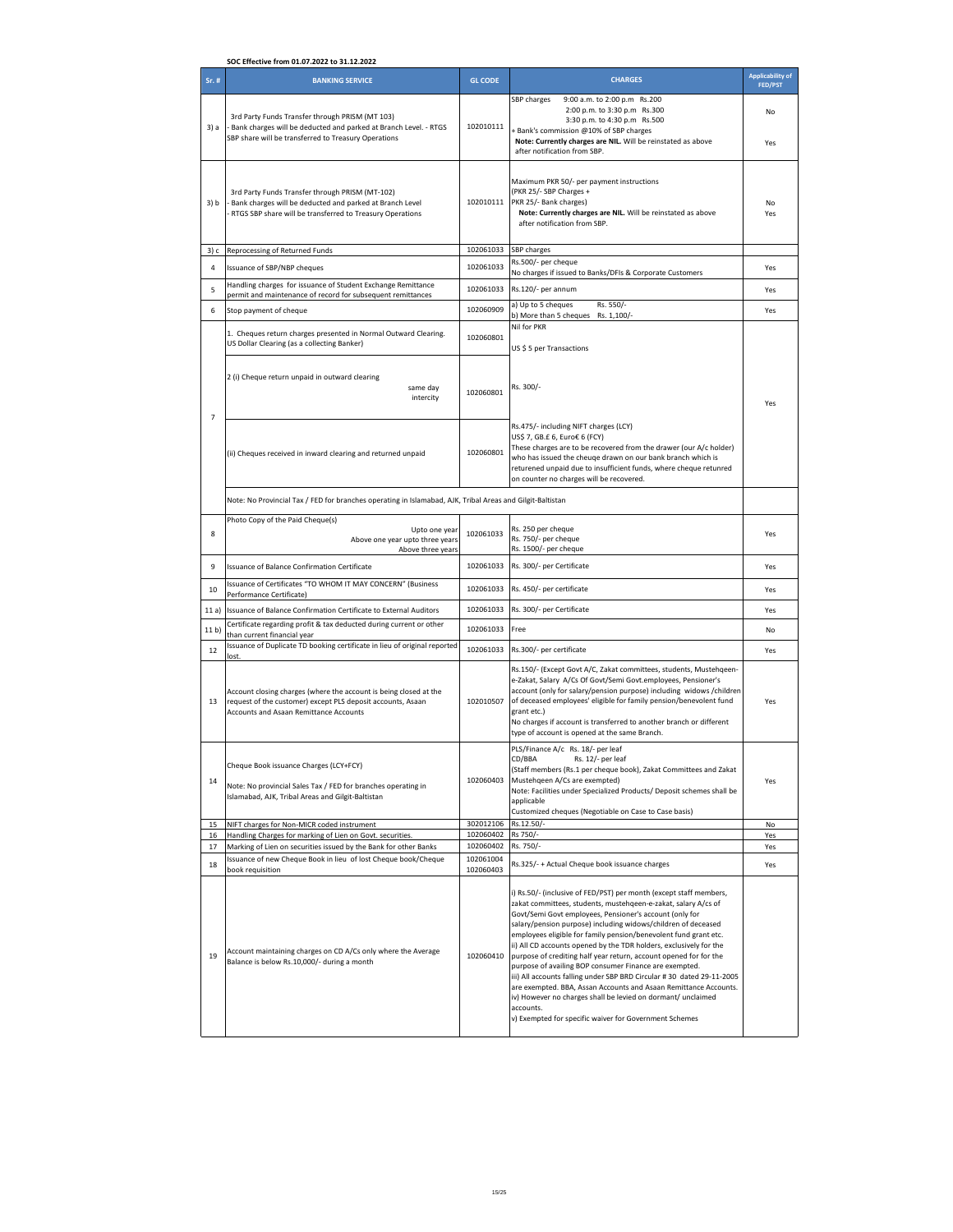|                         | SOC Effective from 01.07.2022 to 31.12.2022                                                                                                              |                |                                                                                                                                                                                                                                                                                                                                                                                 |                                           |
|-------------------------|----------------------------------------------------------------------------------------------------------------------------------------------------------|----------------|---------------------------------------------------------------------------------------------------------------------------------------------------------------------------------------------------------------------------------------------------------------------------------------------------------------------------------------------------------------------------------|-------------------------------------------|
| Sr. #                   | <b>BANKING SERVICE</b>                                                                                                                                   | <b>GL CODE</b> | <b>CHARGES</b>                                                                                                                                                                                                                                                                                                                                                                  | <b>Applicability</b> of<br><b>FED/PST</b> |
| 20                      | Breach of deposit/withdrawal limits in BBA                                                                                                               | 102060410      | Rs.50/- (inclusive of FED/PST) per month                                                                                                                                                                                                                                                                                                                                        |                                           |
| 21                      | Collection of charges on behalf of the Govt. received through challan                                                                                    | 102061033      | Rs.20/- per challan form depositor<br>Free for depositors depositing challans of Local Govt. Institutions i.e.<br>Metropolitan/Municipal Corporations, Municipal Committees &<br><b>District Councils</b>                                                                                                                                                                       | Yes                                       |
| 22                      | Salary Handling charges                                                                                                                                  | 102060407      | Rs.25/- should be recovered from the employer's a/c. (Govt/semi<br>Govt employee's are exempted) However, UC/CDR issuance charges<br>shall apply in case of private, in addition to Salary Handling Charges,<br>in all cases where mode of disbursement is UC/CDR which will be<br>recovered from employer's account or as per arrangement. In case of<br>Govt, it is exempted. | Yes                                       |
|                         | Note: customers handled under cash management services (duly<br>approved by the competent authority)                                                     |                | Negotiable                                                                                                                                                                                                                                                                                                                                                                      | Yes                                       |
| 23                      | Cash withdrawal through Biometric Verification                                                                                                           | 102010514      | Rs.250/- per transaction                                                                                                                                                                                                                                                                                                                                                        | Yes                                       |
| 24                      | Payment of Prize Money of National Prize Bonds (NPBs)                                                                                                    | 102061033      | Cash-In-Transit (CIT) Charges At actual plus Rs.100/-<br>CIT Charges:-<br>Claim(s) by Single customer<br>Full charges, as per actual<br>Claims by Multiple customers<br>Respective share (actual CIT<br>charges to be divided among<br>number of claimants)                                                                                                                     | Yes                                       |
| N-                      | Alternate Distribution Channels (ADC) Services CHARGES FOR<br>ATM/DEBIT MASTERCARD                                                                       |                |                                                                                                                                                                                                                                                                                                                                                                                 |                                           |
|                         | <b>Classic Debit Master Card</b><br>Free for Salary Accounts of Govt, Semi Govt, Corporate employees                                                     | 102060713      | <b>Issuance &amp; Renewal/Replacement</b><br>PKR 1,200 per annum<br>Supplementary @ PKR 750 per annum                                                                                                                                                                                                                                                                           |                                           |
| $\mathbf 1$             | <b>Gold Debit Master Card</b>                                                                                                                            | 102060714      | <b>Issuance &amp; Renewal/Replacement</b><br>PKR 1,800 per annum<br>Supplementary @ PKR 900 per annum                                                                                                                                                                                                                                                                           |                                           |
|                         | <b>Platinum Debit Master Card</b>                                                                                                                        | 102060715      | <b>Issuance &amp; Renewal/Replacement</b><br>PKR 2,400 per annum<br>Supplementary @ PKR 2,000 per annum                                                                                                                                                                                                                                                                         |                                           |
|                         | KHAAS Platinum Debit Master Card<br>(for Non-Priority customers only)                                                                                    |                | Issuance, Annual/Renewal/Replacement<br>PKR 3,200 per annum<br>Supplementary @ PKR 2,200 p+D426er annum                                                                                                                                                                                                                                                                         |                                           |
| $\overline{\mathbf{c}}$ | PayPak Debit Card                                                                                                                                        | 102060724      | PKR 850 per annum for Issuance/Renewal/Replacment                                                                                                                                                                                                                                                                                                                               | Yes                                       |
| 3                       | Lahore Qalandars Debit card                                                                                                                              |                | <b>Issuance/Renewal/Replacment</b><br>PKR 2000/- per annum<br>Supplementary @ PKR 1000 per annum                                                                                                                                                                                                                                                                                |                                           |
| 4                       | Arbitration Charges / False Chargeback (Local and International)                                                                                         | 102061033      | USD 550 or equivalent per case                                                                                                                                                                                                                                                                                                                                                  |                                           |
|                         | Document Retrieval Charges for POS Disputes                                                                                                              | 102061033      | PKR 200 per document (Local Transaction)                                                                                                                                                                                                                                                                                                                                        |                                           |
| 5                       |                                                                                                                                                          |                | PKR equivalent to USD 10.00 per document for (International<br>Transaction)                                                                                                                                                                                                                                                                                                     |                                           |
| 6                       | International Cash Withdrawal at MasterCard ATMs                                                                                                         | 102060706      | 4% of the transaction amount                                                                                                                                                                                                                                                                                                                                                    |                                           |
| 7<br>8                  | Cash Withdrawal at BOP ATM<br>Cash Withdrawal at 1Link/Mnet Non-BOP ATM                                                                                  | 407130610      | Free<br>PKR 18.75 per Transaction (Inclusive of FED/Provincial Sales Tax)                                                                                                                                                                                                                                                                                                       |                                           |
| 9                       | Receipt on ATM Cash Withdrawal/Balance Inquiry                                                                                                           | 407130610      | Rs. 2.50 per transaction                                                                                                                                                                                                                                                                                                                                                        |                                           |
| 10                      | International Balance Inquiry at MasterCard ATMs                                                                                                         | 102060703      | PKR 300 per inquiry                                                                                                                                                                                                                                                                                                                                                             | Yes                                       |
| 11                      | Balance Inquiry at Mnet/1 LINK Non-BOP ATMs                                                                                                              |                | PKR 2.50 per inquiry (Inclusive of FED/Provincial Sales Tax)                                                                                                                                                                                                                                                                                                                    |                                           |
| 12                      | Mini Statement on BOP ATMs                                                                                                                               |                | NII                                                                                                                                                                                                                                                                                                                                                                             |                                           |
|                         | Direct Shopping at POS                                                                                                                                   | 102060716      | Free for local transaction<br>4% of the Transaction Amount for International Purchases                                                                                                                                                                                                                                                                                          | Yes                                       |
| 14                      | E-Commerce Transaction                                                                                                                                   | 102060716      | Free for local purchases<br>4% of transaction amount for International Purchases                                                                                                                                                                                                                                                                                                | Yes                                       |
| 15                      | * SMS Banking Service Charges                                                                                                                            | 102061002      | PKR 89/- + tax per month<br>Free For BOP YES Business Account                                                                                                                                                                                                                                                                                                                   | Yes                                       |
|                         | * CD Asaan Accounts                                                                                                                                      | 102061002      | PKR 62/- + tax per month                                                                                                                                                                                                                                                                                                                                                        | Yes                                       |
|                         | SMS Service Charges for intimating customers fate of instruments sent<br>in Outward Clearing                                                             | 302012607      | On actual cost                                                                                                                                                                                                                                                                                                                                                                  | No                                        |
|                         | * SMS alerts for all international and domestic digital transactions (such as ATM, POS and Internet/Mobile banking transactions, etc.) are free of cost. |                | <b>Transfer Amount</b><br><b>Fee</b>                                                                                                                                                                                                                                                                                                                                            |                                           |
| 16                      | <b>IBFT through ATM</b>                                                                                                                                  | 102060708      | Upto PKR 25,000/month<br>Free<br>Amount exceeding PKR 25,000<br>0.1 % of transaction amount or<br>for the month<br>Rs. 200 whichever is lower                                                                                                                                                                                                                                   | Yes                                       |
| 17<br>18                | <b>ATM Biometric transaction</b><br>ADC Charges for staff                                                                                                | N/A            | Rs 10 + FED per session<br>FREE                                                                                                                                                                                                                                                                                                                                                 |                                           |
| 19                      | International ATM Withdrawals through BOP ATMs                                                                                                           |                | Rs. 650/- plus FED per transaction                                                                                                                                                                                                                                                                                                                                              |                                           |
| 20                      | <b>BOP Biometric Verification through ATM</b>                                                                                                            |                | PKR 15/- plus FED per transaction                                                                                                                                                                                                                                                                                                                                               |                                           |
| о-                      | Customers handled under Cash management services (Approved by the Competent Authority) Negotiable<br><b>MOBILE BANKING CHARGES</b>                       |                |                                                                                                                                                                                                                                                                                                                                                                                 |                                           |
|                         | Mobile Banking Service Charges                                                                                                                           | 102061059      | Initial Registration fee<br>Free<br>(including 1st year subscription)<br>Annual Subscription (subsequent renewal)<br>Free                                                                                                                                                                                                                                                       |                                           |
|                         | Mobile Banking - IBFT                                                                                                                                    | 102061062      | <b>Transfer Amount</b><br>Fee<br>Upto PKR 25,000/month<br>Free<br>Amount exceeding PKR 25,000<br>0.1 % of transaction amount or<br>for the month<br>Rs. 200 whichever is lower                                                                                                                                                                                                  | Yes                                       |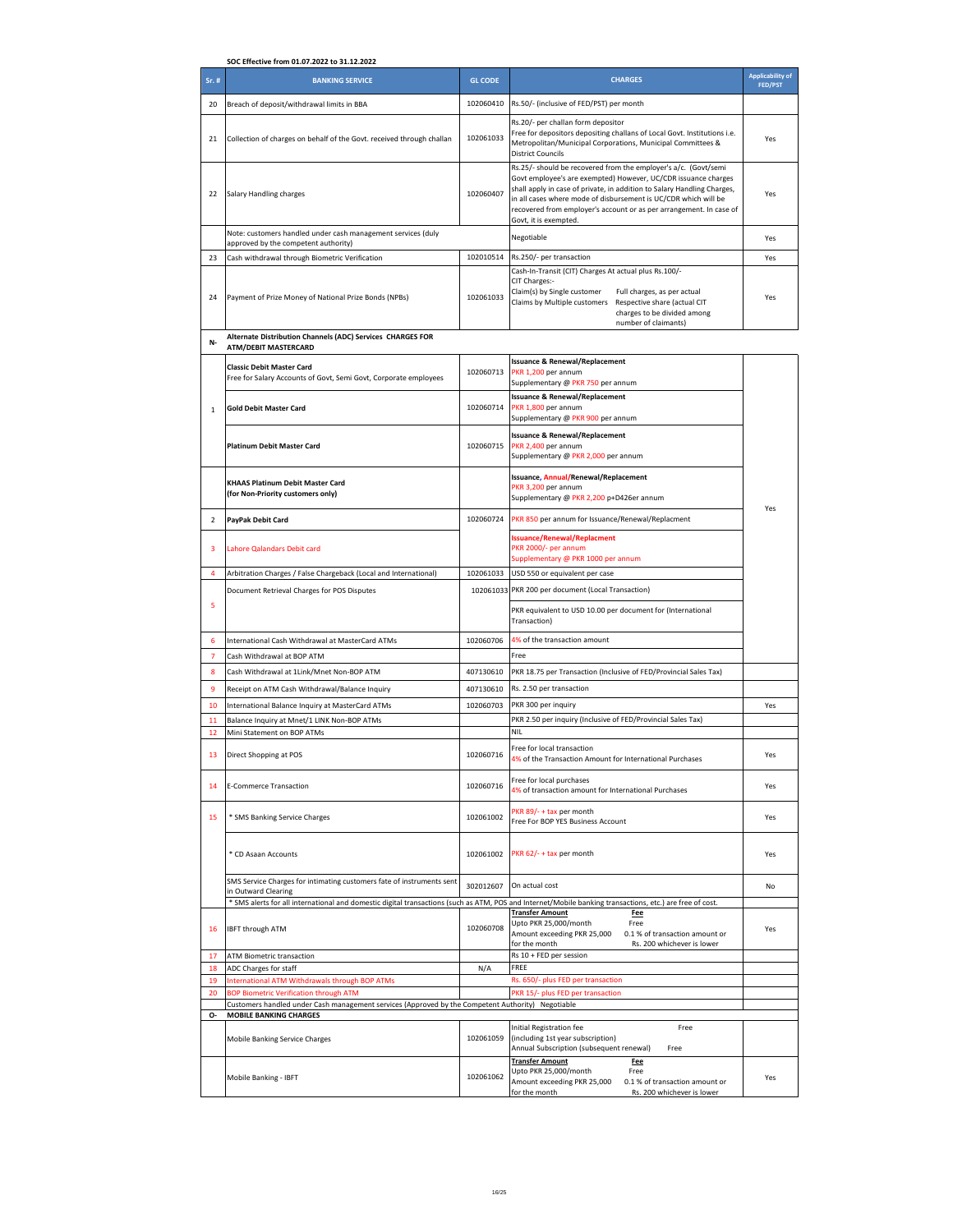|                | SOC Effective from 01.07.2022 to 31.12.2022                                                                                                 |                |                                                                                                                                   |                                           |  |
|----------------|---------------------------------------------------------------------------------------------------------------------------------------------|----------------|-----------------------------------------------------------------------------------------------------------------------------------|-------------------------------------------|--|
| Sr. #          | <b>BANKING SERVICE</b>                                                                                                                      | <b>GL CODE</b> | <b>CHARGES</b>                                                                                                                    | <b>Applicability of</b><br><b>FED/PST</b> |  |
| р.             | CHARGES FOR ON-LINE BANKING (CASH/CLEARING/TRANSFER)                                                                                        |                |                                                                                                                                   |                                           |  |
|                | For Savings & Current<br>Inter city & Intra city                                                                                            |                |                                                                                                                                   |                                           |  |
|                | Cash Withdrawal                                                                                                                             | 102060601      | <b>NIL</b><br><b>NIL</b>                                                                                                          |                                           |  |
|                | Cash Deposit<br>Chanua Transfar                                                                                                             |                | <b>NIL</b>                                                                                                                        |                                           |  |
|                | On-line collection/receipt/ remittance through challans in accounts of<br>Newly established Metropolitan/ Municipal Corporations, Municipal | <b>NIL</b>     |                                                                                                                                   |                                           |  |
|                | <b>Committees &amp; District Councils</b>                                                                                                   |                |                                                                                                                                   |                                           |  |
|                |                                                                                                                                             |                |                                                                                                                                   |                                           |  |
|                | Customers handled under Cash management services                                                                                            |                | <b>NIL</b>                                                                                                                        |                                           |  |
|                |                                                                                                                                             |                |                                                                                                                                   |                                           |  |
|                | Online Collection of Govt Taxes & Duties (OTC & ADCs)                                                                                       |                | <b>NIL</b>                                                                                                                        |                                           |  |
|                |                                                                                                                                             |                |                                                                                                                                   |                                           |  |
| Q-             | <b>CHARGES FOR BOP MASTER CREDIT CARD</b>                                                                                                   |                |                                                                                                                                   |                                           |  |
| $\mathbf 1$    | Annual Fee (Basic)                                                                                                                          |                | Mastercard World: Rs. 20,000/-<br>Mastercard Platinum: Rs. 10,000/-                                                               |                                           |  |
|                |                                                                                                                                             |                | Mastercard Gold: Rs. 4,000/-                                                                                                      |                                           |  |
| $\overline{2}$ | Annual Fee (Supplementary)                                                                                                                  |                | Mastercard World: Rs. 10,000 /-<br>Mastercard Platinum: Rs. 5,000/-                                                               |                                           |  |
|                |                                                                                                                                             |                | Mastercard Gold: Rs. 2,000 /-                                                                                                     |                                           |  |
|                | APR (Annualized Percentage Rate)                                                                                                            |                | 3.5% per month (42% Annual Percentage Rate) on Cash Advance<br>3.5% per month (42% Annual Percentage Rate) on Retail Transactions |                                           |  |
| 3              |                                                                                                                                             |                | 1.83% per month (22% Annual Percentage Rate) on BTF Transactions                                                                  |                                           |  |
|                |                                                                                                                                             |                | Yes                                                                                                                               |                                           |  |
| 4              | Cash Advance Fee                                                                                                                            |                | 3% of transaction amount or Rs 1,000/- (whichever is higher)                                                                      |                                           |  |
| 5              | Late payment fee                                                                                                                            | Rs. 1,500/-    |                                                                                                                                   |                                           |  |
| 6              | Rs. 1,500/-<br>Over Limit Fee                                                                                                               |                |                                                                                                                                   |                                           |  |
| $\overline{7}$ | Return Cheque                                                                                                                               | Rs. 1,000/-    |                                                                                                                                   |                                           |  |
| 8              | Card Upgrade Fee                                                                                                                            |                | Rs. 1,000/-                                                                                                                       |                                           |  |
| 9              | Card Replacement Fee                                                                                                                        |                | Rs. 1,000/-                                                                                                                       |                                           |  |
| 10             | Utility Bill Payment Fee                                                                                                                    |                | Upto Rs. 100/- per transaction                                                                                                    |                                           |  |
| 11             | 0% APR BT Processing Fee                                                                                                                    |                | 3-months: 3.5%<br>6-months: 7.00%                                                                                                 | Yes                                       |  |
|                |                                                                                                                                             |                | 12-months: 14.00%                                                                                                                 |                                           |  |
|                | BTF On Installment Plans APR                                                                                                                |                | 3-months: 26.80%<br>6-months: 30.23%                                                                                              |                                           |  |
|                |                                                                                                                                             |                | 12-months: 31.72%                                                                                                                 |                                           |  |
| 12             |                                                                                                                                             |                | 18-months: 31.76%<br>24-months: 31.46%                                                                                            | Yes                                       |  |
|                |                                                                                                                                             |                | 36-months: 30.59%                                                                                                                 |                                           |  |
|                |                                                                                                                                             |                | 48-months: 29.70%<br>60-months: 28.88%                                                                                            |                                           |  |
|                | Retail Transactions Installment Plan APR                                                                                                    |                | 3-months: 31.23%                                                                                                                  |                                           |  |
|                |                                                                                                                                             |                | 6-months: 35.15%<br>12-months: 36.74%                                                                                             |                                           |  |
| 13             |                                                                                                                                             |                | 18-months: 36.68%                                                                                                                 | Yes                                       |  |
|                |                                                                                                                                             |                | 24-months: 36.22%<br>36-months: 35.07%                                                                                            |                                           |  |
|                | PO/IBFT/Alliances Installment Plan APR                                                                                                      |                | 3-months: 35.65%                                                                                                                  |                                           |  |
|                |                                                                                                                                             |                | 6-months: 40.05%<br>12-months: 41.70%                                                                                             |                                           |  |
| 14             |                                                                                                                                             |                | 18-months: 41.50%                                                                                                                 | Yes                                       |  |
|                |                                                                                                                                             |                | 24-months: 40.88%<br>36-months: 39.43%                                                                                            |                                           |  |
|                |                                                                                                                                             |                | 48-montns: 38.05%                                                                                                                 |                                           |  |
|                | Voucher retrieval Fee                                                                                                                       |                | 60-months: 36.82%<br>Local Transactions: Rs. 300/-                                                                                |                                           |  |
| 15             |                                                                                                                                             |                | International Transactions: Rs. 800/-                                                                                             | Yes                                       |  |
| 16             | Flexible Installment Plan Processing Fee                                                                                                    |                | Retail: Rs. 1,000/- (Flat)<br>Alliances: 1.5% or Rs. 500 (Whichever is higher)                                                    | Yes                                       |  |
|                |                                                                                                                                             |                | Online Installment Plans: 1.5% or Rs. 500 (Whichever is higher)                                                                   |                                           |  |
| 17             | Flexible Installment Plan pre-payment Charges                                                                                               |                | 5% on Balance Amount or Rs 1,000/- whichever is higher                                                                            | Yes                                       |  |
|                |                                                                                                                                             |                |                                                                                                                                   |                                           |  |
|                | <b>Foreign Transactions</b>                                                                                                                 |                | Upto 5% over prevailing market rate or<br>as per SBP directives. Third currency transactions will be first                        |                                           |  |
| 18             |                                                                                                                                             |                | converted into US Dollars as per rate quoted under arrangement with                                                               | Yes                                       |  |
| 19             | MasterCard Arbitration Charges for disputed transactions                                                                                    |                | MasterCard.<br>USD 500/-                                                                                                          | Yes                                       |  |
| 20             | Credit Cover Shield Premium                                                                                                                 |                | Upto 0.65% of outstanding amount                                                                                                  | Yes                                       |  |
| 21             | SMS & E-Alert Charges                                                                                                                       |                | Rs. 100/- per month                                                                                                               | Yes                                       |  |
| 22             | <b>Litigation Charges</b>                                                                                                                   |                | At Actual                                                                                                                         |                                           |  |
| 23             | Universal Cheque Issuance Charges                                                                                                           |                | Rs. 500/- per request                                                                                                             | Yes                                       |  |
| 24             | Direct Debit Rejection Fee                                                                                                                  |                | Rs. 1,000/-                                                                                                                       | Yes                                       |  |
|                | Lounge Access                                                                                                                               |                | MasterCard Airport Pass:                                                                                                          |                                           |  |
| 25             |                                                                                                                                             |                | Free For Platinum & World Cardholders (As per MasterCard Fee<br>Guide)                                                            | Yes                                       |  |
|                |                                                                                                                                             |                | -USD \$32.00 per Guest Visit (As per MasterCard Fee Guide)                                                                        |                                           |  |
| 26             | Gym Visit Fee (Where visits exceed allotment or spend criteria is not<br>met)                                                               |                | Rs. 1500/- per visit                                                                                                              | Yes                                       |  |
| 27             | Other Credit Card Bill Payment via BOP Credit Card                                                                                          |                | 2% of Transaction Amount                                                                                                          | Yes                                       |  |
| R-             | <b>BANK CHARGES FOR GOVERNMENT BUSINESS</b>                                                                                                 |                |                                                                                                                                   |                                           |  |
|                | <b>IMPORTS</b><br>Letter of credit                                                                                                          |                |                                                                                                                                   |                                           |  |
|                | i) up to Rs. 1.000M                                                                                                                         | 102010204      | @1/8% per quarter or part thereof                                                                                                 | Yes                                       |  |
|                | ii) Exceeding Rs. 1.000M                                                                                                                    | 102010204      | @1/16% per quarter or part thereof                                                                                                | yes                                       |  |
|                |                                                                                                                                             |                |                                                                                                                                   |                                           |  |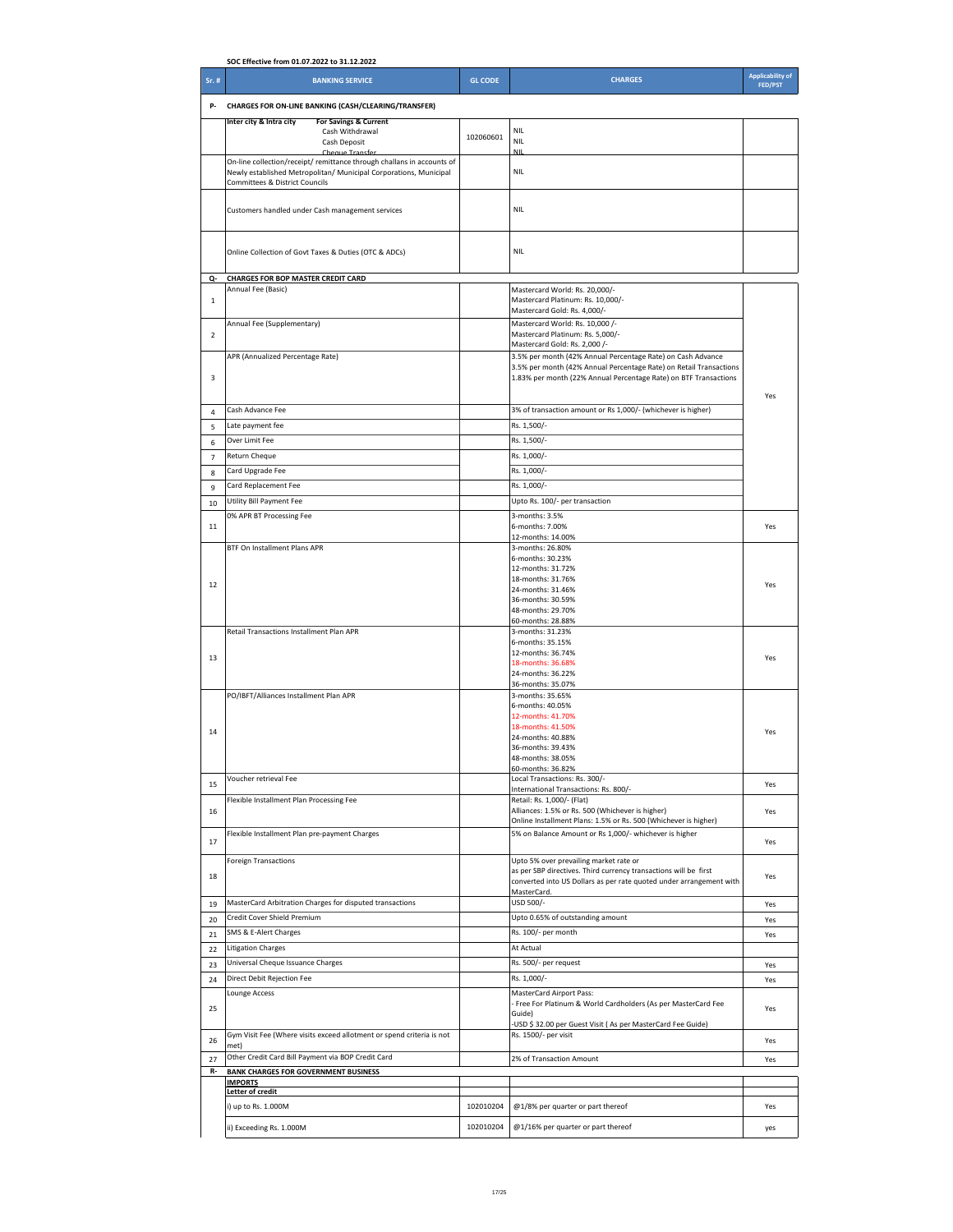| SOC Effective from 01.07.2022 to 31.12.2022 |                                                                                                                                                                                                                                                                 |                        |                                                                                                                                                                                                                                                                          |                                           |
|---------------------------------------------|-----------------------------------------------------------------------------------------------------------------------------------------------------------------------------------------------------------------------------------------------------------------|------------------------|--------------------------------------------------------------------------------------------------------------------------------------------------------------------------------------------------------------------------------------------------------------------------|-------------------------------------------|
| Sr. #                                       | <b>BANKING SERVICE</b>                                                                                                                                                                                                                                          | <b>GL CODE</b>         | <b>CHARGES</b>                                                                                                                                                                                                                                                           | <b>Applicability of</b><br><b>FED/PST</b> |
| a)                                          | iii) Non-reimbursable LC under Barter/Aid/ Loans                                                                                                                                                                                                                | 102010204              | 3/8% of LC<br>In addition to above, branches will recover the actual cable/ SWIFT<br>charges where LCs are desired to be established through cable and<br>confirmation charges of foreign bank if foreign bank's confirmation is<br>also to be added on openers request. | yes                                       |
| b)                                          | Collection Made on Government Accounts including Market<br>Committees etc.                                                                                                                                                                                      | N/A                    | No charges to be recovered including returning charges.                                                                                                                                                                                                                  | No                                        |
|                                             | Note: The above concessionary rates/Charges will apply only to those letters of Credit which cover imports by the Government routed through SBP. In case<br>L/C is received directly from the importing agency, normal charges are to be recovered.             |                        |                                                                                                                                                                                                                                                                          |                                           |
| S-                                          | SONEY PE SUHAGA (Financing Against Gold/Gold Ornaments)                                                                                                                                                                                                         |                        |                                                                                                                                                                                                                                                                          |                                           |
|                                             | <b>Processing Charges</b>                                                                                                                                                                                                                                       | 102060501              | 0.50% of loan amount or minimum Rs. 2,500/- (whichever is higher).<br>Maximum Rs. 15,000/-                                                                                                                                                                               | yes                                       |
|                                             | Valuation charges by Gold smith                                                                                                                                                                                                                                 | N/A                    | Actual as per Shroff                                                                                                                                                                                                                                                     | No                                        |
|                                             | Documentation charges                                                                                                                                                                                                                                           | N/A                    | At Actual                                                                                                                                                                                                                                                                | No                                        |
|                                             | Insurance charges<br>Early Settlement Charges (in case of Term / Demand Finance)                                                                                                                                                                                | N/A<br>N/A             | At Actual<br>Allowed without penalty                                                                                                                                                                                                                                     | No<br>No                                  |
|                                             |                                                                                                                                                                                                                                                                 |                        | Rs. 1,500/-                                                                                                                                                                                                                                                              |                                           |
|                                             | Facility Renewal Processing charges                                                                                                                                                                                                                             | 102060501<br>407130603 | (May be waived by the Business Head)<br>Rs. 50/- per eCIB report                                                                                                                                                                                                         | Yes                                       |
|                                             | <b>ECIB Charges</b><br>Late Payment Charges                                                                                                                                                                                                                     |                        | @ 2 % p.a. in addition to the mark-up rate                                                                                                                                                                                                                               | Yes                                       |
|                                             | The below are standard charges which may be customized/increased/decreased based on individual approval of a loan or terms of MOU/arrangement<br>agreed with particular organization on case to case basis.                                                     |                        |                                                                                                                                                                                                                                                                          |                                           |
| т.                                          | <b>PERSONAL LOANS</b>                                                                                                                                                                                                                                           |                        |                                                                                                                                                                                                                                                                          |                                           |
|                                             | Processing Fee Non Refundable (includes Provincial Sales Tax/FED)<br>The Bank shall not charge separately for ECIB, NADRA Verisys and Cost                                                                                                                      | 102060512              | Salaried Individuals (Men & Women): Rs. 2500/-<br>SEB/SEP(Men): Rs. 5,000/-                                                                                                                                                                                              |                                           |
|                                             | of Charge Documents i.e. Government Duties/Fee/Revenue Stamps                                                                                                                                                                                                   |                        | SEB/SEP (Women): Rs. 4,000/-                                                                                                                                                                                                                                             |                                           |
|                                             | Renewal Charges fee for Quick Finance/Emergency Limit<br>Approval/Running Finance (includes Provincial Sales Tax/FED)<br>The Bank shall not charge separately for ECIB, NADRA Verisys and Cost<br>of Charge Documents i.e. Government Duties/Fee/Revenue Stamps | 102060512              | Rs. 2,000/-                                                                                                                                                                                                                                                              |                                           |
|                                             | Pre payment / Pre-Mature Termination Charges                                                                                                                                                                                                                    | 102061020              | Salaried Individuals: NIL<br>SEB/SEP: 5% of outstanding principal                                                                                                                                                                                                        | Yes                                       |
|                                             | Late / Non-Payment Penalty                                                                                                                                                                                                                                      | 102061017              | Re.1/- per thousand per day per installment, for overdue days                                                                                                                                                                                                            | Yes                                       |
|                                             | Verification Charges Upfront                                                                                                                                                                                                                                    | N/A                    | At Actual, as charged by external agency                                                                                                                                                                                                                                 | No                                        |
|                                             | Income Estimation Charges (If any)                                                                                                                                                                                                                              | N/A                    | At Actual                                                                                                                                                                                                                                                                | No                                        |
|                                             | Balloon / partial payment (DF facility)                                                                                                                                                                                                                         | 102061020              | Salaried Individuals - Nil<br>SEB/ SEP - PKR. 10,000/- or 1% of partial payment amount, whichever<br>is higher.                                                                                                                                                          | Yes                                       |
|                                             | Legal Charges if any                                                                                                                                                                                                                                            | N/A                    | At Actual                                                                                                                                                                                                                                                                | No                                        |
| U-                                          | Service Charge on emergency limit including FED/PST<br><b>SMART ADVANCE CASH</b>                                                                                                                                                                                | 102060512              | 3% of every draw down / loan amount                                                                                                                                                                                                                                      |                                           |
|                                             | Processing fee (Non refundable) Including FED/PST<br>The Bank will not charge separately for ECIB, NADRA Verisys and Cost<br>of Charge Documents i.e. Government Duties/Fee/Revenue Stamps                                                                      | 102060524              | 2.5% of Amount Availed or Rs. 100 whichever is higher                                                                                                                                                                                                                    |                                           |
| ν-                                          | Late Payment Charges<br><b>CONSUMER AUTO LEASE (CarGar)</b>                                                                                                                                                                                                     | 102060524              | 2.5% of Loan Availed on Monthly Basis                                                                                                                                                                                                                                    | Yes                                       |
|                                             | Processing fee Non refundable (includes Provincial Sales Tax/FED)<br>The Bank will not charge separately for ECIB, NADRA Verisys and Cost<br>of Charge Documents i.e. Government Duties/Fee/Revenue Stamps                                                      | 102060513              | For Men: Rs. 6,000/- per case<br>For Women: Rs. 4,000/- per case<br>For Men & Women: Rs. 1,500/- for Motorcycles                                                                                                                                                         |                                           |
|                                             | <b>Income Estimation Charges</b>                                                                                                                                                                                                                                | N/A                    | At Actual                                                                                                                                                                                                                                                                | No                                        |
|                                             | <b>Registration charges</b>                                                                                                                                                                                                                                     | N/A                    | At Actual                                                                                                                                                                                                                                                                | No                                        |
|                                             | Repossession charges                                                                                                                                                                                                                                            | N/A                    | At Actual upto maximum of Rs.100,000/-, whichever is lower                                                                                                                                                                                                               |                                           |
|                                             | Early Termination / Pre Payment Penalty                                                                                                                                                                                                                         | 102061022              | 5% of Principal outstanding against lease/loan account.<br>(However, if the customer repays in order to obtain finance for new<br>vehicle no penalty shall be charged.                                                                                                   | Yes                                       |
|                                             | Late / Non-Payment Penalty                                                                                                                                                                                                                                      | 102061013              | Re. 1/- per thousand per day of installment amount from due date till<br>actual payment                                                                                                                                                                                  | Yes                                       |
|                                             | <b>Balloon Payment</b>                                                                                                                                                                                                                                          | 102061022              | 5% of Principal adjusted against lease/loan account.                                                                                                                                                                                                                     | Yes                                       |
|                                             | Vehicle Insurance & Tracker Cost                                                                                                                                                                                                                                | N/A                    | At Actual - as charged by Insurance Company                                                                                                                                                                                                                              | No                                        |
|                                             | Survey charges for repossessed vehicle<br>Warehouse charges for repossessed vehicle                                                                                                                                                                             | N/A<br>N/A             | At Actual<br>At Actual (Max. Rs. 500/- per day)                                                                                                                                                                                                                          | No<br>No                                  |
|                                             | Evaluation charges of pre owned / used and imported vehicles                                                                                                                                                                                                    | N/A                    | At Actual                                                                                                                                                                                                                                                                | No                                        |
|                                             | Legal Charges                                                                                                                                                                                                                                                   | N/A                    | At Actual                                                                                                                                                                                                                                                                | No                                        |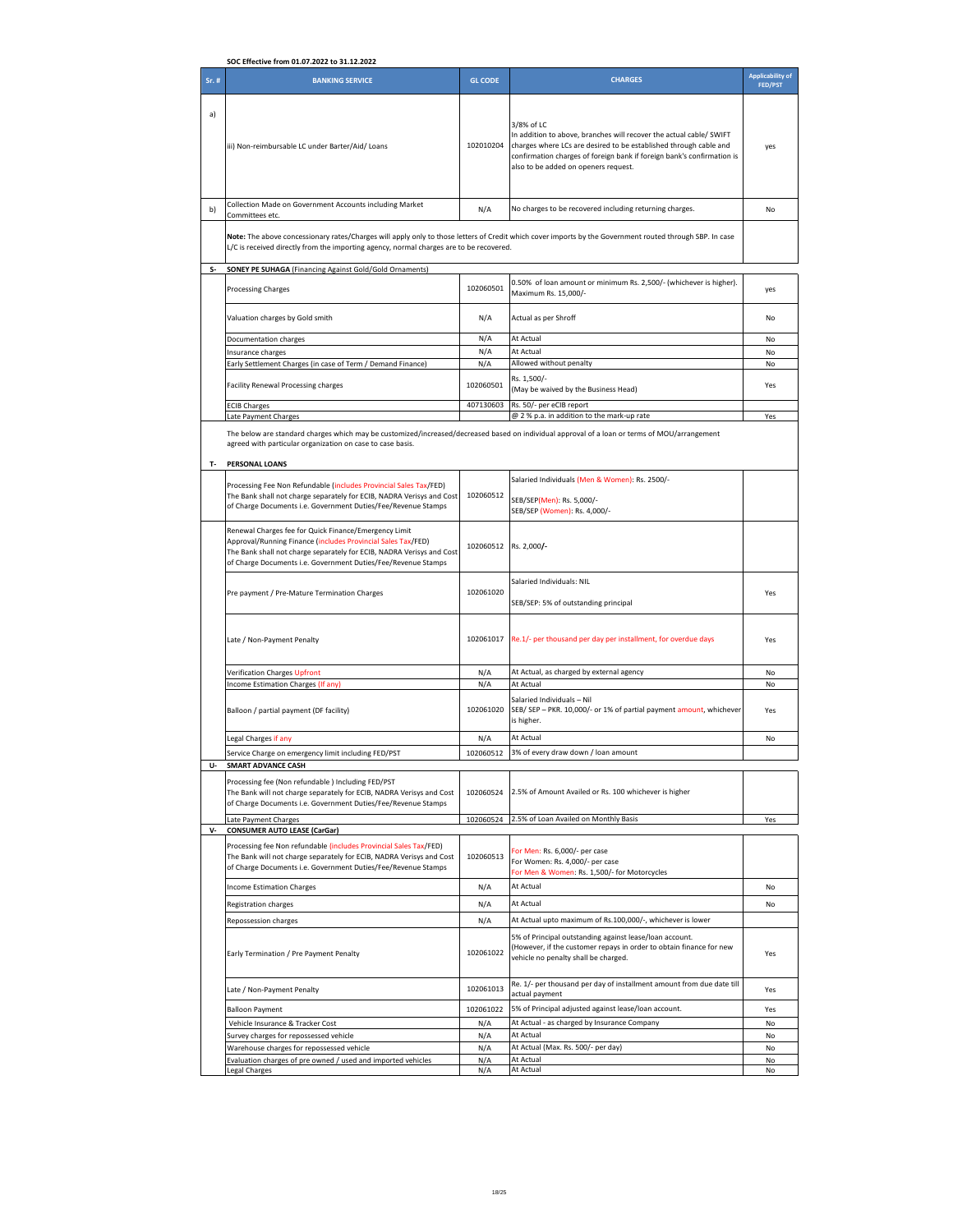|       | SOC Effective from 01.07.2022 to 31.12.2022                                                                                                                                                                                 |                                                    |                                                                                                                                               |                                           |
|-------|-----------------------------------------------------------------------------------------------------------------------------------------------------------------------------------------------------------------------------|----------------------------------------------------|-----------------------------------------------------------------------------------------------------------------------------------------------|-------------------------------------------|
| Sr. # | <b>BANKING SERVICE</b>                                                                                                                                                                                                      | <b>GL CODE</b>                                     | <b>CHARGES</b>                                                                                                                                | <b>Applicability of</b><br><b>FED/PST</b> |
| W-    | <b>BOP HUMRAHI</b>                                                                                                                                                                                                          |                                                    |                                                                                                                                               |                                           |
|       | Processing Fee (Non Refundable) Including FED/PST<br>The Bank shall not charge separately for ECIB, NADRA Verisys and cost<br>of charge Documents i.e. Government Duties/Fee/Revenue Stamps                                 | 102060511                                          | Rs. 5,000/- per case                                                                                                                          |                                           |
|       | <b>Income Estimation Charges</b>                                                                                                                                                                                            | N/A                                                | At Actual                                                                                                                                     | No                                        |
|       | Registration charges                                                                                                                                                                                                        | N/A                                                | Rs. 3,800/<br>At Actual upto maximum of Rs.25,000/-, whichever is lower                                                                       |                                           |
|       | Repossession charges<br><b>Prepayment Penalty</b>                                                                                                                                                                           | N/A                                                |                                                                                                                                               | No                                        |
|       |                                                                                                                                                                                                                             | N/A<br>102061016                                   | There is no prepayment penalty<br>Rs. 10/- per day from due date till actual payment date                                                     | Yes                                       |
|       | Late / Non Payment Penalties                                                                                                                                                                                                |                                                    |                                                                                                                                               |                                           |
|       | Vehicle Insurance<br>Survey charges for repossessed vehicle                                                                                                                                                                 | Rs. 5,800/- (at actual)<br>N/A<br>N/A<br>At Actual |                                                                                                                                               | No<br>No                                  |
|       | Warehouse charges for repossessed vehicle                                                                                                                                                                                   | N/A                                                | At Actual (Max. Rs.100/- per day)                                                                                                             | No                                        |
|       | Legal Charges                                                                                                                                                                                                               | N/A                                                | At Actual                                                                                                                                     | No                                        |
| X-    | SESEUY 1.0                                                                                                                                                                                                                  |                                                    |                                                                                                                                               |                                           |
|       | Repossession charges                                                                                                                                                                                                        | N/A                                                | At actual upto a maximum of Rs. 100,000/- whichever is lower                                                                                  | No                                        |
|       | Penalty on Repossession of Vehicles (including FED/PST)<br>Pre Payment Penalty                                                                                                                                              | 102061055<br>102061010                             | Rs. 10,000/-<br>5% on Principal Outstanding                                                                                                   | Yes                                       |
|       | Late / Non-Payment Penalty<br>Bolan<br>Mehran                                                                                                                                                                               | 102061009                                          | Rs.35 per day per rental from due date till actual payment<br>Rs.25 per day per rental from due date till actual payment                      | Yes                                       |
|       | Vehicle Insurance & Tracker Cost                                                                                                                                                                                            | N/A<br>N/A                                         | Actual - charged by insurance company                                                                                                         | No                                        |
|       | Survey charges for repossessed vehicle<br>Warehouse charges for repossessed vehicle                                                                                                                                         |                                                    | Actual<br>Actual (Max. Rs.500/- per day)                                                                                                      | No<br>No                                  |
| γ.    | Legal Charges<br>APNA ROZGAR SCHEME                                                                                                                                                                                         | N/A                                                | Actual                                                                                                                                        | No                                        |
|       | Repossession charges                                                                                                                                                                                                        | N/A                                                | At actual upto maximum of Rs. 100,000/- whichever is lower                                                                                    | No                                        |
|       | Penalty on Repossession of Vehicles (Including FED/PST)                                                                                                                                                                     | 102061055                                          | Rs. 10,000/                                                                                                                                   |                                           |
|       | Pre Payment Penalty                                                                                                                                                                                                         | 102061054                                          | 5% on Principal outstanding                                                                                                                   | Yes                                       |
|       | Late/Non-Payment Penalty                                                                                                                                                                                                    | 102061045                                          | Re. 1/- per thousand per day of installment amount from due date till<br>actual payment                                                       | Yes                                       |
|       | Vehicle Insurance & Tracker Cost                                                                                                                                                                                            | N/A                                                | Actual - charged by insurance company                                                                                                         | No                                        |
|       | Survey charges for repossessed vehicle                                                                                                                                                                                      | N/A                                                | Actual                                                                                                                                        | No                                        |
|       | Warehouse charges for repossessed vehicle                                                                                                                                                                                   | 102061055<br>N/A                                   | Actual (Max. Rs.500/- per day)<br>Actual                                                                                                      | No<br>No                                  |
|       | <b>Legal Charges</b><br>Note: The lessee shall be responsible to arrange fitness & route permit certificate and pay all related charges.                                                                                    |                                                    |                                                                                                                                               |                                           |
| Z-    | <b>FLEET FINANCING</b>                                                                                                                                                                                                      |                                                    |                                                                                                                                               |                                           |
|       | Processing Fees Non-Refundable (includes Provincial Sales Tax<br>FED/PST/Documentation Charges inclusive of revenue stamp/ govt.<br>duties/fees, ECIB charges, NADRA Verisys etc.)                                          | 102060503                                          | Rs. 5,000/- per Vehicle                                                                                                                       |                                           |
|       | Evaluation/ Registration/ Legal Charges                                                                                                                                                                                     | N/A                                                | At Actual                                                                                                                                     | No                                        |
|       | <b>Repossession Charges</b>                                                                                                                                                                                                 | N/A                                                | To be borne by Lessee.<br>Rs. 10,000/- as per fixed penalty and up to Rs. 100,000/- as<br>repossession charges or actual (whichever is lower) | No                                        |
|       | Warehouse Charges for repossessed vehicles                                                                                                                                                                                  | 102061051                                          | Actual (Max. Rs.1,000/- per day)<br>Actual, to be paid by lessee                                                                              | No                                        |
|       | Insurance & Tracker Cost                                                                                                                                                                                                    | N/A<br>102061025                                   |                                                                                                                                               | No                                        |
|       | * Early Termination                                                                                                                                                                                                         | 102061019                                          | 3% on the outstanding principal amount net off LKM<br>Re. 1/1000 per day of installment amount from due date till actual                      | Yes                                       |
|       | Late Payment Penalty                                                                                                                                                                                                        |                                                    | payment                                                                                                                                       | Yes                                       |
|       | <b>Balloon Payment Penalty</b>                                                                                                                                                                                              | 102061022                                          | 0.3% of amount adjusted against principal amount                                                                                              | Yes                                       |
| AA-   | * Charges negotiable on case to case basis<br>Note: The lessee shall be responsible to arrange fitness & route permit certificate and pay all related charges.<br><b>HOUSE LOANS</b>                                        |                                                    |                                                                                                                                               |                                           |
|       | Processing Fee (Non Refundable) Including FED/PST<br>The Bank shall not charge separately for ECIB, NADRA Verisys and Cost<br>of Charge Documents i.e. Government Duties/Fee/Revenue Stamps.                                | 102060509                                          | Salaried individual/Self-employed professional (SI/SEP) Rs.8000/-<br>Others<br>Rs.10,000/-                                                    |                                           |
|       | Loan Enhancement Fee (includes Provincial Sales Tax/FED)                                                                                                                                                                    | 102060509                                          | Rs. 5,000                                                                                                                                     |                                           |
|       | Valuation Charges, Legal Charges, foreclosure charges. All stamp<br>duties, CVT, and expenses related to property transfer, mortgage and<br>redemption                                                                      | N/A                                                | At Actual                                                                                                                                     | No                                        |
|       | Late / Non-Payment Penalties (includes Provincial Sales Tax/FED)                                                                                                                                                            | 102061015                                          | Re. 1/- per thousand per day of instalment amount from due date till<br>actual payment                                                        |                                           |
|       | Life & Property Insurance Cost<br>Pre Payment (Partial or Full Adjustment)                                                                                                                                                  | N/A<br>102061023                                   | At Actual<br>3% of Principal Amount                                                                                                           | No<br>Yes                                 |
|       | <b>Income Estimation Charges</b>                                                                                                                                                                                            | N/A                                                | At Actual                                                                                                                                     | No                                        |
|       | AB- ASHIANA HOUSING FINANCE<br>Processing Fee (Non Refundable) Including FED/PST<br>The Bank shall not charge separately for ECIB, NADRA Verisys and cost<br>of charge Documents i.e. Government Duties/Fee/Revenue Stamps. | 102060514                                          | Rs. 4,000/-                                                                                                                                   |                                           |
|       | Verification Fee upfront (Non Refundable)                                                                                                                                                                                   | 102061050                                          | Rs. 1,000/- (No charges shall be recovered where verification report is<br>being provided by DCOs)                                            | Yes                                       |
|       | Valuation, Legal Charges, foreclosure charges. All stamp duties, CVT,<br>and expenses related to property, mortgage and redemption                                                                                          | N/A                                                | At Actual                                                                                                                                     | No                                        |
|       | Late Payment Penalties                                                                                                                                                                                                      | 102061046                                          | Re. 1/- per thousand per day of installment amount from due date till<br>actual payment                                                       | Yes                                       |
|       | Prepayment / Partial Payment Penalty                                                                                                                                                                                        | 102061024                                          | No Prepayment / Partial Payment Penalty                                                                                                       |                                           |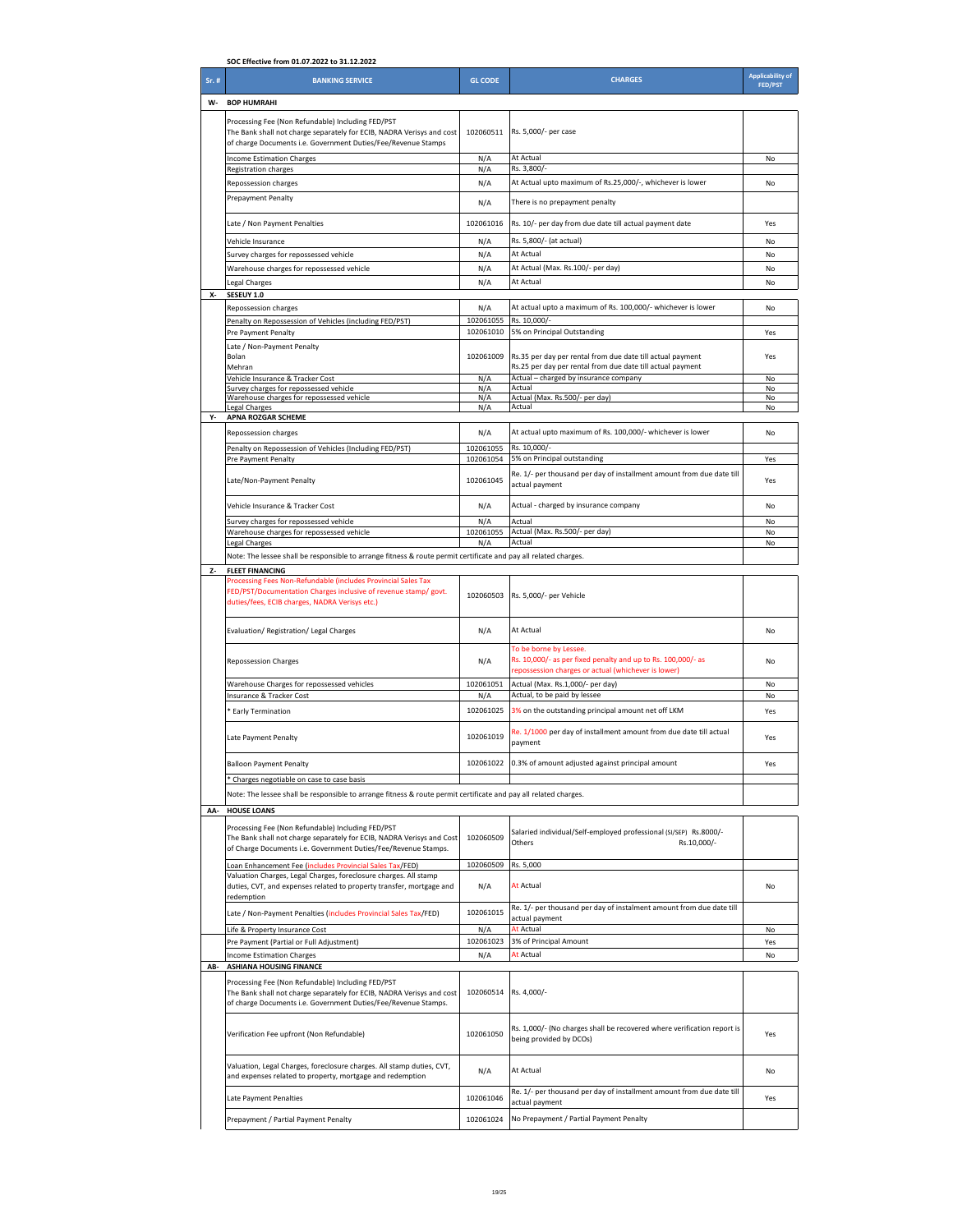| SOC Effective from 01.07.2022 to 31.12.2022 |                                                                                                                                                                                                                                          |                                                            |                                                                                                                                                                                                                                                                                                                                                                                                                                                                                                                                                                                           |                                           |
|---------------------------------------------|------------------------------------------------------------------------------------------------------------------------------------------------------------------------------------------------------------------------------------------|------------------------------------------------------------|-------------------------------------------------------------------------------------------------------------------------------------------------------------------------------------------------------------------------------------------------------------------------------------------------------------------------------------------------------------------------------------------------------------------------------------------------------------------------------------------------------------------------------------------------------------------------------------------|-------------------------------------------|
| Sr. #                                       | <b>BANKING SERVICE</b>                                                                                                                                                                                                                   | <b>GL CODE</b>                                             | <b>CHARGES</b>                                                                                                                                                                                                                                                                                                                                                                                                                                                                                                                                                                            | <b>Applicability of</b><br><b>FED/PST</b> |
|                                             | Life & Property Insurance Cost                                                                                                                                                                                                           | N/A                                                        | At Actual                                                                                                                                                                                                                                                                                                                                                                                                                                                                                                                                                                                 | No                                        |
|                                             | <b>Income Estimation Charges</b>                                                                                                                                                                                                         | N/A                                                        | At Actual                                                                                                                                                                                                                                                                                                                                                                                                                                                                                                                                                                                 | No                                        |
| AC-                                         | <b>BOP SHAMSI TAWANAI</b>                                                                                                                                                                                                                |                                                            |                                                                                                                                                                                                                                                                                                                                                                                                                                                                                                                                                                                           |                                           |
|                                             | <b>Processing Charges</b>                                                                                                                                                                                                                | 102060544<br>(Agri Lease)<br>102060545<br>(Consumer Lease) | Processing charges Rs. 5,000/- per application or 0.1% of the loan<br>amount, whichever is higher. Processing charges would be subject to<br>levy of sales tax at the rate applicable in the province where services<br>are being consumed.<br>For Women: Rs. 2,500/- per application or 0.05% of the loan amount,<br>whichever is higher.                                                                                                                                                                                                                                                |                                           |
| AD-                                         | Mera Pakistan Mera Ghar (Low Cost Housing)                                                                                                                                                                                               |                                                            |                                                                                                                                                                                                                                                                                                                                                                                                                                                                                                                                                                                           |                                           |
|                                             | Processing Fee/Charges (Non-refundable)                                                                                                                                                                                                  |                                                            | For all categories: Rs.5,000/- plus FED/PST                                                                                                                                                                                                                                                                                                                                                                                                                                                                                                                                               |                                           |
|                                             | Valuation Charges, Legal Charges, foreclosure charges. All stamp<br>duties, CVT, and any expenses related to property transfer, mortgage                                                                                                 |                                                            | At Actual-borne by applicant                                                                                                                                                                                                                                                                                                                                                                                                                                                                                                                                                              |                                           |
|                                             | and redemption etc.<br>External agency charges                                                                                                                                                                                           |                                                            | Charged at actual                                                                                                                                                                                                                                                                                                                                                                                                                                                                                                                                                                         |                                           |
|                                             | Early Payment (Unit Purchase Option)                                                                                                                                                                                                     |                                                            | No restrictions on early payment/unit purchase.                                                                                                                                                                                                                                                                                                                                                                                                                                                                                                                                           |                                           |
|                                             | Pre-Payment Charges (Partial or Full Adjustment)                                                                                                                                                                                         |                                                            | NIL as per SBP                                                                                                                                                                                                                                                                                                                                                                                                                                                                                                                                                                            |                                           |
|                                             | Late / Non-Payment Charges (including FED)                                                                                                                                                                                               |                                                            | Re. 1/- per thousand per day of installment amount from due date till<br>actual payment                                                                                                                                                                                                                                                                                                                                                                                                                                                                                                   |                                           |
|                                             | Life** & Property Insurance Cost<br>**Life Assurance is optional                                                                                                                                                                         |                                                            | At Actual-Borne by applicant                                                                                                                                                                                                                                                                                                                                                                                                                                                                                                                                                              |                                           |
|                                             | <b>Income Estimation Charges</b>                                                                                                                                                                                                         |                                                            | At Actual-Borne by applicant                                                                                                                                                                                                                                                                                                                                                                                                                                                                                                                                                              |                                           |
| AE-                                         | <b>SME Financing</b><br><b>BOP Fori Sahulat</b>                                                                                                                                                                                          |                                                            |                                                                                                                                                                                                                                                                                                                                                                                                                                                                                                                                                                                           |                                           |
|                                             |                                                                                                                                                                                                                                          |                                                            | a) 0.10% of the facility amount, min. PKR 5,000/-                                                                                                                                                                                                                                                                                                                                                                                                                                                                                                                                         |                                           |
|                                             | a) Application Processing Fee                                                                                                                                                                                                            |                                                            | For women: 0.05% of the facility amount, min. PKR 2,500/-                                                                                                                                                                                                                                                                                                                                                                                                                                                                                                                                 |                                           |
|                                             | (Non-refundable, payable up-front)<br>b) Annual Renewal Fee                                                                                                                                                                              | 102060501                                                  | b) 0.05% of the facility amount, min. PKR 2,500/-                                                                                                                                                                                                                                                                                                                                                                                                                                                                                                                                         | Yes                                       |
|                                             | (Non-refundable, payable up-front)                                                                                                                                                                                                       |                                                            | For women: 0.025% of the facility amount, min. PKR 1,250/-                                                                                                                                                                                                                                                                                                                                                                                                                                                                                                                                |                                           |
|                                             |                                                                                                                                                                                                                                          |                                                            |                                                                                                                                                                                                                                                                                                                                                                                                                                                                                                                                                                                           |                                           |
| AF-                                         | <b>BOP Apni Dokan</b>                                                                                                                                                                                                                    |                                                            |                                                                                                                                                                                                                                                                                                                                                                                                                                                                                                                                                                                           |                                           |
|                                             | <b>Documents charges</b>                                                                                                                                                                                                                 |                                                            | Actual cost of revenue and special adhesive stamps<br>Actual and approved charges of lawyers on the bank's approved                                                                                                                                                                                                                                                                                                                                                                                                                                                                       |                                           |
|                                             | <b>Legal charges</b>                                                                                                                                                                                                                     |                                                            | panel                                                                                                                                                                                                                                                                                                                                                                                                                                                                                                                                                                                     |                                           |
|                                             | <b>Valuation charges</b>                                                                                                                                                                                                                 |                                                            | Actual and approved charge of valuators on the bank's approved<br>panel                                                                                                                                                                                                                                                                                                                                                                                                                                                                                                                   |                                           |
|                                             | Late payment Charges                                                                                                                                                                                                                     |                                                            | Late payment charges shall be calculated on the principal amount of<br>the installment due at existing mark-up rate from 6 <sup>th</sup> day of the                                                                                                                                                                                                                                                                                                                                                                                                                                       |                                           |
|                                             |                                                                                                                                                                                                                                          |                                                            | month.<br>Rs. 10,000/- or 0.1% of the loan amount, whichever is higher.                                                                                                                                                                                                                                                                                                                                                                                                                                                                                                                   |                                           |
|                                             | Processing Fee (up-front with LAF)                                                                                                                                                                                                       | 102060501                                                  |                                                                                                                                                                                                                                                                                                                                                                                                                                                                                                                                                                                           | Yes                                       |
|                                             |                                                                                                                                                                                                                                          |                                                            | For women borrowers: Minimum of Rs. 5,000/- or 0.05% of the loan<br>amount, whichever is higher.                                                                                                                                                                                                                                                                                                                                                                                                                                                                                          |                                           |
| AG-                                         | <b>BOP Kamyab Karobar</b>                                                                                                                                                                                                                |                                                            |                                                                                                                                                                                                                                                                                                                                                                                                                                                                                                                                                                                           |                                           |
|                                             | a) Application Processing Fee<br>(Non-refundable, payable up-front)<br>b) Facility Fee<br>(Payable at the time of facility acceptance)<br>c) Annual Renewal Fee<br>(Non-refundable, payable up-front)<br>d) Interim Facility Enhancement | 102060501                                                  | a) 0.10% of the facility amount, min. PKR 5,000/-<br>For women borrowers: 0.05% of the facility amount, min. PKR 2,500/-<br>b) 0.10% of the facility amount, min. PKR 2,500/-<br>For women borrowers: 0.05% of the facility amount, min. PKR 1,250/-<br>c) 0.05% of the facility amount, min. PKR 2,500/-<br>For women borrowers: 0.025% of the facility amount, min. PKR<br>$1,250/-$<br>d) 0.05% of the amount of excess requested over approved limits,<br>min. PKR 2,500/-<br>For women borrowers: 0.025% of the amount of excess requested<br>over approved limits, min. PKR 1,250/- | Yes                                       |
|                                             | <b>Property Evaluation Fee</b>                                                                                                                                                                                                           |                                                            | <b>At Actual</b>                                                                                                                                                                                                                                                                                                                                                                                                                                                                                                                                                                          |                                           |
|                                             | <b>Legal Fee</b>                                                                                                                                                                                                                         |                                                            | At Actual                                                                                                                                                                                                                                                                                                                                                                                                                                                                                                                                                                                 |                                           |
|                                             | Credit/Market Check & Income<br><b>Estimation Fee</b>                                                                                                                                                                                    |                                                            | At Actual                                                                                                                                                                                                                                                                                                                                                                                                                                                                                                                                                                                 |                                           |
|                                             | <b>Property Insurance Premium Rate</b>                                                                                                                                                                                                   |                                                            | <b>At Actual</b>                                                                                                                                                                                                                                                                                                                                                                                                                                                                                                                                                                          |                                           |
|                                             | AH- BOP Supply Chain Finance                                                                                                                                                                                                             |                                                            |                                                                                                                                                                                                                                                                                                                                                                                                                                                                                                                                                                                           |                                           |
|                                             | a) Processing Fee (up-front with LAF)<br>b) Annual Renewal Fee                                                                                                                                                                           | 102060501                                                  | a) Rs.2,000<br>b) Rs.1,000                                                                                                                                                                                                                                                                                                                                                                                                                                                                                                                                                                | Yes                                       |
|                                             | <b>GOVERNMENT INITIATIVES</b>                                                                                                                                                                                                            |                                                            |                                                                                                                                                                                                                                                                                                                                                                                                                                                                                                                                                                                           |                                           |
| AI-                                         | KAMYAB JAWAN YOUTH ENTREPRENEURSHIP SCHEME (KJ-YES)                                                                                                                                                                                      |                                                            |                                                                                                                                                                                                                                                                                                                                                                                                                                                                                                                                                                                           |                                           |
|                                             |                                                                                                                                                                                                                                          | Unsecured:<br>102060526                                    |                                                                                                                                                                                                                                                                                                                                                                                                                                                                                                                                                                                           |                                           |
|                                             | <b>Processing Fee</b>                                                                                                                                                                                                                    |                                                            |                                                                                                                                                                                                                                                                                                                                                                                                                                                                                                                                                                                           |                                           |
|                                             | (At the time of Disbursement of Loan. Non-refundable inclusive of<br>NADRA online CNIC verification fees.                                                                                                                                | Vehicle:<br>102060527                                      | Rs.100/- plus FED                                                                                                                                                                                                                                                                                                                                                                                                                                                                                                                                                                         | Yes                                       |
|                                             |                                                                                                                                                                                                                                          | SME:<br>102060528                                          |                                                                                                                                                                                                                                                                                                                                                                                                                                                                                                                                                                                           |                                           |
|                                             | Physical Verification/Registration/Income<br>Estimation/Valuation/Legal/Documentation Charges inclusive of<br>Revenue Stamp, Government Duties/Fee/ECIB/Nadra Verisys etc.                                                               | N/A                                                        | At Actual                                                                                                                                                                                                                                                                                                                                                                                                                                                                                                                                                                                 | No                                        |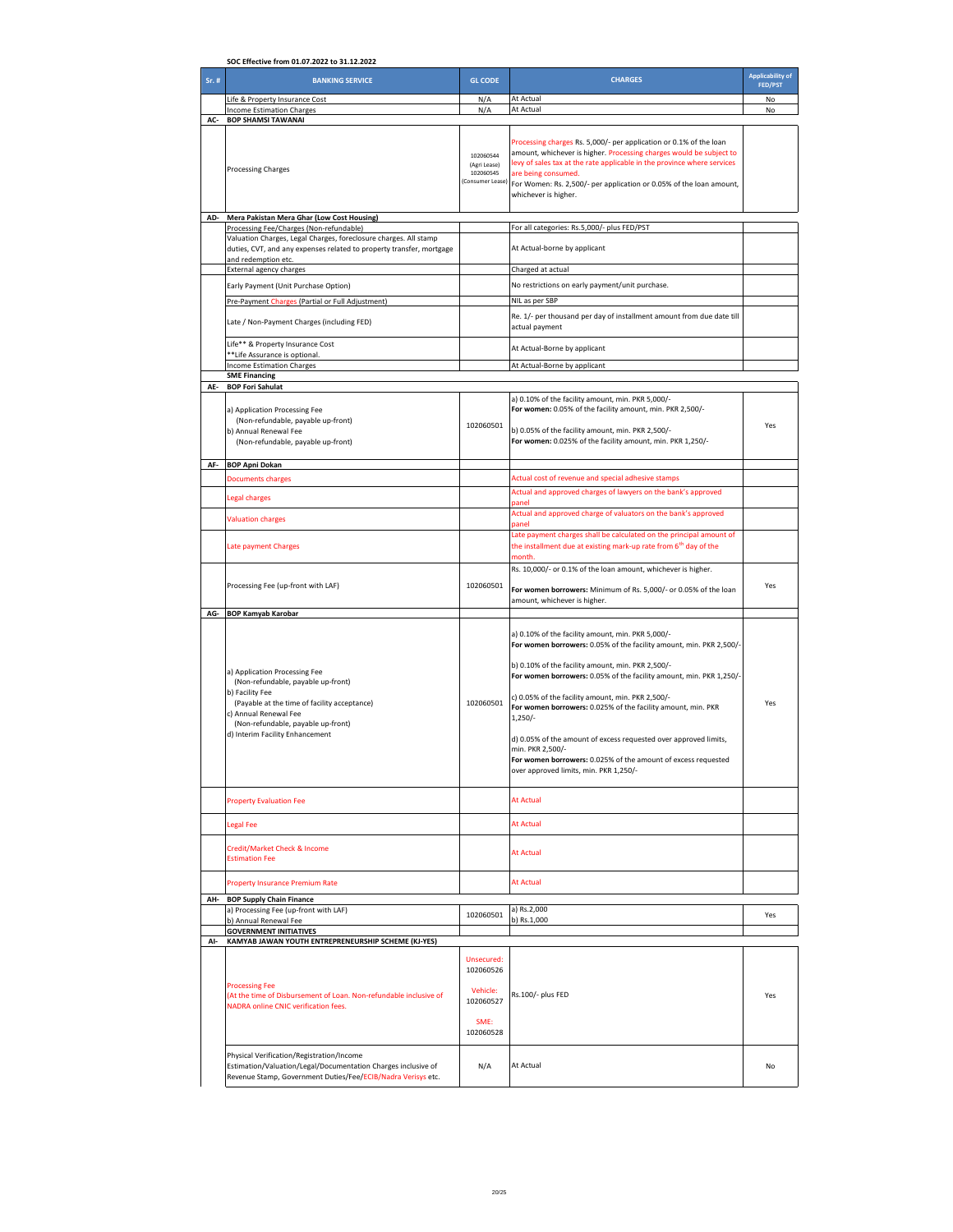| SOC Effective from 01.07.2022 to 31.12.2022 |                                                                                                                                                                                                                                                                                                     |                                                                       |                                                                                                                                                                                                                                                                                                                                                                                                                                                                                                                                              |                                           |
|---------------------------------------------|-----------------------------------------------------------------------------------------------------------------------------------------------------------------------------------------------------------------------------------------------------------------------------------------------------|-----------------------------------------------------------------------|----------------------------------------------------------------------------------------------------------------------------------------------------------------------------------------------------------------------------------------------------------------------------------------------------------------------------------------------------------------------------------------------------------------------------------------------------------------------------------------------------------------------------------------------|-------------------------------------------|
| Sr. #                                       | <b>BANKING SERVICE</b>                                                                                                                                                                                                                                                                              | <b>GL CODE</b>                                                        | <b>CHARGES</b>                                                                                                                                                                                                                                                                                                                                                                                                                                                                                                                               | <b>Applicability of</b><br><b>FED/PST</b> |
|                                             | Late Payment Charges (LPCs)<br>Payment is due on 1st of every month, Grace<br>period of 5 days apply.<br>LPCs shall be applicable from 6th of each month.<br>If 5th of any month is a holiday then grace period shall up till the next<br>working day.                                              | Unsecured:<br>102061069<br>Vehicle:<br>102061070<br>SME:<br>102061071 | PKR 1 per 1000 per day on the principal amount due as monthly<br>installment from due date till actual payment date                                                                                                                                                                                                                                                                                                                                                                                                                          | Yes                                       |
|                                             | Partial/Balloon/Early Settlement                                                                                                                                                                                                                                                                    |                                                                       | <b>NIL</b>                                                                                                                                                                                                                                                                                                                                                                                                                                                                                                                                   |                                           |
|                                             | Insurance including Tracker (if applicable)                                                                                                                                                                                                                                                         |                                                                       | For T2 & T3 (All Logistics Cases): At actual, to be paid by applicant                                                                                                                                                                                                                                                                                                                                                                                                                                                                        | No                                        |
|                                             | Insurance animals(in case livestock/dairy)                                                                                                                                                                                                                                                          |                                                                       | Actual, to be paid by borrower                                                                                                                                                                                                                                                                                                                                                                                                                                                                                                               | No                                        |
|                                             | <b>Repossession Charges</b><br>(For Logistics only)                                                                                                                                                                                                                                                 |                                                                       | To be borne by the applicant.<br>Up to Rs.150,000/- as repossession charges or actual (whichever is<br>lower)                                                                                                                                                                                                                                                                                                                                                                                                                                | No                                        |
|                                             | Warehouse Charges for repossessed vehicles<br>(For Logistics only)                                                                                                                                                                                                                                  |                                                                       | To be borne by the applicant.<br>Rs.500/- per day per vehicle or at actual, whichever is lower                                                                                                                                                                                                                                                                                                                                                                                                                                               | No                                        |
|                                             | Fitness Certificate & Route Permit Certificate, wherever applicable<br>(For Logistics only)                                                                                                                                                                                                         |                                                                       | The applicant shall be responsible to arrange fitness & route permit<br>certificate & pay all related charges.                                                                                                                                                                                                                                                                                                                                                                                                                               | No                                        |
| AJ-                                         | PUNJAB ROZGAR SCHEME                                                                                                                                                                                                                                                                                |                                                                       |                                                                                                                                                                                                                                                                                                                                                                                                                                                                                                                                              |                                           |
|                                             | <b>Processing Fee</b><br>(Non Refundable)                                                                                                                                                                                                                                                           | 102060539                                                             | Punjab Small Industrial Corporation (PSIC) shall forward Rs. 1,000/-<br>per forwarded application to BOP which shall include ECIB, NADRA<br>Verisys and Physical Verification charges.                                                                                                                                                                                                                                                                                                                                                       |                                           |
|                                             | Registration/Valuation/Legal / Documentation Charges inclusive of<br>revenue stamp, Govt. Duties / Fee etc.                                                                                                                                                                                         |                                                                       | At Actual                                                                                                                                                                                                                                                                                                                                                                                                                                                                                                                                    |                                           |
|                                             | <b>Repossession Charges</b><br>(Logistics only)                                                                                                                                                                                                                                                     |                                                                       | To be borne by the applicant.<br>Up to Rs.150,000/- as repossession charges or actual (whichever is<br>lower)                                                                                                                                                                                                                                                                                                                                                                                                                                |                                           |
|                                             | Warehouse Charges for repossessed vehicles<br>(Logistics only)                                                                                                                                                                                                                                      | 608130697                                                             | To be borne by the applicant.<br>Rs.500/- per day per vehicle or at actual, whichever is lower                                                                                                                                                                                                                                                                                                                                                                                                                                               |                                           |
|                                             | Fitness Certificate & Route Permit Certificate, wherever applicable<br>(For Logistics only)                                                                                                                                                                                                         |                                                                       | The applicant shall be responsible to arrange fitness & route permit<br>certificate & pay all related charges.                                                                                                                                                                                                                                                                                                                                                                                                                               |                                           |
|                                             | Insurance (if applicable)<br>Insurance animals (in case livestock/dairy)                                                                                                                                                                                                                            |                                                                       | For clean loans: Life Assurance - Borne by bank<br>For SE + Logistics (including Tracker): At actual, to be paid by<br>applicant<br>For animals: At actual, to be paid by borrower                                                                                                                                                                                                                                                                                                                                                           |                                           |
|                                             | <b>Partial/Balloon/Early Settlement</b>                                                                                                                                                                                                                                                             | 605010415<br>605010416<br>605010506<br>605010633<br>605010634         | <b>NIL</b>                                                                                                                                                                                                                                                                                                                                                                                                                                                                                                                                   |                                           |
|                                             | Late Payment Charges (LPCs)<br>Payment is due on 1st of every month, Grace period of 5 days apply.<br>LPC shall be applicable from 6th of each month. If 5th is a holiday,<br>then grace period shall be up to the next working day.<br>LPC shall be charged from applicant at the time of maturity | 102061082<br>102061085<br>102061086<br>102061083<br>102061084         | Re. 1/- per 1000 per day on the principal amount to be calculated<br>from monthly installment due date till actual payment                                                                                                                                                                                                                                                                                                                                                                                                                   |                                           |
| AK-                                         | <b>BOP SME Asaan Finance (SAAF)</b>                                                                                                                                                                                                                                                                 |                                                                       |                                                                                                                                                                                                                                                                                                                                                                                                                                                                                                                                              |                                           |
|                                             | Processing Fee Non Refundable                                                                                                                                                                                                                                                                       |                                                                       | For SME business loans other than logistics: Rs. 5,000 or 1% of loan<br>amount (whichever is higher)<br>For Logistics: Rs. 5,000/- per vehicle, non refundable.                                                                                                                                                                                                                                                                                                                                                                              |                                           |
|                                             | Registration/Valuation/Legal / Documentation Charges inclusive of<br>revenue stamp, Govt. Duties / Fee etc.                                                                                                                                                                                         |                                                                       | <b>At Actual</b>                                                                                                                                                                                                                                                                                                                                                                                                                                                                                                                             |                                           |
|                                             | Repossession Charges (Commercial Vehicle Only)                                                                                                                                                                                                                                                      |                                                                       | Rs. 10,000/- as fixed penalty and up to Rs. 100,000/- as repossession<br>charges or actual (whichever is lower)                                                                                                                                                                                                                                                                                                                                                                                                                              |                                           |
|                                             | Warehouse Charges for repossessed vehicles (Commercial Vehicle<br>Only)                                                                                                                                                                                                                             |                                                                       | Rs. 500/- per day per vehicle charges or Actual, whichever is lower.                                                                                                                                                                                                                                                                                                                                                                                                                                                                         |                                           |
|                                             | Insurance & Tracker Cost (Fixed Assets & Commercial Vehicles) (if<br>applicable)<br>Tracker (In case of Logistic)                                                                                                                                                                                   |                                                                       | Actual                                                                                                                                                                                                                                                                                                                                                                                                                                                                                                                                       |                                           |
|                                             | * Early Termination Partial/ Balloon / Early settlement                                                                                                                                                                                                                                             |                                                                       | For RFD (Vehicles):<br>For early settlement 3% on the outstanding Principal amount net of<br>LKM (Lease Key Money)<br><b>Balloon /Partial payment charges</b><br>0.3% of amount adjusted against principle amount<br>For SME Business Loans:<br>i. Nil in case of Short-Term Loans<br>ii. Surcharge @ 5% of outstanding principal amount in case of<br>balloon/ full payment during 1st year in case of Long-Term Loans. No<br>surcharge on partial/balloon payment of Long-Term Loans after<br>completion of 1 year from disbursement date. |                                           |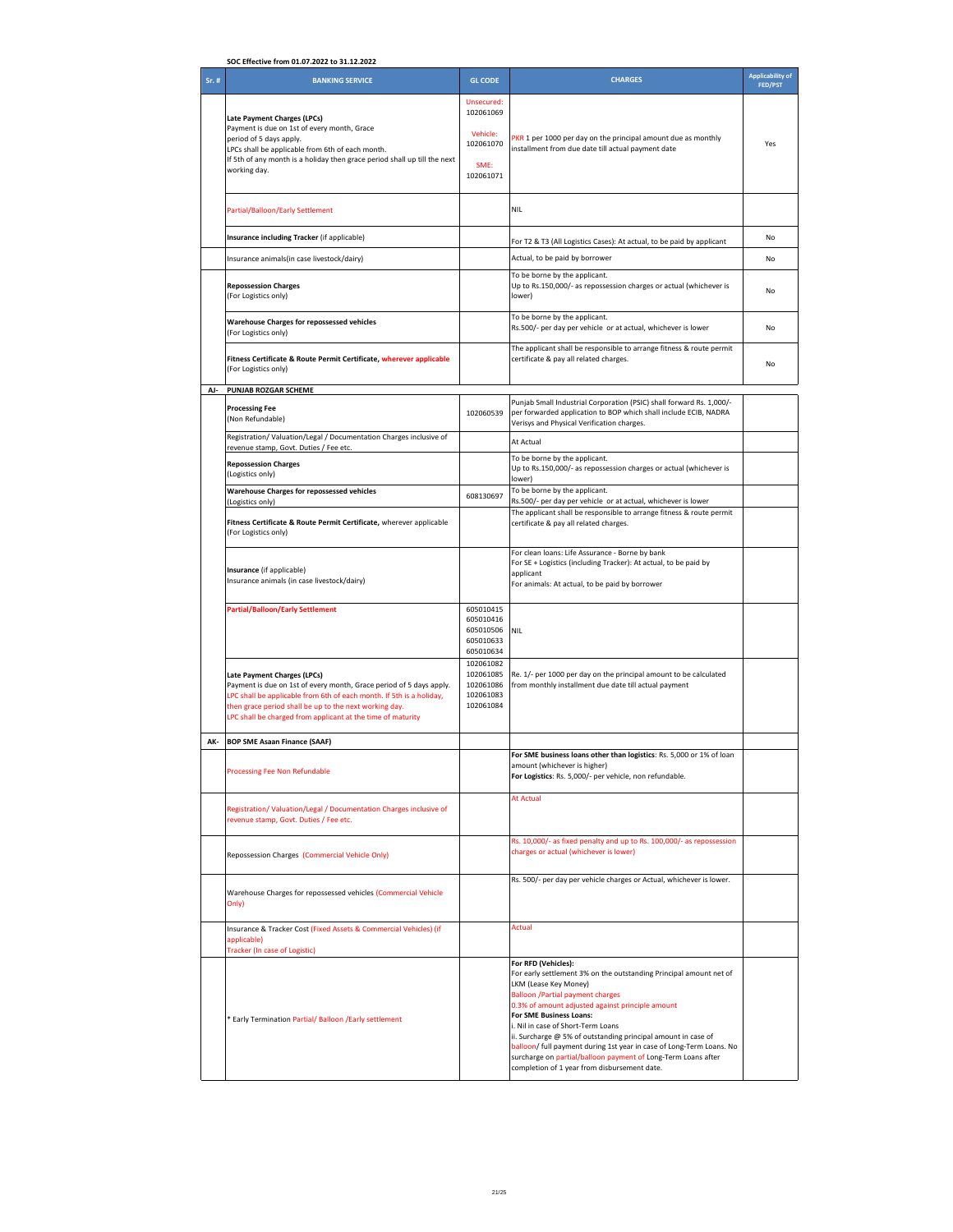| SOC Effective from 01.07.2022 to 31.12.2022 |                                                                                                                                                                |                |                                                                                                                                                                                     |                                                                                                                                                                                 |                                           |
|---------------------------------------------|----------------------------------------------------------------------------------------------------------------------------------------------------------------|----------------|-------------------------------------------------------------------------------------------------------------------------------------------------------------------------------------|---------------------------------------------------------------------------------------------------------------------------------------------------------------------------------|-------------------------------------------|
| Sr. #                                       | <b>BANKING SERVICE</b>                                                                                                                                         | <b>GL CODE</b> | <b>CHARGES</b>                                                                                                                                                                      |                                                                                                                                                                                 | <b>Applicability of</b><br><b>FED/PST</b> |
|                                             | Late Payment Penalty (LPC)<br>LPC shall be charged from applicant at the time of maturity                                                                      |                | For RFD: Re 1 per 1000 per day on the overdue principal to be<br>calculated from monthly installment due date till actual payment.<br>the installment due at existing mark-up rate. | <b>SME:</b> Late payment charges shall be calculated on principal amount of                                                                                                     |                                           |
|                                             | * Charges negotiable on case to case basis<br>Note: The lessee shall be responsible to arrange fitness & route permit certificate and pay all related charges. |                |                                                                                                                                                                                     |                                                                                                                                                                                 |                                           |
| AL-                                         | BOP ROSHAN DIGITAL ACCOUNT (RDA) (Normal & Low Income Segment)                                                                                                 |                | <b>Foreign Currency Value Account</b>                                                                                                                                               | <b>Non-Resident Rupee Value</b>                                                                                                                                                 |                                           |
| $\mathbf{1}$                                | <b>Account maintenance</b>                                                                                                                                     |                | (FCVA<br>Free                                                                                                                                                                       | <b>Account (NRVA)</b><br>Free                                                                                                                                                   |                                           |
| $\overline{2}$                              | Cash Withdrawal                                                                                                                                                |                |                                                                                                                                                                                     |                                                                                                                                                                                 |                                           |
| 2.1<br>2.2                                  | Intercity<br>Intra-city(Within)                                                                                                                                |                | Free<br>Free                                                                                                                                                                        | Free<br>Free                                                                                                                                                                    |                                           |
| 2.3                                         | <b>BOP ATM</b>                                                                                                                                                 |                | N/A                                                                                                                                                                                 | Free                                                                                                                                                                            |                                           |
| 2.4<br>2.5                                  | Other ATM<br>International cash withdrawal via Debit card                                                                                                      |                | N/A<br>N/A                                                                                                                                                                          | Free<br>Free                                                                                                                                                                    |                                           |
| 3                                           | <b>SMS</b> alert<br><b>Debit Card</b>                                                                                                                          |                | Free                                                                                                                                                                                | Free                                                                                                                                                                            |                                           |
| 4                                           | (Platinum Card for normal RDA, Classic Card for Low Income Segment RDA)                                                                                        |                |                                                                                                                                                                                     |                                                                                                                                                                                 |                                           |
| 4.1<br>4.2                                  | Issuance<br>Annual                                                                                                                                             |                | N/A<br>N/A                                                                                                                                                                          | Free<br>Free                                                                                                                                                                    |                                           |
| 4.3                                         | Replacement                                                                                                                                                    |                | N/A                                                                                                                                                                                 | Free                                                                                                                                                                            |                                           |
| 4.4<br>4.5                                  | Supplementary-Issuance/Annual/Replacement<br>Balance inquiry at other ATM                                                                                      |                | N/A<br>N/A                                                                                                                                                                          | Free<br>Free                                                                                                                                                                    |                                           |
| 4.6                                         | International Balance inquiry                                                                                                                                  |                | N/A                                                                                                                                                                                 | Free                                                                                                                                                                            |                                           |
| 4.7<br>5                                    | Shopping at POS<br><b>Courier-Delivery Charges</b>                                                                                                             |                | N/A<br>Free                                                                                                                                                                         | Free<br>Free                                                                                                                                                                    |                                           |
| 6<br>6.1                                    | <b>Cheque Book</b><br>Issuance                                                                                                                                 |                | 1st Free, subsequent PLS: Rs 18<br>per Leaf<br>Subsequent CD: Rs 12 per leaf<br>For TIB:1st Free, subsequent Rs 18                                                                  | 1st Free, subsequent PLS: Rs 18<br>per Leaf<br>Subsequent CD: Rs 12 per leaf<br>For TIB:1st Free, subsequent Rs 18                                                              |                                           |
|                                             |                                                                                                                                                                |                | per Leaf for All Accounts                                                                                                                                                           | per Leaf for All Accounts                                                                                                                                                       |                                           |
| 6.3<br>7                                    | Stop payment<br>Remittance (Local)(UC)                                                                                                                         |                | Free                                                                                                                                                                                | Free                                                                                                                                                                            |                                           |
| 7.1<br>7.2                                  | Issuance<br>Cancellation                                                                                                                                       |                | Free<br>Free                                                                                                                                                                        | Free<br>Free                                                                                                                                                                    |                                           |
| 7.3                                         | Duplicate issuance                                                                                                                                             |                | Free                                                                                                                                                                                | Free                                                                                                                                                                            |                                           |
| 8<br>8.1                                    | <b>Outward Remittance (OFDD)</b><br>Issuance                                                                                                                   |                | Free                                                                                                                                                                                | Free                                                                                                                                                                            |                                           |
| 8.2                                         | Duplicate issuance                                                                                                                                             |                | Free. However Foreign Bank's                                                                                                                                                        | Free. However Foreign Bank's                                                                                                                                                    |                                           |
|                                             |                                                                                                                                                                |                | charges also apply.<br>Free. However Foreign Bank's                                                                                                                                 | charges also apply.<br>Free. However Foreign Bank's                                                                                                                             |                                           |
| 8.3                                         | Cancellation                                                                                                                                                   |                | charges also apply.                                                                                                                                                                 | charges also apply.                                                                                                                                                             |                                           |
| 9<br>9.1                                    | <b>Inward/Outward Remittance</b><br>OFTT                                                                                                                       |                | Free. However Correspondent                                                                                                                                                         | Free. However Correspondent                                                                                                                                                     |                                           |
| 9.2                                         | SWIFT charges                                                                                                                                                  |                | Bank Charges will apply<br>Free                                                                                                                                                     | Bank Charges will apply<br>Free                                                                                                                                                 |                                           |
| 9.3                                         | <b>Inward Remittance</b>                                                                                                                                       |                | Free. However Correspondent                                                                                                                                                         | Free. However Correspondent                                                                                                                                                     |                                           |
| 10                                          | <b>Account Statement (E-Statement)</b>                                                                                                                         |                | Bank Charges will apply<br>Free                                                                                                                                                     | Bank Charges will apply<br>Free                                                                                                                                                 |                                           |
| 11<br>11.1                                  | <b>Funds transfer</b><br>Through ADC                                                                                                                           |                | N/A                                                                                                                                                                                 | Free                                                                                                                                                                            |                                           |
| 11.2                                        | Online (Within/Intercity)                                                                                                                                      |                | Free                                                                                                                                                                                | Free                                                                                                                                                                            |                                           |
| 12<br>13                                    | <b>Mobile Banking Subscription/Annual Charges</b><br>* Clearing                                                                                                |                | N/A                                                                                                                                                                                 | Free                                                                                                                                                                            |                                           |
| 13.1                                        | Normal/intercity                                                                                                                                               |                | Free                                                                                                                                                                                | Free                                                                                                                                                                            |                                           |
| 13.2                                        | Same Day<br>Outward Clearing is applicable only for collection of instruments in respect of disinvestment in real estate                                       |                | Free                                                                                                                                                                                | Free                                                                                                                                                                            |                                           |
| 14<br>14.1                                  | <b>Others</b><br>Account closure                                                                                                                               |                | Free                                                                                                                                                                                | Free                                                                                                                                                                            |                                           |
| 14.2                                        | Balance confirmation certificate                                                                                                                               |                | Free                                                                                                                                                                                | Free                                                                                                                                                                            |                                           |
| 14.3<br>14.4                                | Tax deduction certificate<br>Utility bill payments                                                                                                             |                | Free<br>N/A                                                                                                                                                                         | Free<br>Free                                                                                                                                                                    |                                           |
| 14.5                                        | Processing Naya Pakistan Applications<br><b>ROSHAN APNI CAR</b>                                                                                                |                | Free                                                                                                                                                                                | Free                                                                                                                                                                            |                                           |
| 15<br>15.1                                  | <b>Application Processing Fee</b>                                                                                                                              |                | N/A                                                                                                                                                                                 | Rs. 6,000/- per case                                                                                                                                                            |                                           |
|                                             | (Inclusive of documentation charges)<br>15.2 Early Settlement Charges                                                                                          |                | N/A                                                                                                                                                                                 | 5% of Principal outstanding<br>against lease/loan account.<br>(However, if the customer repays<br>in order to obtain finance for new<br>vehicle no penalty shall be<br>charged) |                                           |
| 15.3                                        | Partial Payment                                                                                                                                                |                | N/A                                                                                                                                                                                 | 5% of Principal adjusted against<br>lease/loan account.                                                                                                                         |                                           |
| 15.4                                        | Vehicle Appraisal (if applicable)                                                                                                                              |                | N/A                                                                                                                                                                                 | At Actual                                                                                                                                                                       |                                           |
| 15.5                                        | Re-possession Charges                                                                                                                                          |                | N/A                                                                                                                                                                                 | At Actual upto maximum of<br>Rs.100,000/-, whichever is lower                                                                                                                   |                                           |
| 15.6                                        | Legal Notice Fee                                                                                                                                               |                | N/A                                                                                                                                                                                 | At Actual<br>Re. 1/- per thousand per day of                                                                                                                                    |                                           |
| 15.7<br>16                                  | Late Payment Charges<br><b>ROSHAN APNA GHAR</b>                                                                                                                |                | N/A                                                                                                                                                                                 | installment amount from due date<br>till actual payment                                                                                                                         |                                           |
|                                             |                                                                                                                                                                |                |                                                                                                                                                                                     | PKR 4,640/- (PKR 4,000/-                                                                                                                                                        |                                           |
| 16.1<br>16.2                                | Processing Fee - (Non Refundable) Including FED<br>Loan Enhancement Fee including FED                                                                          |                | N/A<br>N/A                                                                                                                                                                          | Processing Fee + PKR 640/- FED)<br>PKR 5,000/                                                                                                                                   |                                           |
| 16.1                                        | Valuation Charges, Legal Charges, foreclosure charges. All stamp<br>duties, CVT, and any expenses related to Mortgage of property, Lien<br>Marking etc.        |                | N/A                                                                                                                                                                                 | At Actual                                                                                                                                                                       |                                           |
| 16.2                                        | Late / Non-Payment Penalties (including FED)                                                                                                                   |                | N/A                                                                                                                                                                                 | Re. 1/- per thousand per day of<br>installment amount from due<br>date till actual payment                                                                                      |                                           |
|                                             | 16.3 Property Insurance                                                                                                                                        |                | N/A                                                                                                                                                                                 | Covering Finance amount<br>absolutely Free                                                                                                                                      |                                           |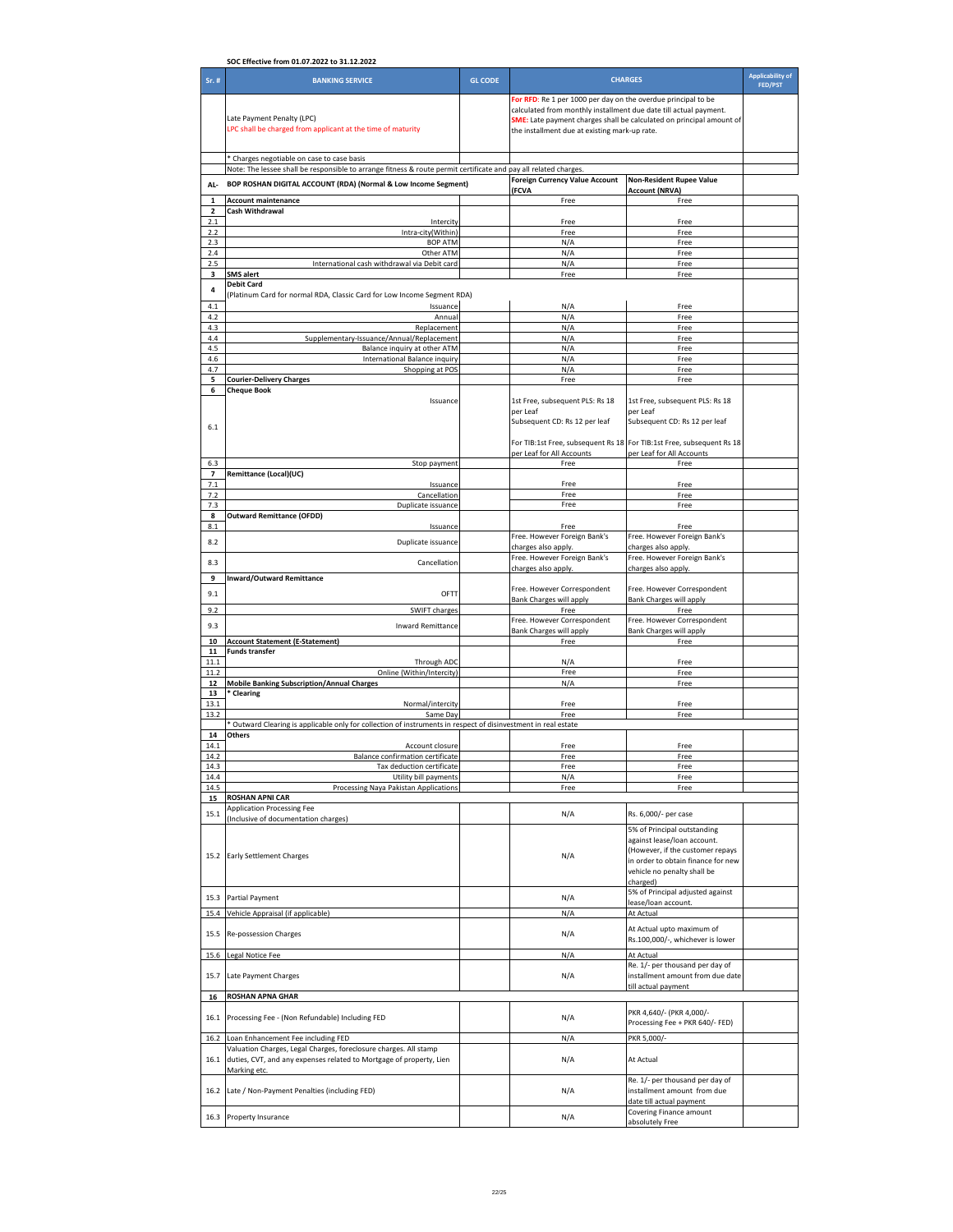|       | SOC Effective from 01.07.2022 to 31.12.2022                                                                                                                          |                |                            |                                                                                                             |                                    |  |  |
|-------|----------------------------------------------------------------------------------------------------------------------------------------------------------------------|----------------|----------------------------|-------------------------------------------------------------------------------------------------------------|------------------------------------|--|--|
| Sr. # | <b>BANKING SERVICE</b>                                                                                                                                               | <b>GL CODE</b> | <b>CHARGES</b>             |                                                                                                             | <b>Applicability of</b><br>FED/PST |  |  |
| 16.4  | Life Assurance                                                                                                                                                       |                | N/A<br>disability          | Optional - Covering death (due to<br>any cause) & accidental/natural                                        |                                    |  |  |
| 16.5  | Partial Pre-Payments/Early Termination                                                                                                                               |                | N/A                        | 1% will be charged for 1st year<br>and after one year NO Charges                                            |                                    |  |  |
| 17    | <b>GENERAL HOUSING FINANCE</b>                                                                                                                                       |                |                            |                                                                                                             |                                    |  |  |
| 17.1  | Processing Fee - (Non Refundable) Including FED                                                                                                                      |                | N/A                        | SI / SEP = PKR $8,000$ /-<br>Others = PKR.10,000/-                                                          |                                    |  |  |
|       | 17.2 Loan Enhancement Fee including FED                                                                                                                              |                | N/A<br>PKR 5,000           |                                                                                                             |                                    |  |  |
|       | Valuation Charges, Legal Charges, foreclosure charges. All stamp<br>17.3 duties, CVT, and any expenses related to property transfer, mortgage<br>and redemption etc. |                | N/A<br>At Actuals          |                                                                                                             |                                    |  |  |
|       | 17.4 Late / Non-Payment Charges (including FED)                                                                                                                      |                | N/A<br>till actual payment | Re. 1/- per thousand per day of<br>installment amount from due date                                         |                                    |  |  |
|       | 17.5 Life & Property Insurance Cost                                                                                                                                  |                | N/A<br>At Actuals          |                                                                                                             |                                    |  |  |
|       | 17.6 Pre-Payment (Partial or Full Adjustment)                                                                                                                        |                | N/A                        | 3% of Principal Amount                                                                                      |                                    |  |  |
|       | 17.7 Income Estimation Charges                                                                                                                                       |                | N/A<br>At Actual           |                                                                                                             |                                    |  |  |
| 18    | LOW COST HOUSING                                                                                                                                                     |                |                            |                                                                                                             |                                    |  |  |
|       | 18.1 Processing Fee/ Charges (Non Refundable)                                                                                                                        |                | N/A                        | For all categories: Rs. 5,000/-                                                                             |                                    |  |  |
|       | 18.2 External agency charges                                                                                                                                         |                | N/A<br>Charged at actual   |                                                                                                             |                                    |  |  |
|       | 18.3 Early payment (unit purchase option)                                                                                                                            |                | N/A<br>unit purchase       | No restriction on early payment/                                                                            |                                    |  |  |
|       | 18.4 Pre-Payment Charges (partial or full adjustment)                                                                                                                |                | N/A<br><b>NIL</b>          |                                                                                                             |                                    |  |  |
| 18.5  | Valuation Charges, Legal Charges, foreclosure charges. All stamp<br>duties, CVT, and any expenses related to property transfer, mortgage<br>and redemption etc.      |                | N/A                        | At Actuals - borne by customer                                                                              |                                    |  |  |
|       | 18.6 Late / Non-Payment Charges (including FED)                                                                                                                      |                | N/A<br>till actual payment | Re. 1/- per thousdand per day of<br>installment amount from due date                                        |                                    |  |  |
| 18.7  | Life** & Property Insurance Cost<br>**Life Assurance is optional                                                                                                     |                | N/A                        | At Actuals - borne by customer                                                                              |                                    |  |  |
|       | 18.8 Income Estimation Charges                                                                                                                                       |                | N/A                        | At Actuals - borne by customer                                                                              |                                    |  |  |
| 19    | <b>ROSHAN APNI CAR (ISLAMIC)</b>                                                                                                                                     |                |                            |                                                                                                             |                                    |  |  |
| 19.1  | <b>Application Processing Fee</b>                                                                                                                                    |                | N/A                        | Rs. 6,000/- + FED per case                                                                                  |                                    |  |  |
|       | (Inclusive of documentation charges)                                                                                                                                 |                |                            |                                                                                                             |                                    |  |  |
| 19.2  | <b>Early Settlement Charges</b>                                                                                                                                      |                | N/A                        | as per payment schedule                                                                                     |                                    |  |  |
|       | 19.3 Partial Payment                                                                                                                                                 |                | N/A<br>Not Applicable      |                                                                                                             |                                    |  |  |
|       | 19.4 Vehicle Appraisal (if applicable)                                                                                                                               |                | N/A<br>At Actual           |                                                                                                             |                                    |  |  |
|       | 19.5 Re-possession Charges                                                                                                                                           |                | N/A                        | At Actual upto maximum of<br>Rs.100,000/-, whichever is lower                                               |                                    |  |  |
| 19.6  | Warehouse charges for repossessed vehicle                                                                                                                            |                | N/A<br>day)                | At Actual or (Max. Rs. 500/- per                                                                            |                                    |  |  |
| 19.7  | Legal Notice Fee                                                                                                                                                     |                | N/A<br>At Actual           |                                                                                                             |                                    |  |  |
| 20    | ROSHAN APNA GHAR - ISLAMIC (Subsidized & Normal House Finance)                                                                                                       |                |                            |                                                                                                             |                                    |  |  |
|       | 20.1 Processing Fee - (Non Refundable) Including FED                                                                                                                 |                | N/A                        | PKR 4,640/- (PKR 4,000/-<br>Processing Fee + PKR 640/- FED)                                                 |                                    |  |  |
|       | 20.2 Finance Enhancement Fee including FED                                                                                                                           |                | N/A<br>PKR 5.000/          |                                                                                                             |                                    |  |  |
| 20.3  | Valuation Charges, Legal Charges, foreclosure charges. All stamp<br>duties, CVT, and any expenses related to Mortgage of property, Lien                              |                | N/A<br>At Actual           |                                                                                                             |                                    |  |  |
|       | Marking etc.                                                                                                                                                         |                |                            | Covering Finance amount                                                                                     |                                    |  |  |
| 20.4  | Property Takaful                                                                                                                                                     |                | N/A<br>absolutely Free     |                                                                                                             |                                    |  |  |
| 20.5  | Life Takaful                                                                                                                                                         |                | N/A<br>disability          | Optional - Covering death (due to<br>any cause) & accidental/natural                                        |                                    |  |  |
|       | 20.6 Partial Pre-Payments/Early Termination                                                                                                                          |                | N/A<br>Charges             | In case of early termination for 1st<br>year 1% increase in buyout price<br>will made and after one year NO |                                    |  |  |

**Note:For other charges please refer to our Schedule of Charges**

**LOCAL CURRENCY PRODUCTS \*\*FEATURES OF SPECIALIZED PRODUCT/DEPOSIT SCHEMES (INCLUDING WAIVER/CONCESSIONS)**

# **A. CURRENT 1 BOP Tijarat Account**

| On Maintaining monthly average PKR 25,000 |                                                                                                                          |  |  |  |
|-------------------------------------------|--------------------------------------------------------------------------------------------------------------------------|--|--|--|
| <b>IBFT</b>                               | * Free                                                                                                                   |  |  |  |
| <b>Cheque Book</b>                        | * Free                                                                                                                   |  |  |  |
| Debit Card                                | * Issuance free                                                                                                          |  |  |  |
|                                           | * Renewal free on maintaining PKR 25,000 as monthly average<br>balance                                                   |  |  |  |
| Locker                                    | * Rs. 1 (only small & medium) on maintaining monthly average<br>balance of PKR 1,000,000 preceding issuance/renewal date |  |  |  |
| Universal Cheque Issuance                 | * Free                                                                                                                   |  |  |  |
| <b>CDR</b> Issuance                       | * Free                                                                                                                   |  |  |  |
| <b>OBC Collection</b>                     | * Free                                                                                                                   |  |  |  |

**Features**

 \* Waiver to be applied for 1st month due to unavailability of monthly average. Preceding Month's Average balance criteria to be applied for later months. \*\* Conditions as per 'General Notes' apply.

# **2 BOP Life Current Account On Maintaining monthly average PKR 25,000**

| <b>UNIVERSITY OVEREST IN A THE STATE OF A THE STATE IN A STATE IN</b> |  |                                                                         |  |  |
|-----------------------------------------------------------------------|--|-------------------------------------------------------------------------|--|--|
|                                                                       |  | Issuance is free for Classic Debit Card. For other Debit cards, charges |  |  |
| Debit Card                                                            |  | will apply                                                              |  |  |
|                                                                       |  | Renewal will be free subject to monthly average balance criteria        |  |  |
| Universal Cheque Issuance                                             |  | ' Free                                                                  |  |  |

\* Waiver to be applied for 1st month due to unavailability of monthly average. Preceding Month's Average balance criteria to be applied for later months.

## **3 Salary Plus Account**

| Debit Card                       |  | Issuance Free for Classic Debit Card. For other Debit cards, charges |  |
|----------------------------------|--|----------------------------------------------------------------------|--|
|                                  |  | will apply                                                           |  |
| Collection of Outstation Cheques |  | Free upto 3 Gross Salaries in a Month                                |  |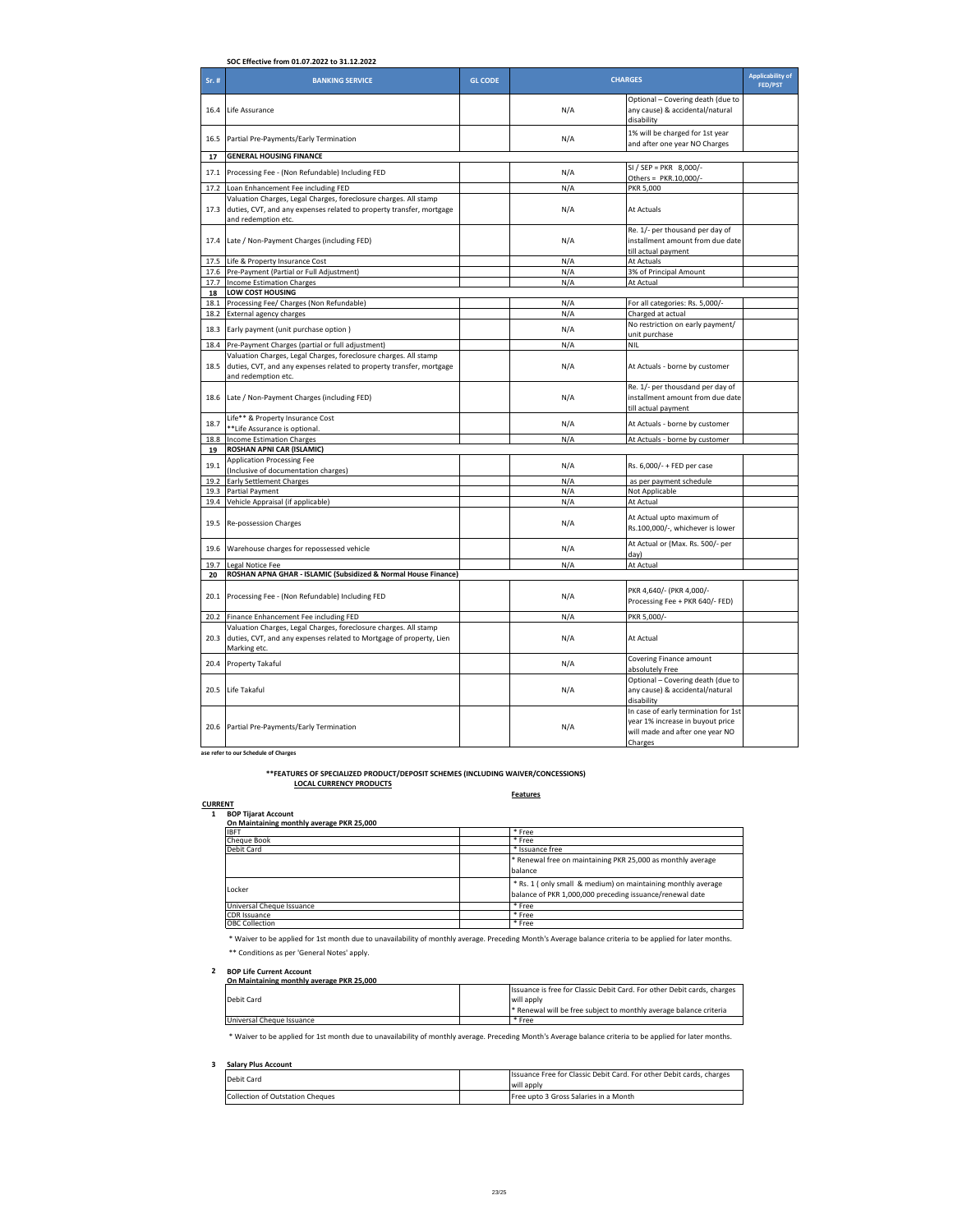|       | SOC Effective from 01.07.2022 to 31.12.2022                                                |                |                                                                                                                                             |                                           |
|-------|--------------------------------------------------------------------------------------------|----------------|---------------------------------------------------------------------------------------------------------------------------------------------|-------------------------------------------|
| Sr. # | <b>BANKING SERVICE</b>                                                                     | <b>GL CODE</b> | <b>CHARGES</b>                                                                                                                              | <b>Applicability of</b><br><b>FED/PST</b> |
| 4     | <b>Youth Education Account</b>                                                             |                |                                                                                                                                             |                                           |
|       | Debit Card                                                                                 |                | Issuance & renewal free for PayPak (Classic) debit card. For other<br>Debit cards, charges will apply                                       |                                           |
|       | Univeral Cheque Issuance favouring educational institution                                 |                | Free<br>Exempted                                                                                                                            |                                           |
|       | <b>Account Maintaining Charges</b>                                                         |                |                                                                                                                                             |                                           |
| 5     | <b>Asaan Current Account</b>                                                               |                |                                                                                                                                             |                                           |
|       | Debit Card (PayPak Classic)                                                                |                | Issuance & renewal at PKR 850. For other Debit cards, charges will<br>apply                                                                 |                                           |
|       | Cheque Book                                                                                |                | First 25 Leaf free                                                                                                                          |                                           |
|       | <b>SMS Alerts</b>                                                                          |                | <b>PKR 50 P.M</b>                                                                                                                           |                                           |
| 6     | <b>Asaan Remittance Current Account</b>                                                    |                |                                                                                                                                             |                                           |
|       | Debit Card (PayPak Classic)                                                                |                | Issuance & renewal at PKR 850. For other Debit cards, charges will<br>apply<br>(deductable on the receipt of 1st remittance in the account) |                                           |
| 7     | <b>YES Business Account</b>                                                                |                |                                                                                                                                             |                                           |
|       | <b>SMS Alerts</b>                                                                          |                | Free<br>Free                                                                                                                                |                                           |
|       | Mobile Banking subscription                                                                |                |                                                                                                                                             |                                           |
| 8     | <b>BOP Kissan Dost Current Account</b>                                                     |                |                                                                                                                                             |                                           |
|       | On maintaining monthly average balance PKR 10,000                                          |                |                                                                                                                                             |                                           |
|       | Debit Card                                                                                 |                | Free issuance of Debit Card (PayPak Classic). For renewal, charges<br>apply as per SOC                                                      |                                           |
|       | Cheque book                                                                                |                | Free 1st 25 leaf cheque book                                                                                                                |                                           |
|       | Universal Cheque                                                                           |                | Free upto 2 UCs per month                                                                                                                   |                                           |
|       | Agricultural (ACD) Financing                                                               |                | Rate break/discount of 1.00% on all agricultural ( ACD) Financing<br>products                                                               |                                           |
| 9     | <b>BOP Naz Current Account</b>                                                             |                |                                                                                                                                             |                                           |
|       | Lockers                                                                                    |                | Locker Fee: Annual Rent - Free for 1st Year.                                                                                                |                                           |
|       | <b>Debit Card</b>                                                                          |                | Free Issuance of Woman Debit Card (with Discounts on various<br>outlets/boutiques)                                                          |                                           |
|       | <b>Cheque book</b>                                                                         |                | Free 1st, 25 leaves Cheque Book                                                                                                             |                                           |
|       | <b>SMS Alerts</b>                                                                          |                | Free                                                                                                                                        |                                           |
| В     | <b>SAVINGS</b>                                                                             |                |                                                                                                                                             |                                           |
| 10    | <b>Behtreen Munafa Account</b>                                                             |                |                                                                                                                                             |                                           |
|       | Debit Card                                                                                 |                | Issuance free for Classic Debit Card. For other Debit cards, charges<br>will apply                                                          |                                           |
|       | 11 Young Lions Saving Account                                                              |                |                                                                                                                                             |                                           |
|       | Cheque Book                                                                                |                | First 25 Leaf free                                                                                                                          |                                           |
|       |                                                                                            |                | Issuance free for PayPak (Classic) Debit Card. Annual/renewal charges<br>will apply.                                                        |                                           |
|       | Debit Card                                                                                 |                | For other Debit cards, charges will apply as mentioned in Cards                                                                             |                                           |
|       |                                                                                            |                | <b>Section</b>                                                                                                                              |                                           |
| 12    | <b>Asaan Saving Account</b>                                                                |                |                                                                                                                                             |                                           |
|       | Debit Card (PayPak Classic)                                                                |                | Issuance & Annual/renewal at PKR 850. For other Debit cards, charges<br>will apply                                                          |                                           |
| 13    |                                                                                            |                |                                                                                                                                             |                                           |
|       | <b>BOP Kissan Dost Saving Account</b><br>On maintaining monthly average balance PKR 25,000 |                |                                                                                                                                             |                                           |
|       | Cheque book                                                                                |                | 1st 25 leaf cheque book                                                                                                                     |                                           |
|       | Universal Cheque                                                                           |                | Free upto 2 UCs per month                                                                                                                   |                                           |
|       | Agricultural (ACD) Financing                                                               |                | Rate break/discount of 1.00% on all agricultural (ACD) Financing<br>products                                                                |                                           |
|       |                                                                                            |                |                                                                                                                                             |                                           |
|       | 14 Salary Plus BOP@Work                                                                    |                |                                                                                                                                             |                                           |
|       | <b>Salary Disbursement Charges</b>                                                         |                | As per agreement / mandate with the client<br>No charges from Govt. or Semi Govt organizations                                              |                                           |
|       | 14.1 PKR Current Account                                                                   |                |                                                                                                                                             |                                           |
|       | Cheque Book                                                                                |                | Free                                                                                                                                        |                                           |
|       | Debit Card Issuance                                                                        |                | Free                                                                                                                                        |                                           |
|       | (Standard/ Personalized)<br>Renewal                                                        |                | Free                                                                                                                                        |                                           |
|       | Cash withdrawals (Off us)                                                                  |                | Free                                                                                                                                        |                                           |
|       | E-Statement                                                                                |                | Free<br>Free                                                                                                                                |                                           |
|       | Mobile App<br>SMS Alert Charges (ATM)                                                      |                | Free                                                                                                                                        |                                           |
|       | <b>Bank Statement</b>                                                                      |                | Free                                                                                                                                        |                                           |
|       | IBFT (interbank & within BOP) upto Rs.500,000/- through ATM &<br>mobile banking app        |                | Free                                                                                                                                        |                                           |
|       |                                                                                            |                |                                                                                                                                             |                                           |
|       | 14.2 PKR Savings Account<br>Debit Card Issuance                                            |                |                                                                                                                                             |                                           |
|       | (Standard/ Personalized)                                                                   |                | Free                                                                                                                                        |                                           |
|       | E-Statement<br>Mobile App                                                                  |                | Free<br>Free                                                                                                                                |                                           |
|       | <b>Bank Statement</b>                                                                      |                | Free                                                                                                                                        |                                           |